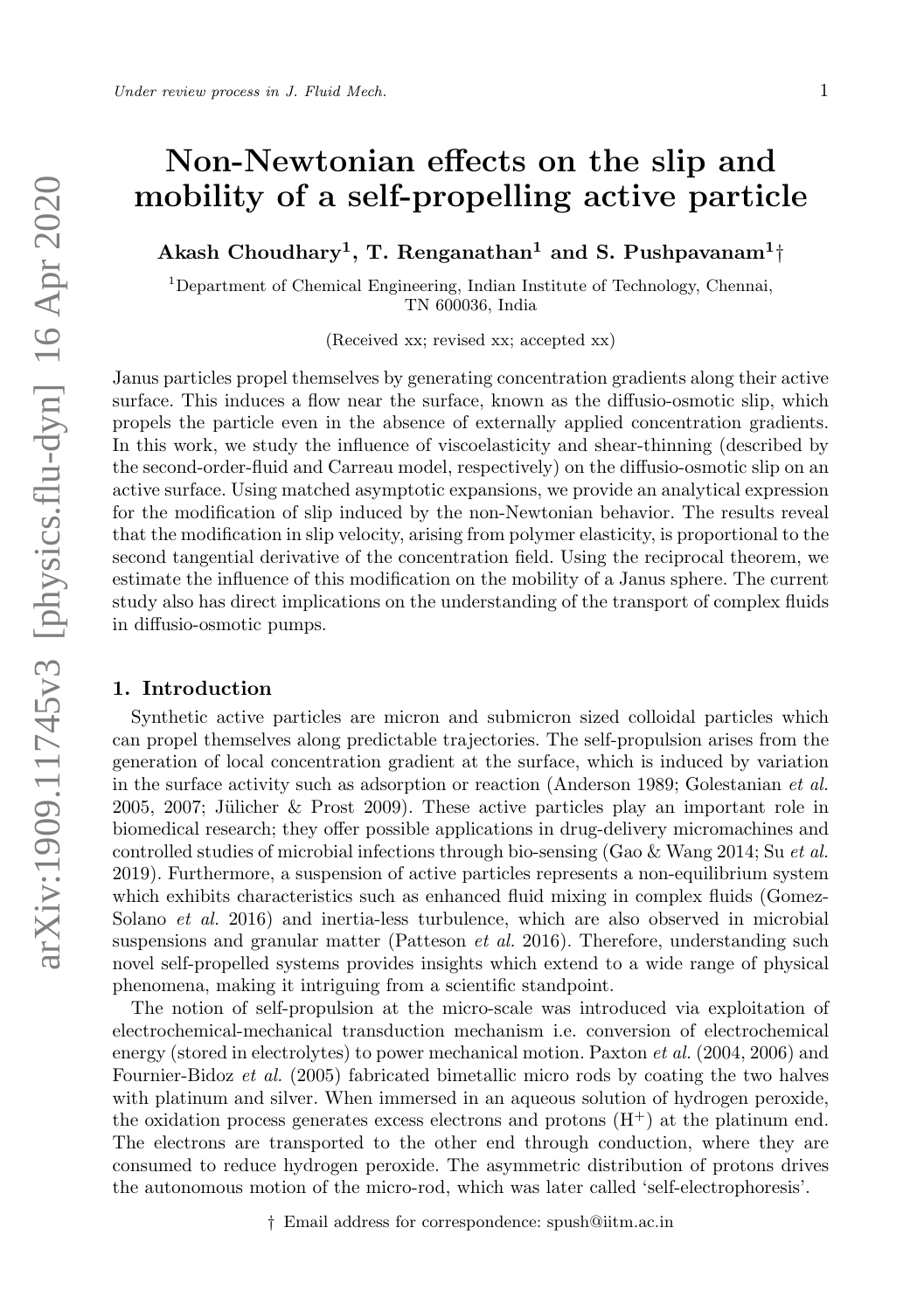## 2 A. Choudhary, T. Renganathan and S. Pushpavanam

Golestanian *et al.* (2005); Howse *et al.* (2007) studied the second mechanism of selfpropulsion: conversion of chemical energy (arising from molecular interactions such as van der Waals) to power the mechanical motion in a non-electrolytic medium. Golestanian et al. (2007) proposed the first continuum framework to understand the underlying mechanism which drives the self-propulsion of Janus spheres. On the basis of existing experimental studies (Golestanian et al. 2005; Fournier-Bidoz et al. 2005), three major assumptions were made: (i) the interaction layer is asymptotically thin in comparison to the particle radius ( $\epsilon \ll 1$ , where  $\epsilon$  is the ratio of the thickness of interaction layer to particle radius); (ii) the active (catalytic) surface adsorbs (or desorbs) the solute molecules at a fixed rate and diffusion time scale is much shorter than the reactive time scale; (iii) advective effects are negligible. Borrowing insights from the seminal works of Derjaguin et al. (1947), Anderson, Prieve and co-workers (Anderson et al. 1982; Anderson 1989), they showed that the interaction between the particle and the solute molecules creates a pressure gradient inside the thin interaction layer. This pressure gradient is balanced by the viscous stresses which is the driving mechanism for self-propulsion. An external variation in solute concentration around the colloid can trigger the pressure gradient which generates a surface slip. Consequently, the freely suspended particle moves in the direction of chemical gradient, known as diffusio-phoresis: a macro-scale motion manifested through an asymmetry at the micro-scale. A Janus sphere (possessing a chemically active cap coated on an inert particle) can create and sustain this pressure gradient as its asymmetrically active surface facilitates a tangential concentration gradient and is therefore also called a self-diffusiophoretic particle.

The continuum description assumes that the solute molecules do not occupy volume and therefore loses its validity for nanometer sized Janus spheres. For such cases, Córdova-Figueroa & Brady (2008); Brady (2011) provided a colloidal perspective to diffusiophoresis: solute molecule and particle interact both energetically (through hard-sphere and van der Waals forces) and hydrodynamically with each other. Later Sharifi-Mood et al. (2013) demonstrated that the results derived by Brady (2011) (for diffusiophoretic velocity) can be obtained through a continuum description, in the limit of asymptotically small solute molecules. They relaxed the assumption of thin interaction layer and incorporated the effects of an irreversible reaction (characterized by Damkhler number) at the active surface which was found to dampen the propulsion.

Michelin & Lauga (2014) explored the effects of finite advection on self-propulsion. They found that the particles exhibiting attractive interaction with solute molecules show a maxima in swimming speed at a finite Pclet number ( $Pe \sim O(1)$ , here Pe is the ratio of diffusive to advective time scales); whereas for repulsive interactions, the swimming speed always reduces with increase in advection. In agreement with Sharifi-Mood et al. (2013), they also reported a monotonic decrease in swimming velocity with an increase in Damkhler number. Utilizing matched asymptotic expansions, they showed that the diffusive flux at the surface of the Janus sphere is equal to that at the outer edge of the interaction layer, provided  $\epsilon Pe \ll 1$ .

All the aforementioned studies assume the surrounding medium to be Newtonian. Since a majority of potential applications of the synthesized active particles lie in drugdelivery and other areas of biological research (Patteson et al. 2016; Su et al. 2019), understanding the influence of complex rheology on self-propulsion is essential. There has been limited progress towards this, both experimentally and theoretically. Table 1 summarizes the theoretical studies which analyzed self-propulsion in various regimes. The experimental and theoretical analysis of Gomez-Solano et al. (2016); Aragones et al. (2018) demonstrated that the translational swimming of a Janus particle is coupled to the rotational motion in a viscoelastic medium. Recently, Saad & Natale (2019) studied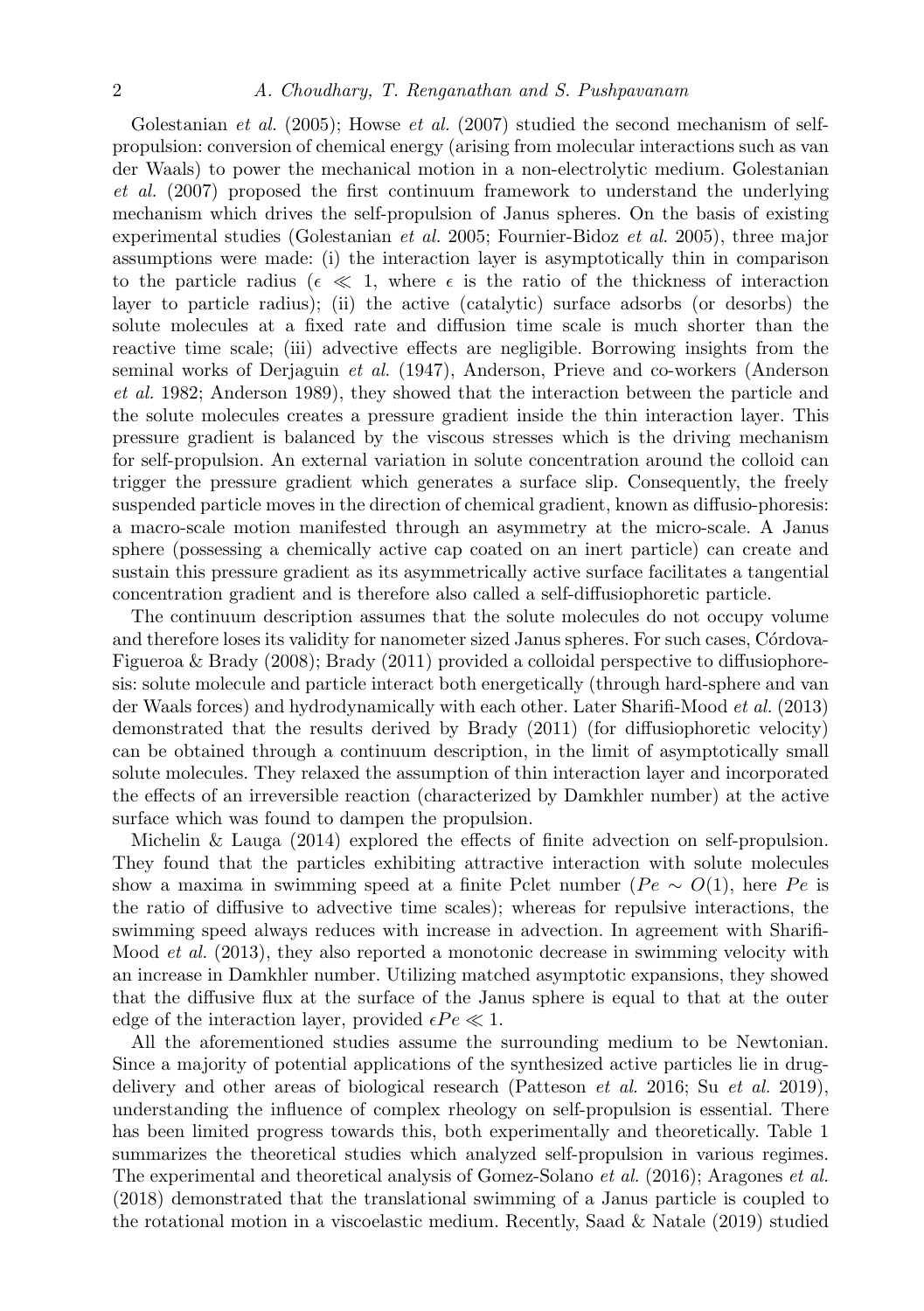| Investigation                                                 | Regime                                                                             | Description                                                                                                                                                                                                                                                                   |
|---------------------------------------------------------------|------------------------------------------------------------------------------------|-------------------------------------------------------------------------------------------------------------------------------------------------------------------------------------------------------------------------------------------------------------------------------|
| Golestanian et al.<br>(2005, 2007)                            | $\epsilon \rightarrow 0$<br>$Da \rightarrow 0$ ; $Pe \rightarrow 0$                | Built the first continuum-level frame-<br>work using the foundation laid by<br>Anderson <i>et al.</i> $(1982)$ .                                                                                                                                                              |
| Brady $(2011)$<br>Sharifi-Mood $et \ al. (2013)$              | $ba \ll 1; Pe \rightarrow 0$<br>$Da \ll 1; Pe \rightarrow 0$                       | Bridged continuum and colloidal<br>perspectives.                                                                                                                                                                                                                              |
| Michelin & Lauga $(2014)$                                     | $\epsilon \ll 1$<br>$Da > O(1)$ ; $Pe > O(1)$                                      | Studied advective and reactive effects.<br>Showed well-posedness of flux bound-<br>ary condition at the macro-scale.                                                                                                                                                          |
| $Zhu \, et \, al. (2012)$<br>De Corato et al. $(2015)$        | $\epsilon \rightarrow 0$ ; two modes                                               | Swimming kinematics and hydrodyna-<br>mics of swimmers in complex media.<br>Zhu <i>et al.</i> (2012) $\rightarrow De \sim O(1)$<br>De Corato et al. $(2015) \rightarrow De \ll 1$                                                                                             |
| Datt <i>et al.</i> $(2015, 2017)$<br>Pietrzyk et al. $(2019)$ | $\epsilon \rightarrow 0$<br>$\chi \ll 1$ ; $De \ll 1$                              | Extended Golestanian et al. (2007) &<br>showed the importance of higher swim-<br>ming modes and asymmetry of surface<br>activity, assuming the swimming gait<br>to be Newtonian.                                                                                              |
| Natale <i>et al.</i> $(2017)$                                 | $\epsilon \rightarrow 0$<br>$Da \sim O(1); \widetilde{Pe} \sim O(1)$<br>$De \ll 1$ | Extended Datt <i>et al.</i> $(2017)$ to<br>include advective and reactive effects.<br>FEM simulations revealed sharp grad-<br>ient in stresses due to viscoelasticity.                                                                                                        |
| This work                                                     | $\epsilon \ll 1$<br>$Da \rightarrow 0$<br>$De \ll 1$ ; $\chi \ll 1$                | Extends Anderson <i>et al.</i> (1982) to inc-<br>lude the effects of complex rheology.<br>Uses Golestanian <i>et al.</i> $(2007)$ frame-<br>work to study non-Newtonian effects<br>on the swimming gait and mobility<br>of Janus sphere for $Pe \to 0 \& \epsilon Pe \ll 1$ . |

Table 1. A summary of continuum-level studies in the past towards the modeling of a non-Brownian active particle; first section of the table describes the studies in Newtonian medium in various regimes; second section summarizes the studies which explored the effects of Non-Newtonian behavior. Here,  $\epsilon$  is the interaction layer thickness, normalized by the particle radius; Da is the Damkhler number which represents the ratio of time scale associated with diffusion to that of reaction;  $Pe$  is the Pclet number which is the ratio of time scale associated with diffusion to that of advection;  $De$  is the Deborah number which governs the ratio of time scale of polymer relaxation to that of advection;  $\chi$  represents the deviation of infinite shear rate viscosity from that of zero shear rate (the difference is normalized with zero shear rate viscosity).

the effect of polymer entanglements on active motion and showed that the particle can escape the entangled confinements at time-scales significantly shorter than the polymer relaxation time.

There have been a few theoretical studies in the past which have used the continuumlevel framework and studied the effect of bulk non-Newtonian stresses on active propulsion. Zhu et al. (2012) employed the Giesekus model to study squirming in a viscoelastic fluid, considering the first two modes of swimming. They reported that swimming speed (and the swimming power required) is always lower than that in Newtonian fluids, with a minimum at a moderate value of Weissenberg number. Using a second-order fluid model, De Corato et al. (2015) also studied locomotion of a two-mode squirmers. They reported that 'pullers' are slowed, 'pushers' are hastened and 'neutral' squirmers are unaffected in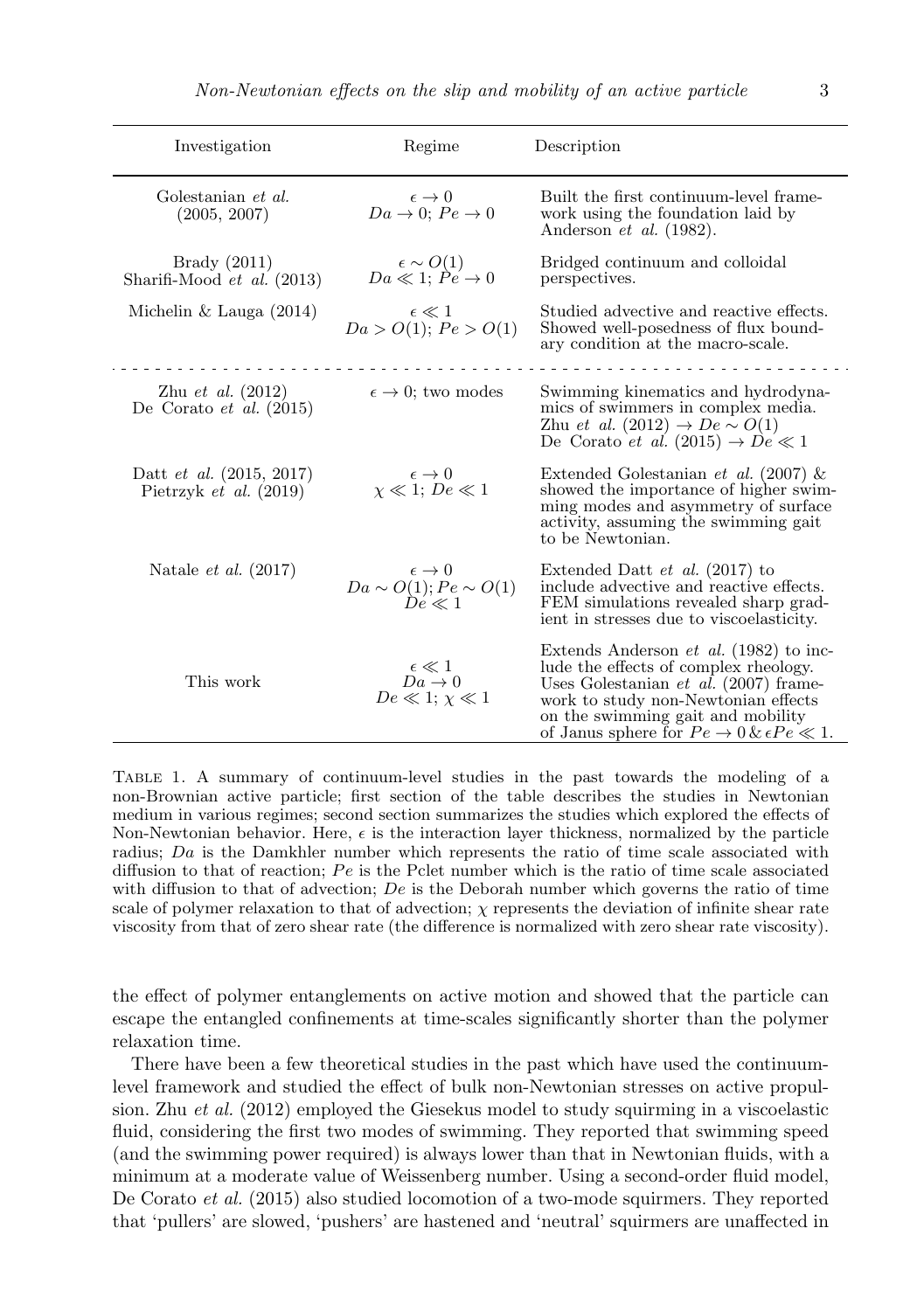## 4 A. Choudhary, T. Renganathan and S. Pushpavanam

viscoelastic fluids. Later Datt et al. (2015) showed that it is essential to consider higher modes while modeling squirmers in a non-Newtonian medium as the constitutive equation is non-linear. Using a Carreau-Yasuda model, they demonstrated that the swimming may be faster or slower in shear-thinning fluids (compared to Newtonian fluids) depending upon the rate of actuation i.e. strength of the swimming modes. Their subsequent study (Datt *et al.* 2017) extended the analysis of Golestanian *et al.* (2007) to understand the selfpropulsion of Janus sphere in complex media. Through an approach based on reciprocal theorem (Elfring & Goyal 2016), they showed the effect of bulk non-Newtonian stresses on the swimming velocity, assuming a prescribed slip velocity. They found: (i) swimming is always slower in weakly shear-thinning fluids; (ii) for weakly viscoelastic fluid, a Janus sphere swims faster if surface coverage of activity is more than half ( $>\pi/2$ ) and viceversa. However, they have acknowledged that the assumption of Newtonian slip in a non-Newtonian medium may not hold true. A change in slip velocity may significantly alter self-propulsion and therefore entails further investigation. A recent study by Natale et al. (2017) extended the work of Datt et al. (2017) to investigate the effects of advection and reaction (i.e. finite Pclet and Damkhler numbers) on self-diffusiophoresis through complex media. Their FEM simulations demonstrated the presence of an extensional flow across the point of discontinuity in the surface activity. This behavior was triggered due to large gradients in viscoelastic stresses. The origin of these viscoelasticity-triggered extensional flows is currently unknown. Given the recent interest in self-propulsion through complex medium with several open questions in the literature (Datt *et al.* 2017; Natale *et al.* 2017; Pietrzyk et al. 2019), it is natural to ask: how does the slip change in complex fluids and what is its relationship to the concentration field?

The importance of considering non-Newtonian effects in the thin interaction region around a diffusio-phoretic particle can be realized by considering the progress in the field of electrophoresis. Khair *et al.* (2012) demonstrated that the modification in slip due to shear-thinning can alter the mobility of an electrophoretic particle and the flow field around it. Very recently, through the use of various continuum-level rheological models (Oldroyd-B, Giesekus, FENE-P, and FENE-CR), Li & Koch (2020) showed that the electrophoretic particle (similar to a neutral squirmer in Newtonian fluid) behaves like a puller-type squirmer at low Weissenberg numbers. Such behavior arises primarily due to the elastic effects in the thin electrical double layer. These studies show that the high shear rate inside the thin layer generates significant polymer extension and deformation which needs to be accounted in the prediction of phoretic motion. Motivated by these recent developments in the context of electrophoresis (Khair *et al.* 2012; Zhao & Yang 2013; Li & Koch 2020), we aim to investigate the modification due to complex rheology in both slip and mobility of a self-propelling active particle.

In this work, we study the influence of viscoelasticity (second-order-fluid model) and shear-thinning (Carreau-fluid model) on the slip and mobility of an axisymmetric Janus particle. Using matched asymptotic expansions, we provide an analytical expression for the modification of the diffusio-osmotic slip due to complex rheology. Employing the reciprocal theorem, we evaluate the modification in the swimming velocity. Our results are applicable to a general diffusio-osmotic flow of complex fluid and hence can be used to model the transport of biological fluids through narrow channels and confinements, where applying pressure drop is undesirable (Michelin *et al.* 2015; Lisicki *et al.* 2016; Michelin & Lauga 2019).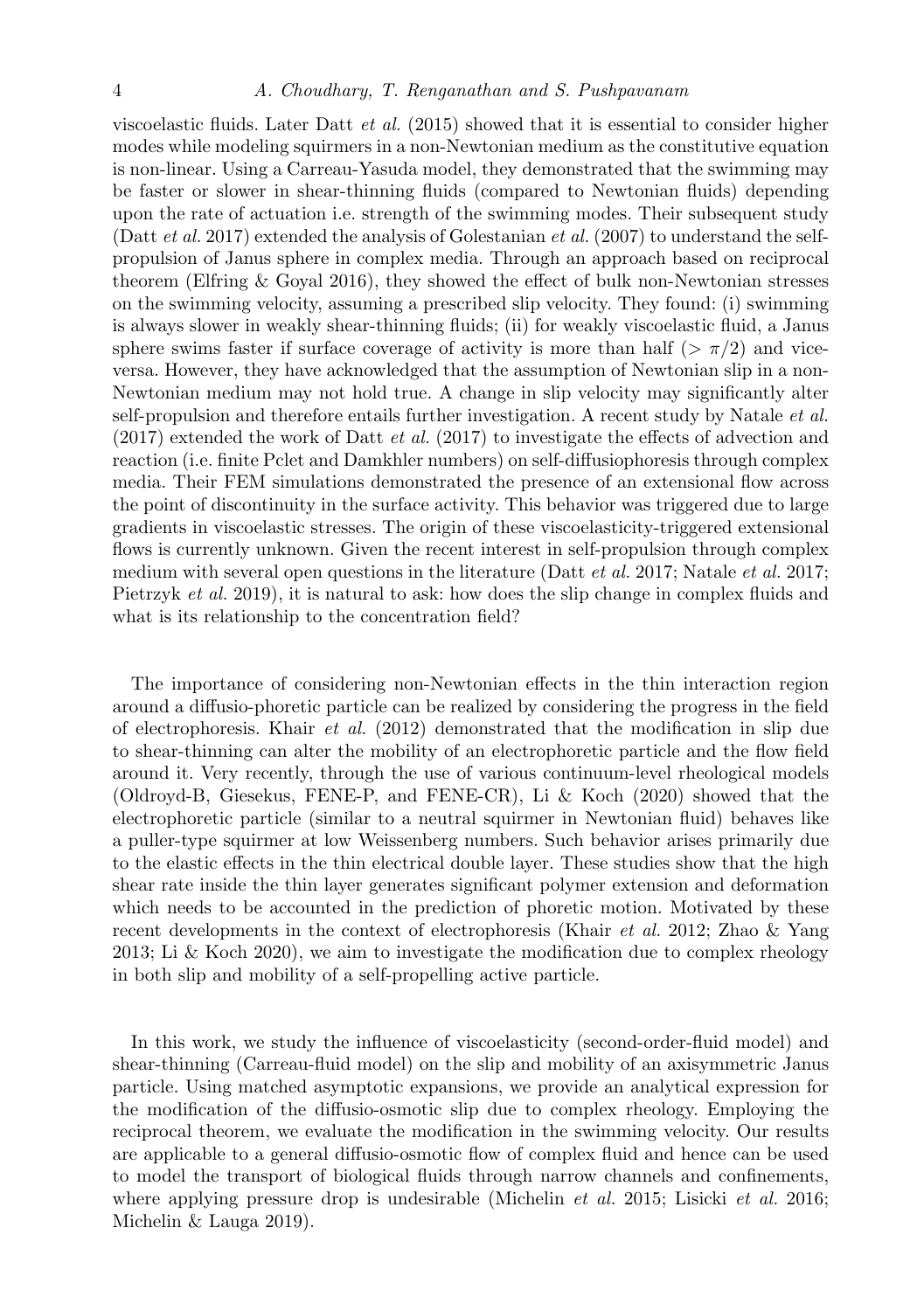

Figure 1. Schematic of an axisymmetric Janus particle suspended in a non-Newtonian medium with uniform external solute concentration. Zoomed-in view shows the solute in the thin interaction layer above a surface with varying activity.  $\lambda_I^*$  is the interaction layer thickness.

## 2. Active particle in a second-order-fluid

We consider an active particle surrounded by a non-Newtonian fluid medium consisting of a solute at uniform concentration  $C^*_{\infty}$ . The solute, treated as a continuum, interacts with the active particle of radius  $a^*$ . The short-range interaction potential is governed by

$$
\mathcal{P}^*(r,\theta) = k_B^* T^* \psi(r,\theta),\tag{2.1}
$$

which acts over the length scale corresponding to the interaction layer thickness  $(\lambda_I^*)$ , where  $\lambda_I^* \ll a^*$ . Here \* denotes the dimensional variables.  $\psi$  is interaction potential energy between the solute molecules and particle surface, scaled with the thermal energy  $(k_B^*T^*)$ . This interaction generates a pressure field in the thin interaction layer, which decays to zero far away from the surface. The particle surface is partially active; a fixedflux adsorption (A<sup>∗</sup> ) varies as a step function in the tangential direction. Since the interaction layer  $(\lambda_I^*)$  is very thin compared to the particle radius  $(a^*)$ , we model this as a the diffusio-osmotic flow over a flat surface (see fig.1). This approximation neglects the curvature effects and introduces an error of  $\mathcal{O}(\lambda_I^*/a^*)$  and has been employed earlier in studies involving particle electrophoresis (Anderson 1989; O'Brien 1983).

We assume the rheology inside and outside the interaction layer to follow the secondorder fluid (SOF) model (Bird et al. 1987). This assumption is valid for slow and weakly non-Newtonian flows, i.e. polymers with low molecular weight  $(\sim 10^4)$  and radius of gyration smaller than the interaction layer thickness which is typically 1−10 nm (Sharifi-Mood *et al.* 2013). The qualitative insights obtained through such continuum models can also be extended to the cases of larger polymers as their segments would experience strong shear, which can result in modification of the dynamics in the interaction layer (Li  $\&$ Koch 2020). We also assume the solute molecules, inside and outside the interaction layer, to follow Fickian diffusion with constant diffusivity. It has been reported that the presence of polymers significantly affects the diffusive mass transport in stagnant polymeric medium (Maldonado-Camargo & Rinaldi 2016; Makuch et al. 2020). To our knowledge, there has been no study conducted on the mass transport in sheared complex flows. As a first step, we focus on gaining qualitative insights and assume that the solute molecules and polymers are in the dilute concentration regime and the associated effects, such as volume exclusion and variable diffusivity, do not affect the system at leading order.

Following Anderson et al. (1982); Michelin & Lauga (2014), we represent the system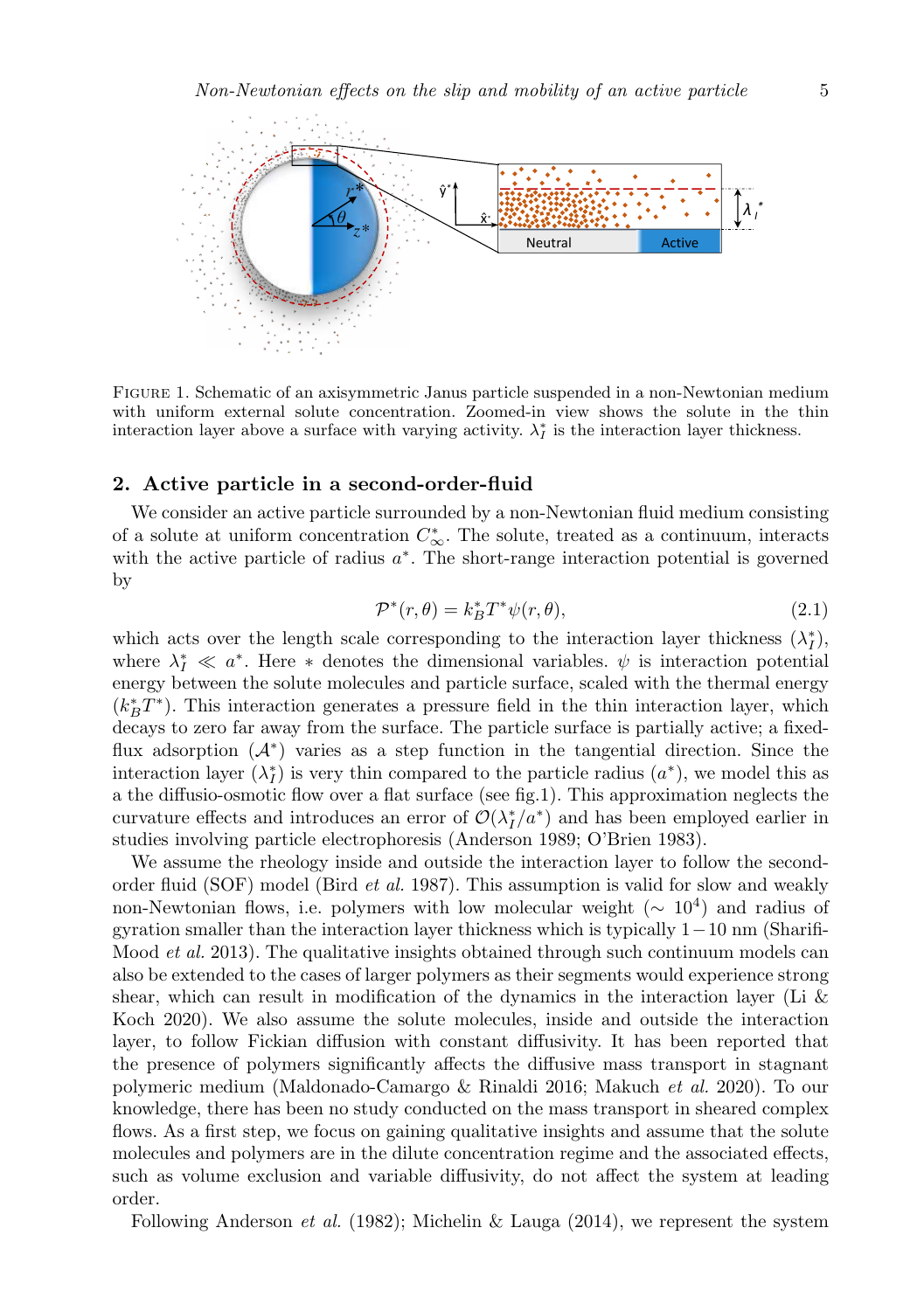using the following non-dimensional equations

$$
\nabla \cdot \mathbf{u} = 0, \quad -\nabla p + \nabla^2 \mathbf{u} + De \, \nabla \cdot \mathbf{S} - \frac{1}{\epsilon^2} (c + C_{\infty}) \nabla \psi = \mathbf{0}, \tag{2.2a}
$$

$$
Pe(\mathbf{u} \cdot \nabla c) = \nabla \cdot [\nabla c + (c + C_{\infty}) \nabla \psi].
$$
 (2.2*b*)

The characteristic scales are

$$
C_{ch} = \frac{|\mathcal{A}^*|a^*}{D^*}, \ U_{ch} = \frac{k_B^* T^* \lambda_I^{*2} C_{ch}}{\mu^* a^*}, \ p_{ch} = \frac{\mu^* U_{ch}}{a^*}, \ y_{ch} = x_{ch} = a^*.
$$
 (2.3)

Here,  $D^*$  is the solute diffusion coefficient,  $|\mathcal{A}^*|$  is the maximum magnitude of activity, c denotes the disturbance to the uniform concentration  $C_{\infty}$  (defined as:  $c = C - C_{\infty}$ ). In eq. (2.2*a*), the polymeric stress  $\mathbf{S} = \mathbf{A} \cdot \mathbf{A} + \delta \mathbf{B}$ , where **A** is the rate of strain tensor  $(\nabla u + (\nabla u)^T)$  and **B** is the steady-state Rivlin-Ericksen tensor (covariant derivative of rate of strain tensor **A**) (Bird *et al.* 1987).

$$
\mathbf{B} = \mathbf{U} \cdot \nabla \mathbf{A} + \mathbf{A} \cdot \nabla \mathbf{U}^T + \nabla \mathbf{U} \cdot \mathbf{A}.
$$
 (2.4)

Here  $T$  denotes the transpose. The dimensionless quantities are defined as

$$
Pe = \frac{U_{ch}a^*}{D^*}, \ De = \frac{\Psi_1^* + \Psi_2^*}{\mu^*} \left(\frac{U_{ch}}{a^*}\right), \ \delta = \frac{-\Psi_1^*}{2(\Psi_1^* + \Psi_2^*)} \text{ and } \epsilon = \frac{\lambda_1^*}{a^*},\tag{2.5}
$$

where  $Pe$  (Peclet number) is the ratio of diffusive to advective time scales; De (Deborah number) is defined as the ratio of viscoelastic time scale to that based on shear arsing due to macro-scale movement of the Janus sphere;  $\delta$  is a viscometric parameter which compares first and second normal stress coefficients ( $\Psi_1^*$  and  $\Psi_2^*$ , respectively);  $\epsilon$  is the dimensionless thickness of the interaction layer.

The boundary conditions are

$$
\left(\frac{\partial c}{\partial y}\Big|_{y=0} + (c + C_{\infty})\frac{\partial \psi}{\partial y}\Big|_{y=0}\right) = \frac{\mathcal{A}^*(x)}{|\mathcal{A}^*|} = \mathcal{K}(x) \text{ and } \mathbf{u} = \mathbf{0} \text{ at } y = 0; \qquad (2.6a)
$$

$$
p \to 0, \ \psi \to 0 \text{ and } c \to 0 \qquad \text{as } y \to \infty. \tag{2.6b}
$$

In the next sections, we investigate the influence of non-Newtonian effects on the diffusioosmotic slip on a partially active surface using matched asymptotic expansions (MAE).

# 2.1. Evaluation of the diffusio-osmotic slip

For an asymptotically thin interaction region ( $\epsilon \ll 1$ ), we expand the field variables  $(\boldsymbol{u}, c, p, \psi)$  as

$$
f(x,y) = f^{(0)}(x,y) + \epsilon f^{(1)}(x,y) + \cdots
$$
 (2.7)

Following Michelin & Lauga (2014), we divide the domain into an 'inner'  $(0 \ll y \ll 1)$ and 'outer' region  $(y \gg 1)$ . We use MAE to replace the solution of the inner region with coarse-grained boundary conditions for the outer region.

#### 2.1.1. Outer region

Neglecting the rapidly decaying interaction potential in the outer region i.e.  $\psi = 0$ (Sharifi-Mood *et al.* 2013; Michelin & Lauga 2014), the leading order equations read

$$
\nabla \cdot \boldsymbol{u}^{(0)} = 0, \quad -\nabla p^{(0)} + \nabla^2 \boldsymbol{u}^{(0)} + De \, \nabla \cdot \mathbf{S}^{(0)} = \mathbf{0}, \tag{2.8a}
$$

$$
Pe(\boldsymbol{u}^{(0)} \cdot \boldsymbol{\nabla} c^{(0)}) = \nabla^2 c^{(0)},\tag{2.8b}
$$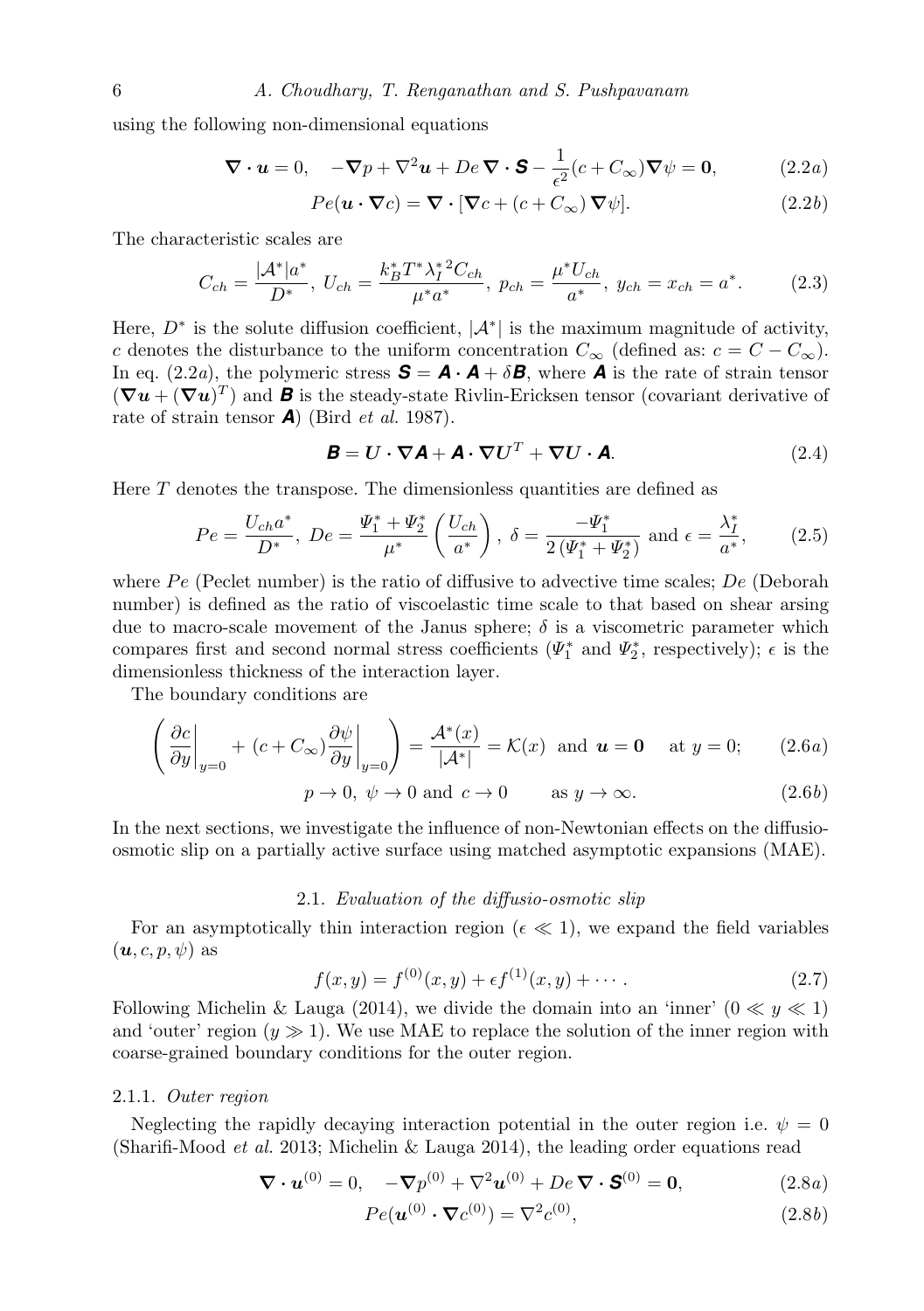subject to the following boundary conditions

$$
\mathbf{u}^{(0)} \to \mathbf{0}, \ p^{(0)} \to 0 \quad \text{and} \ c^{(0)} \to 0 \quad \text{as } y \to \infty,
$$
 (2.9*a*)

$$
\boldsymbol{n} \cdot \boldsymbol{\nabla} c^{(0)} = \mathcal{K}(x) \quad \text{at } y \to 0. \tag{2.9b}
$$

The concentration boundary condition (2.9b) has been shown to be well-posed, provided  $\epsilon Pe \ll 1$  (Michelin & Lauga 2014, p. 580). To obtain the macro-scale boundary condition for velocity at the *surface* (i.e.  $y \rightarrow 0$ ), the outer solution must be matched with the inner solution.

#### 2.1.2. Inner region

We first rescale the variables to derive the equations in the inner layer. The variables in the inner layer are defined as f. In the thin interaction layer limit ( $\epsilon \ll 1$ ), using boundary layer principles, we define the characteristic scales for  $y^*$  – direction, vertical velocity  $(v^*)$  and pressure  $(p^*)$  as  $\lambda_I^*, \epsilon U_{ch}$  and  $p_{ch} \epsilon^{-2}$ , respectively. Using (2.7) and (2.2), we obtain the leading order equations in the inner region as

$$
\frac{\partial \hat{u}^{(0)}}{\partial \hat{x}} + \frac{\partial \hat{v}^{(0)}}{\partial \hat{y}} = 0, \qquad (2.10a)
$$

$$
-\frac{\partial \hat{p}^{(0)}}{\partial \hat{x}} + \frac{\partial^2 \hat{u}^{(0)}}{\partial \hat{y}^2} + De\left(\frac{\partial \hat{S}_{xx}^{(0)}}{\partial \hat{x}} + \frac{\partial \hat{S}_{yx}^{(0)}}{\partial \hat{y}}\right) = (\hat{c}^{(0)} + C_{\infty})\frac{\partial \hat{\psi}^{(0)}}{\partial \hat{x}},\tag{2.10b}
$$

$$
-\frac{\partial \hat{p}^{(0)}}{\partial \hat{y}} + De\left(\frac{\partial \hat{S}_{yy}^{(0)}}{\partial \hat{y}}\right) = (\hat{c}^{(0)} + C_{\infty}) \frac{\partial \hat{\psi}^{(0)}}{\partial \hat{y}},\tag{2.10c}
$$

$$
\epsilon^2 Pe\left(\hat{u}^{(0)}\frac{\partial\hat{c}^{(0)}}{\partial\hat{x}} + \hat{v}^{(0)}\frac{\partial\hat{c}^{(0)}}{\partial\hat{y}}\right) = \frac{\partial}{\partial\hat{y}}\left(\frac{\partial\hat{c}^{(0)}}{\partial\hat{y}} + (\hat{c}^{(0)} + C_{\infty})\frac{\partial\hat{\psi}^{(0)}}{\partial\hat{y}}\right),\tag{2.10d}
$$

subject to the following surface boundary conditions at the leading order

$$
\boldsymbol{u}^{(0)}\Big|_{\hat{y}=0} = \mathbf{0} \quad \text{and} \quad \left(\frac{\partial \hat{c}^{(0)}}{\partial \hat{y}}\Big|_{\hat{y}=0} + (\hat{c}^{(0)} + C_{\infty})\frac{\partial \psi}{\partial \hat{y}}\Big|_{\hat{y}=0}\right) = 0. \tag{2.11}
$$

For low to moderate advective effects (i.e.  $Pe \ll \epsilon^{-2}$ ), we can neglect the LHS of (2.10*d*). This decouples the solute concentration field from the hydrodynamics. The pressure scaling in the inner region suggests a decay condition as  $\hat{y} \to \infty$  (Michelin & Lauga 2014, p.579). The components of the polymeric stress tensor (*S*) are rescaled as:

$$
S_{xx} = \frac{\hat{S}_{xx}}{\epsilon^2} = \frac{1}{\epsilon^2} \left( \frac{\partial \hat{u}}{\partial \hat{y}} \right)^2, \quad S_{yy} = \frac{\hat{S}_{yy}}{\epsilon^2} = \frac{1}{\epsilon^2} \left( 1 + 2\delta \right) \left( \frac{\partial \hat{u}}{\partial \hat{y}} \right)^2, \tag{2.12a}
$$

$$
S_{xy} = S_{yx} = \frac{\hat{S}_{xy}}{\epsilon} = \frac{\hat{S}_{yx}}{\epsilon} = \frac{2\delta}{\epsilon} \left( \frac{\partial \hat{u}}{\partial \hat{y}} \frac{\partial \hat{u}}{\partial \hat{x}} + \frac{\hat{v}\frac{\partial^2 \hat{u}}{\partial \hat{y}^2} + \hat{u}\frac{\partial^2 \hat{u}}{\partial \hat{y}\partial \hat{x}}}{2} \right).
$$
 (2.12b)

We now perform a perturbation expansion in Deborah number  $(De)$  i.e. accounting for weakly non-linear viscoelastic effects such that  $\epsilon \ll De \ll 1$ . The field variables for each term in (2.7) can be further expanded as

$$
f^{(i)}(x,y) = f_0^{(i)}(x,y) + De \, f_1^{(i)}(x,y) + \cdots \,. \tag{2.13}
$$

Here f represents the velocity and pressure field. The concentration field is not expanded in De as it is decoupled from velocity field in the inner region.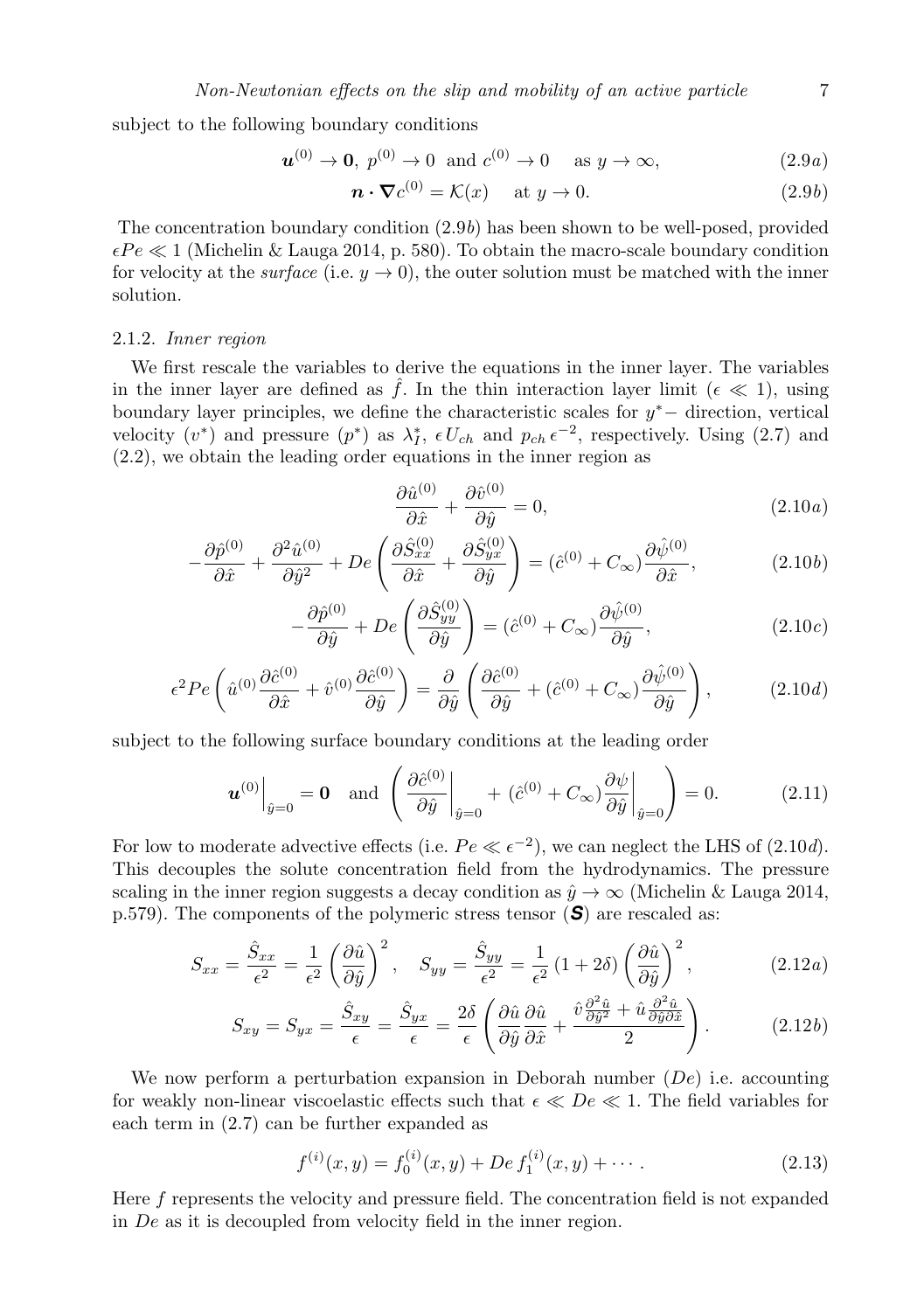## 8 A. Choudhary, T. Renganathan and S. Pushpavanam

 $\mathcal{O}(De^0)$  solution: Since our objective is to obtain leading order change in the diffusioosmotic slip, for convenience, we temporarily drop the superscript (0) from all the variables. The solution to leading order (i.e.  $O(De^{0})$ ) governing equations is obtained as

$$
\hat{c}(\hat{x}, \hat{y}) = \mathcal{I}(\hat{x})e^{-\hat{\psi}(\hat{x}, \hat{y})} - C_{\infty}, \qquad \hat{p}_0(\hat{x}, \hat{y}) = \mathcal{I}(\hat{x})\left(e^{-\hat{\psi}(\hat{x}, \hat{y})} - 1\right), \text{and} \tag{2.14a}
$$

$$
\hat{u}_0(\hat{x}, \hat{y}) = -\mathcal{I}'(\hat{x}) \int_0^{\hat{y}} \int_t^{\infty} \left( e^{-\hat{\psi}(\hat{x}, s)} - 1 \right) \mathrm{d}s \, \mathrm{d}t + \mathcal{J}_0(\hat{x}) \hat{y}.
$$
 (2.14b)

Here,  $\mathcal{I}(\hat{x})$  and  $\mathcal{J}_0(\hat{x})$  are to be determined through matching,  $\mathcal{I}'(\hat{x})$  represents  $d\mathcal{I}/d\hat{x}$ . The leading order velocity field  $(\hat{u}_0)$  is represented in a form different from that reported by Anderson *et al.* (1982); Michelin & Lauga (2014), as it helps in the evaluation of higher order velocity field. It can be seen in fig. 2(a) that this expression is equivalent to that provided in the literature.

 $\mathcal{O}(De^1)$  solution: For ease of calculation, we assume the interaction potential  $(\hat{\psi})$  to be independent of the tangential direction  $(x)$ . The flow field at  $\mathcal{O}(De)$  is governed by

$$
\frac{\partial \hat{u}_1}{\partial \hat{x}} + \frac{\partial \hat{v}_1}{\partial \hat{y}} = 0, \tag{2.15a}
$$

$$
-\frac{\partial \hat{p}_1}{\partial \hat{x}} + \frac{\partial^2 \hat{u}_1}{\partial \hat{y}^2} + \frac{\partial \hat{S}_{xx0}}{\partial \hat{x}} + \frac{\partial \hat{S}_{xy0}}{\partial \hat{y}} = 0,
$$
\n(2.15*b*)

$$
-\frac{\partial \hat{p}_1}{\partial \hat{y}} + \frac{\partial \hat{S}_{yy}}{\partial \hat{y}} = 0.
$$
 (2.15*c*)

Using the pressure decay condition ( $\hat{p} \to 0$  as  $\hat{y} \to \infty$ ), the solution to (2.15c) yields  $\hat{p}_1 = \hat{S}_{yy\,0} - \mathcal{J}_0(\hat{x})^2 (1+2\delta)$ . Simplifying  $(2.15b)$ , we obtain

$$
\frac{\partial^2 \hat{u}_1}{\partial \hat{y}^2} = -\delta \left\{ -\frac{\partial \hat{u}_0}{\partial \hat{y}} \frac{\partial^2 \hat{u}_0}{\partial \hat{y} \partial \hat{x}} + \frac{\partial \hat{u}_0}{\partial \hat{x}} \frac{\partial^2 \hat{u}_0}{\partial \hat{y}^2} + \hat{v}_0 \frac{\partial^3 \hat{u}_0}{\partial \hat{y}^3} + \hat{u}_0 \frac{\partial^3 \hat{u}_0}{\partial \hat{x} \partial \hat{y}^2} \right\} + \frac{\partial \hat{p}_1}{\partial \hat{x}}.
$$
(2.16)

Here,  $\hat{v}_0$  is found by substituting  $(2.14b)$  in the continuity equation and integrating it over  $\hat{y}$  direction. Substituting  $(2.14b)$  and  $\hat{v}_0$  into (2.16), integrating twice over  $\hat{y}$  direction and using the no-slip condition, we obtain †

$$
\hat{u}_1 = \mathcal{J}_1(\hat{x})\hat{y} - \delta \mathcal{I}'(\hat{x})\mathcal{I}''(\hat{x}) \int_0^{\hat{y}} dp \int_p^{\infty} \left\{ \left( \int_r^{\infty} \mathcal{F}(s) ds \right)^2 + 2\mathcal{F}(r) \left( \int_0^r s \mathcal{F}(s) ds + r \int_r^{\infty} \mathcal{F}(s) ds \right) dr \n+ \hat{\psi}'(r) e^{-\hat{\psi}(r)} \left( \int_0^r \left( r - \frac{s}{2} \right) s \mathcal{F}(s) ds + \frac{r^2}{2} \int_r^{\infty} \mathcal{F}(s) ds \right) \n- \left( \frac{\mathcal{J}_0(\hat{x})}{\mathcal{I}'(\hat{x})} + \frac{\mathcal{J}_0'(\hat{x})}{\mathcal{I}'(\hat{x})} \right) \left( r \mathcal{F}(r) + \int_r^{\infty} \mathcal{F}(s) ds \right) \n+ \frac{\mathcal{J}_0(\hat{x})}{\mathcal{I}''(\hat{x})} \mathcal{F}'(r) \frac{r^2}{2} + \frac{\mathcal{J}_0(\hat{x})\mathcal{J}'(0)(\hat{x})}{\mathcal{I}'(\hat{x})\mathcal{I}''(\hat{x})} - \frac{2\mathcal{J}_0(\hat{x})\mathcal{J}_0'(\hat{x})(1+2\delta)}{\delta \mathcal{I}'(\hat{x})\mathcal{I}''(\hat{x})} \right\} dr.
$$
\n(2.17)

Here,  $\mathcal{F}(\xi) = -1 + e^{-\hat{\psi}(\xi)}$ ,  $\mathcal{J}_0$ ,  $\mathcal{J}_1$ , and  $\mathcal{I}$  are to be determined through matching.

## 2.1.3. Matching

For any field variable f, the matching condition at  $\mathcal{O}(\epsilon^0)$  is

$$
\lim_{y \to 0} (f_0^{(0)} + D e f_1^{(0)} + \cdots) = \lim_{\hat{y} \to \infty} (\hat{f}_0^{(0)} + D e \hat{f}_1^{(0)} + \cdots).
$$
 (2.18)

† Details of the derivation can be found in the supplementary material.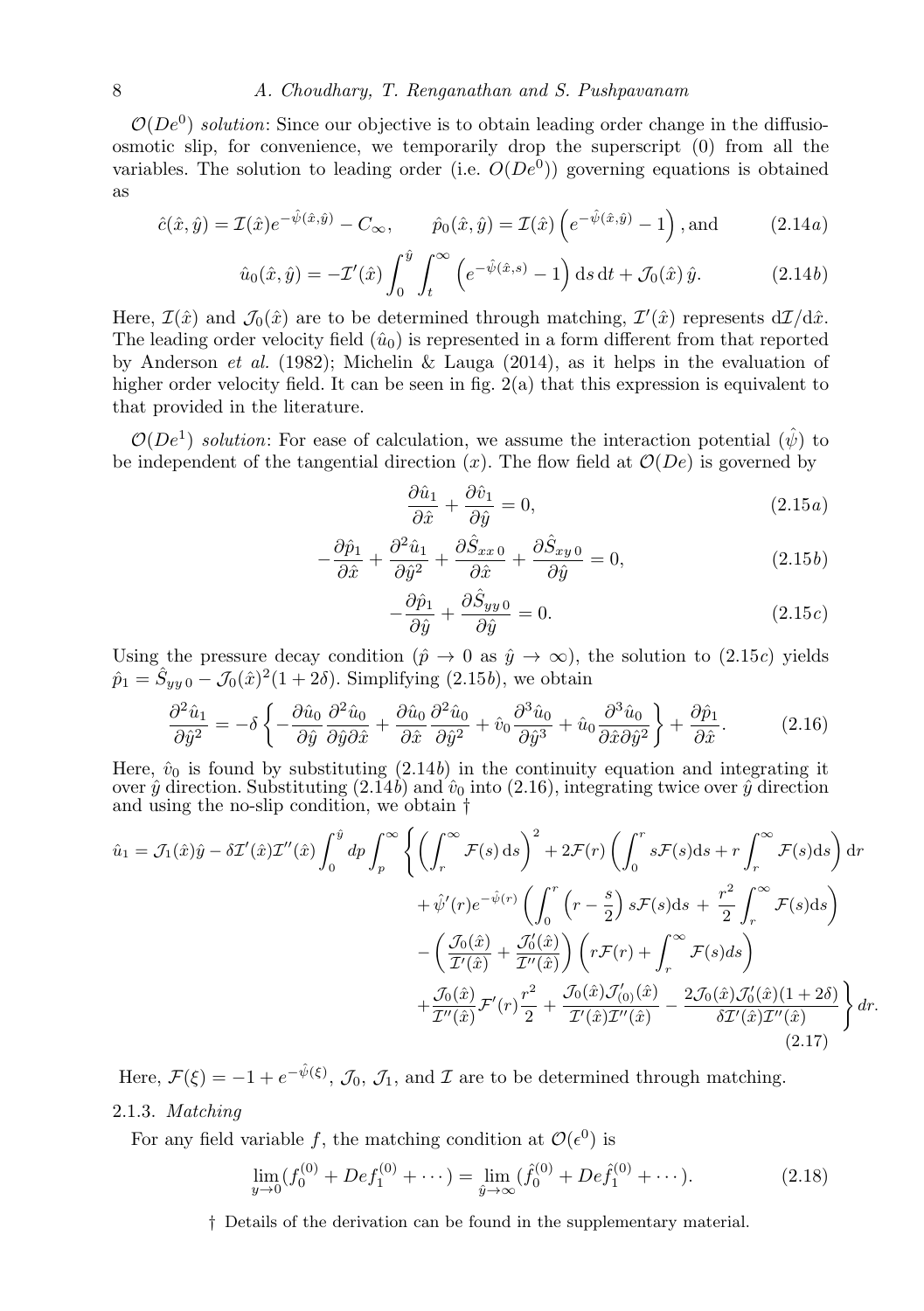The matching condition for the concentration field ( $\hat{c}$ ) yields  $\mathcal{I}(\hat{x}) = \lim_{y \to 0} c^{(0)}(x, y) + C_{\infty}$ . We substitute (2.14b) and (2.17) in the above matching condition and obtain:  $\mathcal{J}_0 = \mathcal{J}_1$ 0 at the leading order. At the present order of approximation, the total slip velocity at the outer edge of the interaction layer is

$$
u^{(0)}\Big|_{y=0} = c_x^{(0)}\Big|_{y=0} \left( M_0 + De \,\delta \,M_1 \, c_{xx}^{(0)}\Big|_{y=0} \right),\tag{2.19}
$$

where  $M_0$  and  $M_1$  are the mobility coefficients representing the Newtonian and non-Newtonian contribution, respectively:

$$
M_0 = -\int_0^\infty \int_t^\infty \mathcal{F}(s) \, \mathrm{d}s \, \mathrm{d}t \quad \text{and} \quad M_1 = -\int_0^\infty \int_p^\infty \mathcal{G}(r) \, \mathrm{d}r \, \mathrm{d}p,\tag{2.20}
$$
\n
$$
\text{where } \mathcal{G}(r) = \left\{ \left( \int_r^\infty \mathcal{F}(s) \, \mathrm{d}s \right)^2 + 2\mathcal{F}(r) \left( \int_0^r s \mathcal{F}(s) \, \mathrm{d}s + r \int_r^\infty \mathcal{F}(s) \, \mathrm{d}s \right) + \hat{\psi}'(r) \, e^{-\hat{\psi}(r)} \left( \int_0^r \left( r - \frac{s}{2} \right) s \, \mathcal{F}(s) \, \mathrm{d}s + \frac{r^2}{2} \int_r^\infty \mathcal{F}(s) \, \mathrm{d}s \right) \right\}.\tag{2.21}
$$

Modification to the diffusio-osmotic slip velocity (arising from the non-Newtonian effects) is found to be proportional to the first and second tangential derivative of the bulk-scale concentration at the particle surface. The dependency of viscoelastic effects on the second derivative can be intuitively understood by realizing that the polymers stretch only when there exists a spatial variation (or gradient) in the flow. In the current physics, as the flow itself is generated by the chemical gradient, an appearance of second derivative at the leading order is intuitive. The proportionality to  $De \delta$  and the definitions described in (2.5) suggests that the effect of viscoelasticity is solely due to first normal stress difference. Furthermore, the dimensional form of the slip velocity reveals that the first order slip has a dependency on the characteristic length scale  $(a^*)$ , whereas the Newtonian slip is independent of it.

## 2.1.4. Velocity profile in the inner region

Fig. 2(a) shows the Newtonian component of the velocity field (2.14b) inside the thin interaction layer for an exponentially decaying solute-surface attraction (Anderson et al. 1982; Sharifi-Mood *et al.* 2013). The velocity monotonically grows away from the surface and approaches an asymptotic value, which upon multiplication with the tangential concentration gradient provides the Newtonian slip velocity. The viscoelastic component of the velocity field  $(\hat{u}_1^{(0)})$ , shown in Fig. 2(b), also grows monotonically away from the surface and attains an asymptotic value. The magnitude of this asymptotic value increases with the magnitude of interaction  $(\Phi_0)$ .

The interactions between solute molecules and the particle surface can be either attractive or repulsive; if the solute is more attracted to the surface than the solvent, the interaction coefficient  $(\Phi_0)$  is negative and vice-versa. To show that the current analysis is valid for other forms of potential, we evaluate the velocity field inside the interaction layer for (i) an exponentially repulsive and (ii) a long-range van der Waals type interaction (arising primarily from the dipolar forces  $\sim 1/r^6$ ). (i) For repulsive interactions, the thin 'layer' is characterized by an absence of solute concentration and the direction of motion (and slip) is opposite to that observed for an attractive interaction (Michelin  $\&$ Lauga 2014). Fig 3 (a) shows that while the Newtonian slip is reversed (c.f. fig. 2a), the contribution from viscoelasticity is in the same direction as the case of attraction potential (c.f. fig.2b). (ii) To incorporate long-range attractive van der Waals interactions, we follow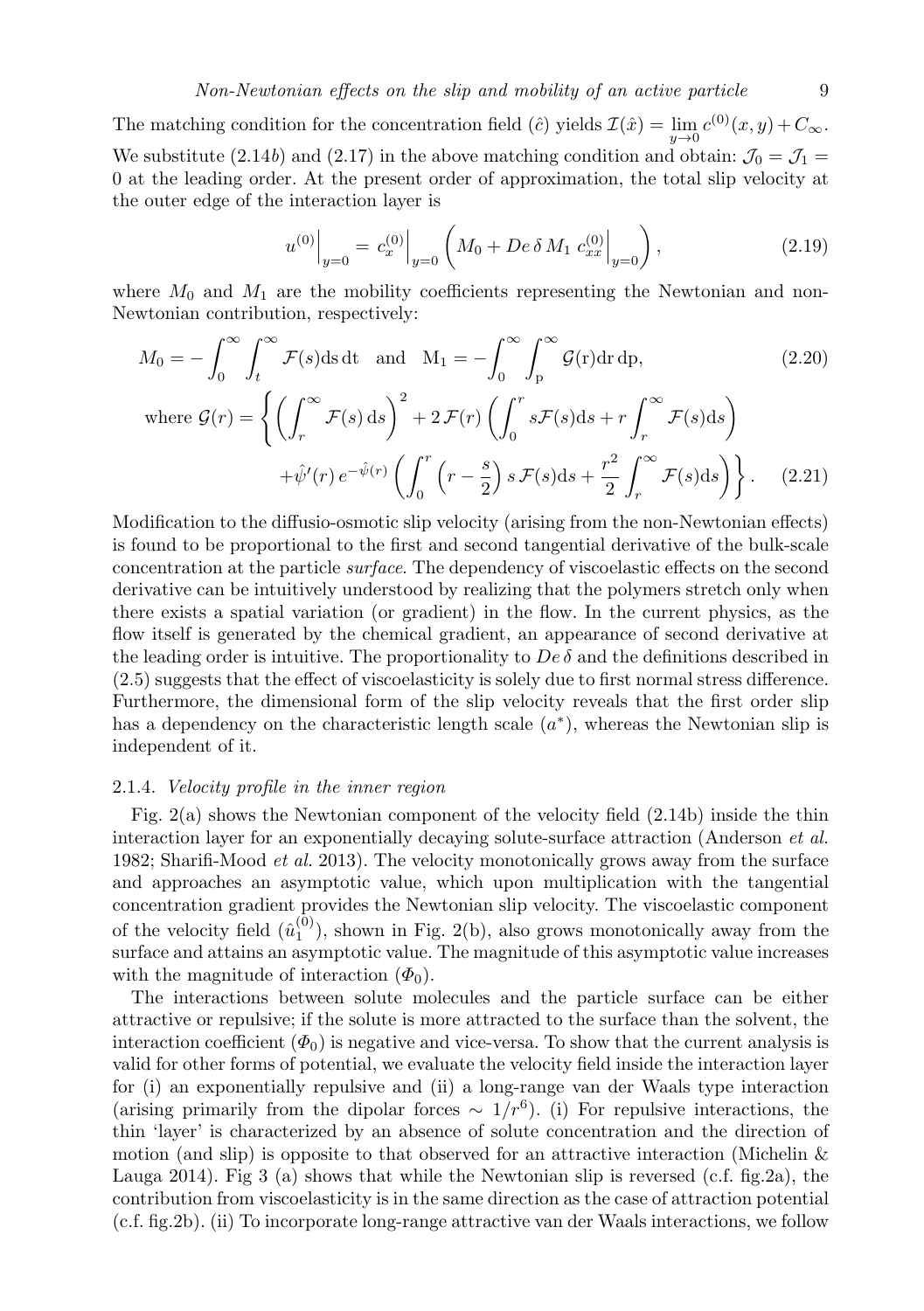

FIGURE 2. (a) Velocity field of Newtonian fluid inside the interaction layer (for  $\Phi_0 = -1$ ). (b) Variation of the modification to the velocity field. The results are for an exponentially decaying solute-surface interaction  $(\hat{\psi}(\xi) = \Phi_0 e^{-\xi})$ , where a negative  $\Phi_0$  represents an attractive interaction. Here  $c_x$  and  $c_{xx}$  are the concentration gradients at the outer edge of the inner region i.e.  $c_x|_{y=0}$  and  $c_{xx}|_{y=0}$ .



Figure 3. Velocity field inside the interaction layer for: (a) repulsive exponential interaction  $(\Phi_0 = +1)$ ; (b) attractive long-range van der Waals interaction  $(\Phi_0 = -1)$ . Here  $c_x$  and  $c_{xx}$  are the concentration gradients at the outer edge of the inner region i.e.  $c_x|_{y=0}$  and  $c_{xx}|_{y=0}$ .

Anderson et al. (1982, p. 112) and assume the dipolar interactions between the solute molecules to be pairwise additive. The potential is defined as

$$
\hat{\psi}(\xi) = \Phi_0 \left( -\frac{1}{(1+\xi)^9} + \frac{1}{(1+\xi)^3} \right). \tag{2.22}
$$

The velocity fields (Newtonian and viscoelastic) remain qualitatively similar to that obtained from the attractive exponential interactions. As (2.22) decays slower than the exponential interaction, the asymptotic value (i.e. slip velocity) is obtained at larger distances from the surface.

The above results demonstrate that the velocity fields inside the inner region approach an asymptotic value, the slip velocity. The Newtonian component of this slip is equal to the product of concentration gradient  $(c_x|_{y=0})$  and mobility coefficient  $M_0$ . Similarly, the viscoelastic component of velocity field involves  $M_1$  (see eq.2.19). The magnitude of mobility coefficients depends on the nature of interaction (exponential or van der Waals) and magnitude of attraction or repulsion  $(\Phi_0)$ . Fig. 4 quantifies the effect of the type and magnitude of interaction on  $M_0$  and  $M_1$ . Fig. 4(a) shows that the sign of Newtonian mobility coefficient is opposite for repulsive interactions ( $\Phi_0 > 0$ ) as compared to attractive ones  $(\Phi_0 < 0)$ , for both the type of interactions i.e. short-range exponential or long-range van der Waals solute-surface interaction. Fig. 4(b) shows that the sign of  $M_1$  is always negative and does not depend on the nature of interaction. Furthermore,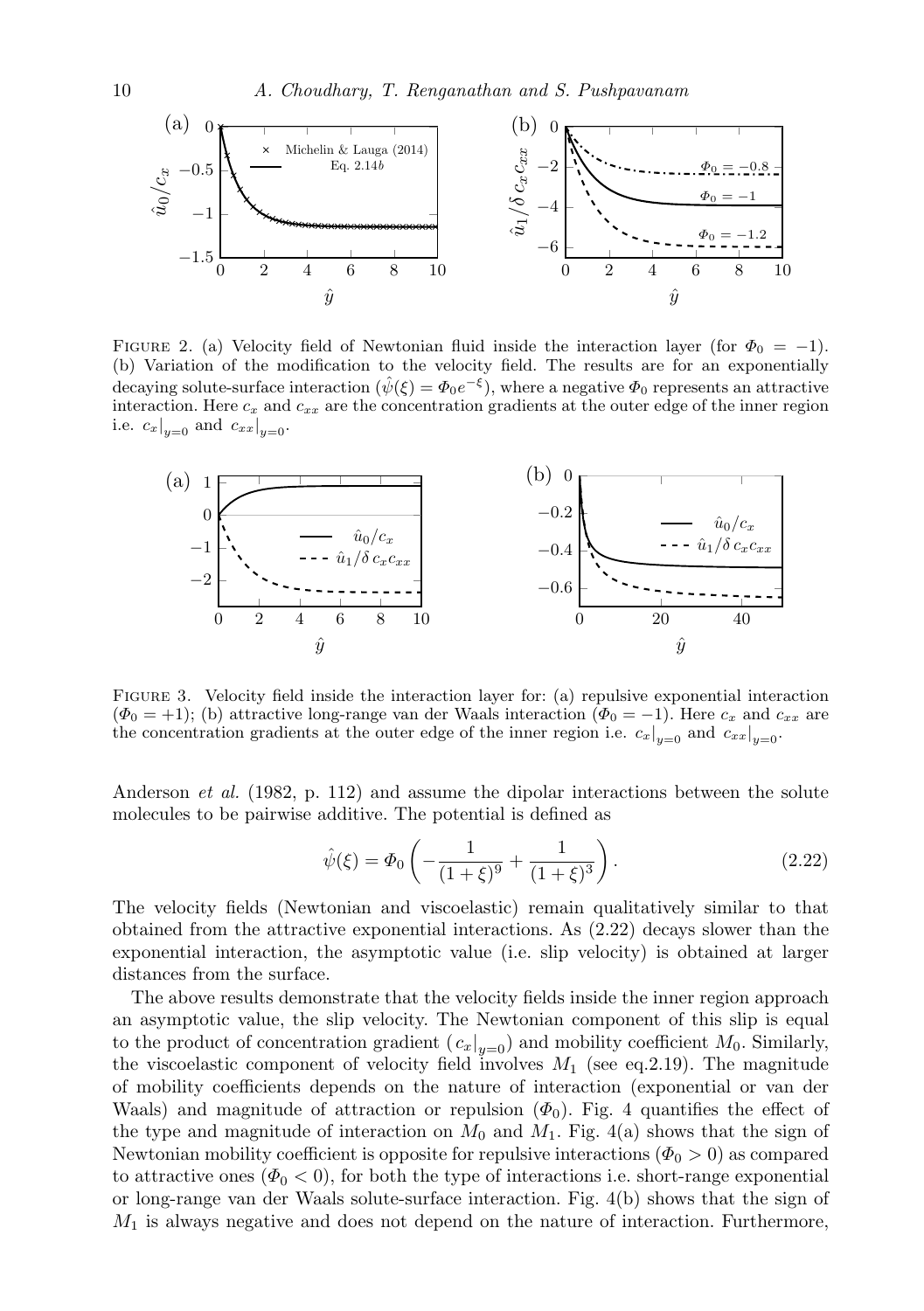

FIGURE 4. Variation of mobility coefficient (a)  $M_0$  and (b)  $M_1$  with respect to  $\Phi_0$ , for exponential and van der Waals interactions.

for repulsive interactions, the magnitude of mobility coefficients  $(M_0 \text{ and } M_1)$  is reduced because the adsorption coefficient in such cases is generally lower than that of attractive interactions (Anderson 1989, p.69).

The above results, valid for moderate advective effects ( $\epsilon Pe \ll 1$ ), are also applicable to diffusio-osmotic flows of complex fluids in micro-channels, arising from externally imposed concentration gradients or generated due to active 'patches' (Michelin et al. 2015; Michelin & Lauga 2019).

Several experimental studies (Ebbens & Howse 2011; Baraban et al. 2012; Ke et al. 2010) have shown that the particles are propelled with catalytic surface oriented at the rear-end, suggesting an attractive interaction between the solute molecules and active particle. Thus, we focus primarily on the exponentially attractive interaction because of its simplicity and ease of computation. We follow Sabass & Seifert (2012); Sharifi-Mood *et al.* (2013) and assume  $|\Phi_0| = 1$  in the results which follow.

## 2.2. Diffusio-osmotic slip on an active particle

We now extend the results of previous section (eq.2.19) to an axisymmetric Janus particle. Here, direction normal to the surface is  $r$ ; the tangential direction is polar angle θ, varying from 0 to π. The surface activity K follows a step function (Golestanian et al. 2007; Michelin & Lauga 2014; Natale et al. 2017)

$$
\mathcal{K}(\theta) = \begin{cases} 1 & \theta < \theta_c \\ 0 & \theta > \theta_c, \end{cases}
$$
 (2.23)

where  $\theta_c$  is the angle at which the activity undergoes a step change; it represents the surface coverage of activity. To evaluate the slip velocity, we require solution to the concentration field (c) in the outer region. In the absence of advection  $(Pe \rightarrow 0)$ , the solution to (2.8b) is sought in terms of an expansion in Legendre polynomials. Following Golestanian *et al.* (2007), we obtain the solution to bulk-scale concentration field as

$$
c(r,\theta) = \sum_{n=0}^{\infty} \frac{-\mathcal{K}_n}{(n+1)} \frac{P_n(\cos\theta)}{r^{n+1}},
$$
\n(2.24)

where  $P_n$  is the n<sup>th</sup> order Legendre polynomial. Here  $\mathcal{K}_n$  are the spectral coefficients of the activity distribution:

$$
\mathcal{K}(\theta) = \sum_{n=0}^{\infty} \mathcal{K}_n P_n(\cos \theta). \tag{2.25}
$$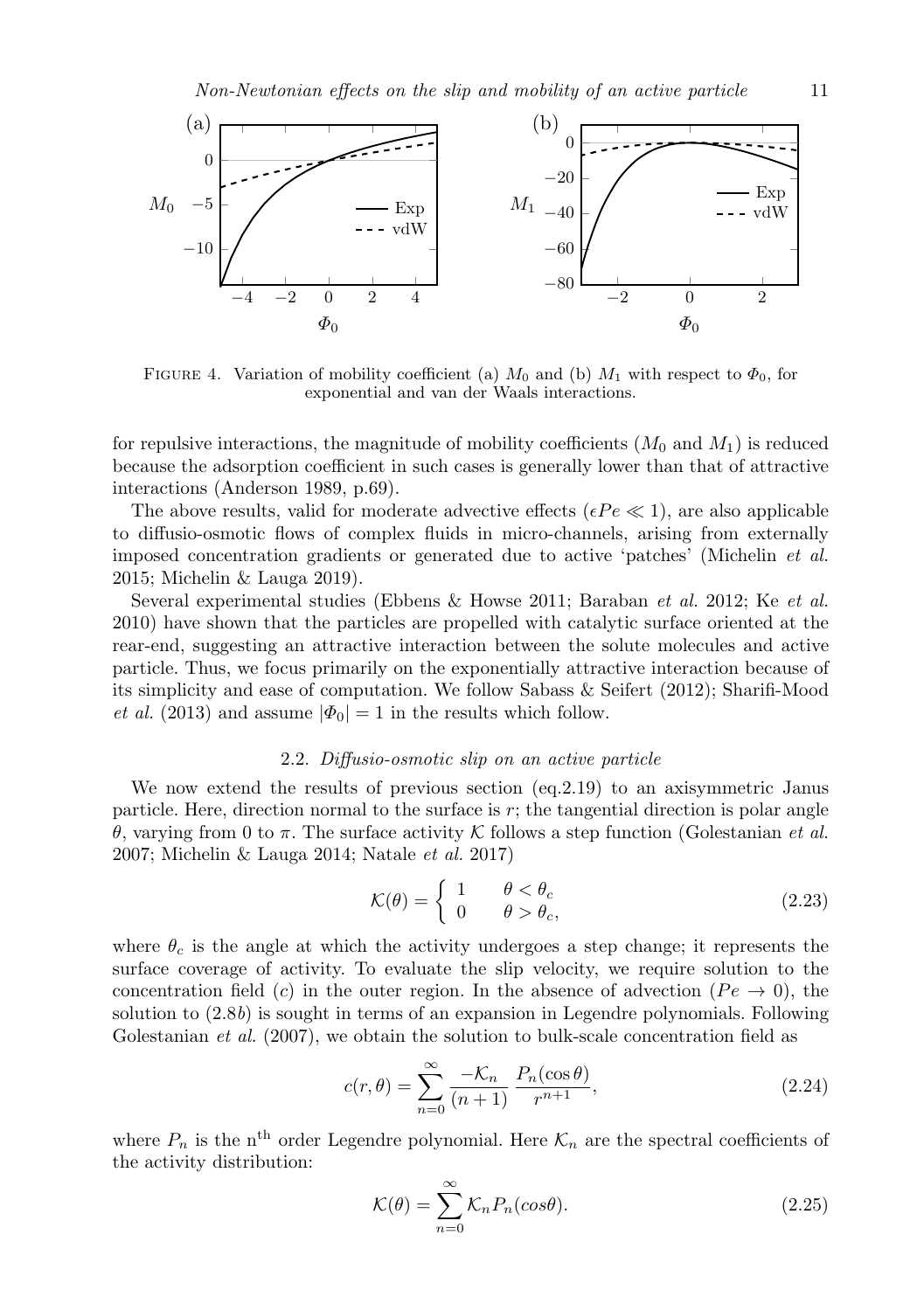

Figure 5. (a) The dashed line represents the Newtonian slip velocity along the polar angle for three different surface coverages ( $\theta_c = \pi/4, \pi/2, 3\pi/4$ ). The empty circular markers represent the maximum magnitude of the slip velocity for a range of surface coverage:  $\theta_c \in (0, \pi)$ . (b) The solid line represents the total slip velocity (for three different surface coverages) along the polar angle for  $\hat{\psi}(\xi) = -e^{-\xi}, De = 0.01$ , and  $\delta = -0.5$ . The empty square markers represent the maximum magnitude of the slip velocity for a range of surface coverage:  $\theta_c \in (0, \pi)$ .. (c) Concentration profile and its gradient along the polar angle (on particle surface) for  $\theta_c = \pi/2$ . (d) Shows the profile for  $c_{\theta\theta}$ . First 700 modes were used to describe the concentration field and its gradients.

These coefficients are found by taking an inner product of (2.25) with the Legendre polynomials (Michelin & Lauga 2014), and are obtained as

$$
\mathcal{K}_0 = \frac{(1 - \cos \theta_c)}{2} \text{ and } \mathcal{K}_n = \frac{-1}{2} (P_{n+1}(\cos \theta_c) - P_{n-1}(\cos \theta_c)) \text{ for } n \ge 1. \tag{2.26}
$$

Using the expression  $(2.24)$  for disturbance concentration, we obtain the total tangential slip velocity  $(M_0c_{\theta}(1, \theta) + De\delta M_1c_{\theta}(1, \theta)c_{\theta\theta}(1, \theta))$ 

$$
\boldsymbol{u}|_{r=1} = M_0 \sum_{n=1}^{\infty} \frac{-\mathcal{K}_n}{n+1} \frac{\partial P_n}{\partial \theta} \boldsymbol{e}_{\theta} + D e \, \delta M_1 \left( \sum_{n=1}^{\infty} \frac{-\mathcal{K}_n}{(n+1)} \frac{\partial P_n}{\partial \theta} \right) \left( \sum_{n=1}^{\infty} \frac{-\mathcal{K}_n}{(n+1)} \frac{\partial^2 P_n}{\partial \theta^2} \right) \boldsymbol{e}_{\theta}.
$$
\n(2.27)

Fig. 5(a) shows the Newtonian slip velocity varying across the polar angle for three different surface coverages ( $\theta_c = \pi/4$ ,  $\pi/2$ ,  $3\pi/4$ ). The negative value depicts that the diffusio-osmotic flow is towards the active region, and is highest in magnitude at the point of discontinuity of activity  $(\theta = \theta_c)$  †. For a second-order fluid, figure 5(b) shows a localized reversal of slip velocity across  $\theta_c$  for all three surface coverages i.e. the slip velocity exhibits sharp non-linear gradients across the point of discontinuity of activity. Natale *et al.* (2017) also reported such behavior in viscoelastic stresses at  $\theta_c$  in their FEM simulations. They reported a viscoelasticity triggered extensional flow, across the point of discontinuity in surface activity.

† These results are validated with those reported by Michelin & Lauga (2014) and are described in the supplementary material.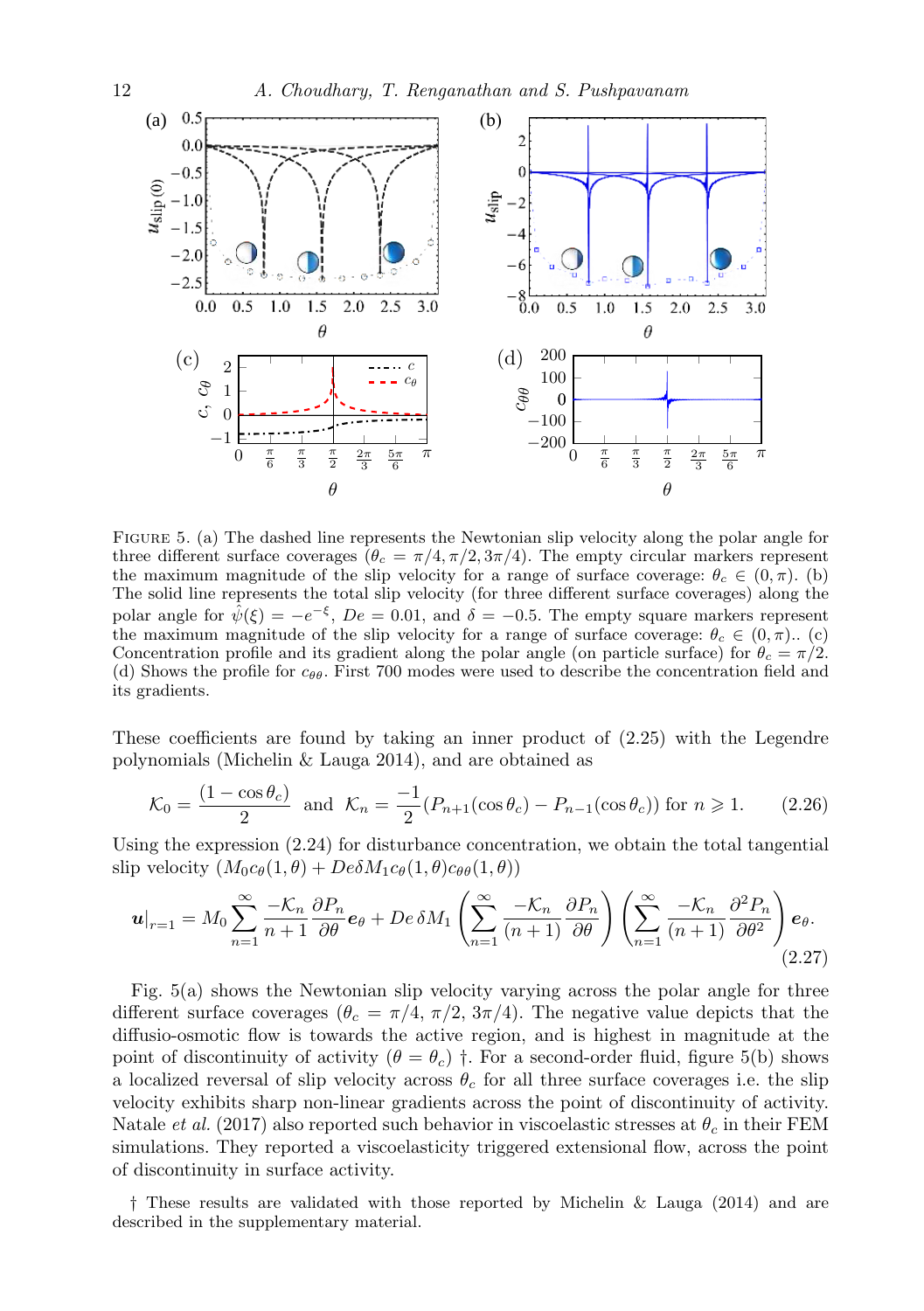

FIGURE 6. (a) Profile of concentration and its first and second gradient along the polar angle on particle surface for  $\theta_c = \pi/2$ . (b) Variation of surface activity as a step (dotted line) and smooth function (solid line). (c) Convergence of spectral modes: solid (blue) line shows fast convergence for the sigmoidal activity; dotted (black) line depicts slow convergence for step activity. (d) Different curves represent the total slip velocity along the polar angle for  $\hat{\psi}(\xi) = -1e^{-\xi}, \zeta = 16$ ,  $\delta = -0.5$  and different Deborah numbers. The inset shows the slip velocities for Newtonian and second-order fluid for the case of repulsive interactions;  $\Phi_0 = +1$ ,  $De = 0$  ( $\ldots$ ,,), and  $De = 0.2$  $\left( \longrightarrow \right)$ .

To analyze this slip reversal or the extensional flow across the point of transition in activity, we examine the behavior of concentration field around the particle, as the slip (2.19) depends on the first and second polar gradient of the concentration field. In fig.  $5(c,d)$ , c,  $c_{\theta}$  and  $c_{\theta\theta}$  profiles are shown for  $\theta_c = \pi/2$ . A step change in surface activity causes the second tangential gradient to undergo a sharp reversal at  $\theta = \theta_c$ , which is also reflected in the slip velocity (in fig. 5b). The profile of  $c_{\theta\theta}$ , despite accounting for first 700 modes, exhibits oscillations near the point of discontinuity of surface activity. This seemingly divergent behavior is because of the step function representation of surface activity  $(2.23)$ , which is widely employed in the literature (Golestanian *et al.* 2007; Michelin & Lauga 2014; Natale *et al.* 2017). This oscillatory behavior indicates a violation of scaling in the inner region: in section  $\S2.1.2$  the length scale in the tangential direction was assumed to be  $a^*$ , which is not the true characteristic of the system as variations in the tangential direction are rapid for a step discontinuity in surface activity. Since such step discontinuities are unlikely to be realized in experiments, we now consider a smooth variation in the activity and demonstrate that the oscillatory behavior of  $c_{\theta\theta}$  for step activity is a mathematical artefact.

## 2.3. Diffusio-osmotic slip on an active particle: Sigmoidal function approximation

The step change in surface activity is approximated as a logistic function:

$$
\mathcal{K}(\theta) = 1/(1 + \exp[-\zeta(\theta_c - \theta)]). \tag{2.28}
$$

Here  $\zeta$  (transition parameter) determines the sharpness of the transition of nondimensional activity from 1 to 0. We have chosen  $\zeta = 16$  such that the transition length is large enough to maintain the consistency of the analysis with respect to the scaling used in §2.1.2 (i.e.  $l_{transition}^* \sim a^*$ )†. The expression for concentration and slip velocity is identical to  $(2.24)$  and  $(2.27)$ , respectively. The spectral modes can be found by substituting  $(2.28)$  into  $(2.25)$  and taking the inner product with respect to  $P_n$  on both

† For a particle of  $a^* = 5\mu$ m,  $\zeta = 16$  corresponds to a circumferential length of ~ 2  $\mu$ m, which is much larger than the typical interaction layer thickness ( $\sim 10$ nm).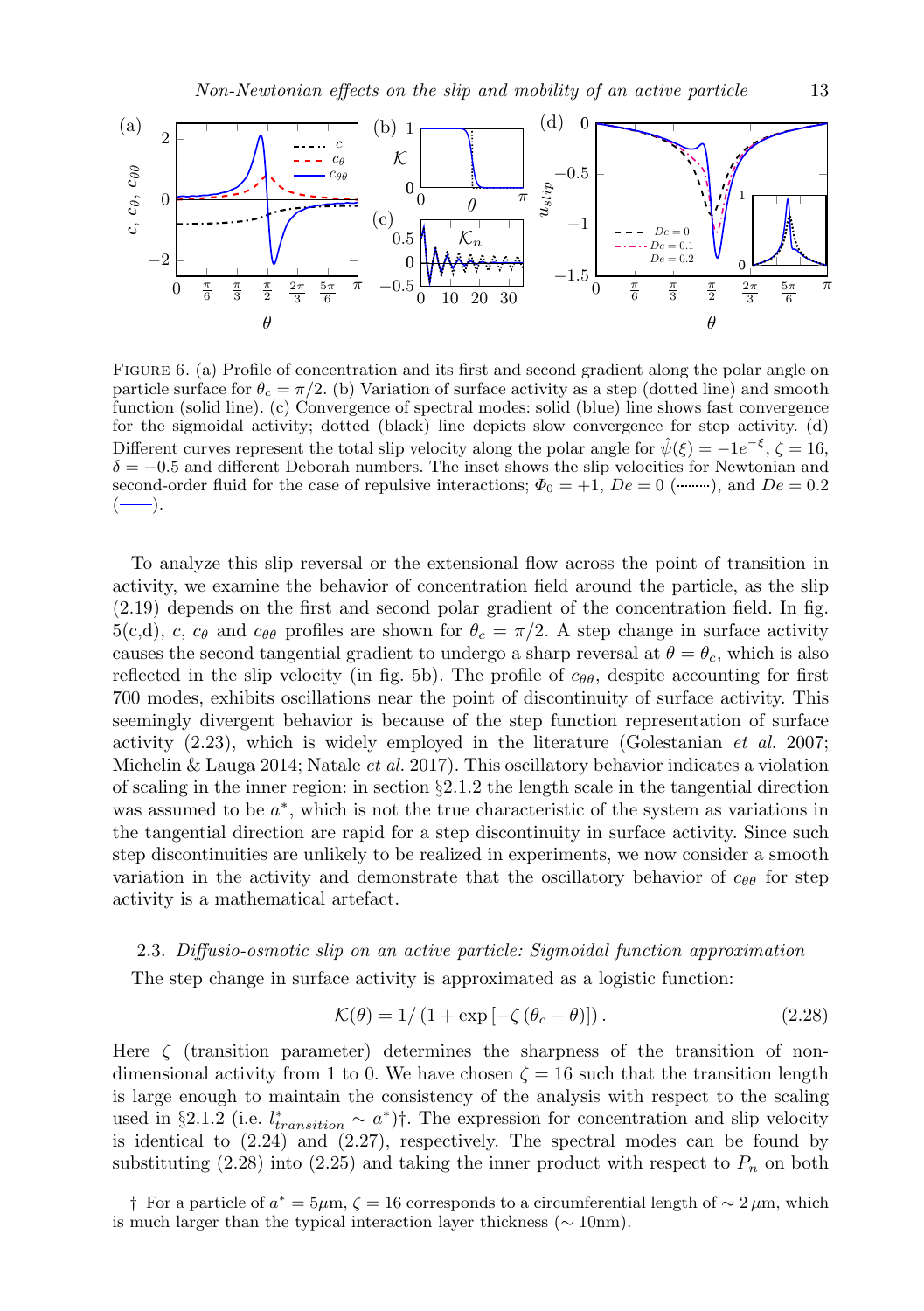

Figure 7. Analysis of activity, spectral modes, concentration gradients and slip velocity for three different transition parameters:  $\zeta = 4$  (---),  $\zeta = 8$  (  $\ldots$ ,  $\zeta = 16$  (---). (a) Variation of activity with polar angle  $\theta$ . (b) Convergence of spectral modes. (c) Tangential concentration gradient. (d) Second tangential derivative of concentration field. (e) Slip velocity of a Newtonian fluid. (f) Slip velocity of the second-order fluid. Parameters:  $De = 0.1$ ,  $\delta = -0.5$ ,  $\Phi_0 = -1$ .

sides

$$
\mathcal{K}_n = \frac{2n+1}{2} \int_0^\pi \mathcal{K}(\theta) P_n(\cos \theta) \mathrm{d}\theta. \tag{2.29}
$$

For activity represented by (2.28), the concentration field and its tangential gradients (at the surface) are depicted in  $fig.6(a)$ . The variation of concentration field and its gradients along  $\theta$  is qualitatively similar to that reported for the step change; the magnitudes, however, are significantly reduced. Fig.  $6(b) \& (c)$  show the variation of activity and its faster convergence in comparison to the step function. Fig.6(d) compares the slip velocity for a second-order fluid with that of a Newtonian fluid.

We observe a reduction and an increase in slip velocity (relative to the Newtonian slip) across  $\theta_c$ . The magnitude of modification in the slip is significantly reduced (as compared to that of step change in activity) which is a consequence of smooth transition of activity. The above observations are for attractive interactions between solute and particle surface; for repulsive interactions (as shown in the inset of fig. 6d), the effect of viscoelasticity is qualitatively reversed.

Fig. 7 demonstrates the effect of the transition parameter  $(\zeta)$  on the spectral coefficients, concentration gradients and slip velocity. Fig. 7(a) shows that as  $\zeta$  decreases, the transition from active to passive surface becomes smoother. Fig. 7(b) depicts that the convergence is faster for lower  $\zeta$ . As the transition becomes smoother the magnitude of tangential gradients of concentration field reduces (fig.7c,d). As a result, the slip velocity for Newtonian and second-order fluid reduces (shown in fig.7e-f, respectively).

The effect of viscoelasticity on the tangential velocity field inside the interaction layer is shown in fig. 8 (for  $\theta_c = \pi/2$ ). Fig. 8(a) depicts the symmetry of velocity field across  $\theta_c$  for Newtonian fluid. Addition of viscoelasticity breaks this symmetry: the contours of the SOF in 8(b) depict that the magnitude of velocity field is reduced before the transition of activity  $(\theta \leq \theta_c)$  and increased after it  $(\theta \geq \theta_c)$ . These results suggest that the elastic effects (characterized by  $De$ ) tend to locally reverse the slip velocity. At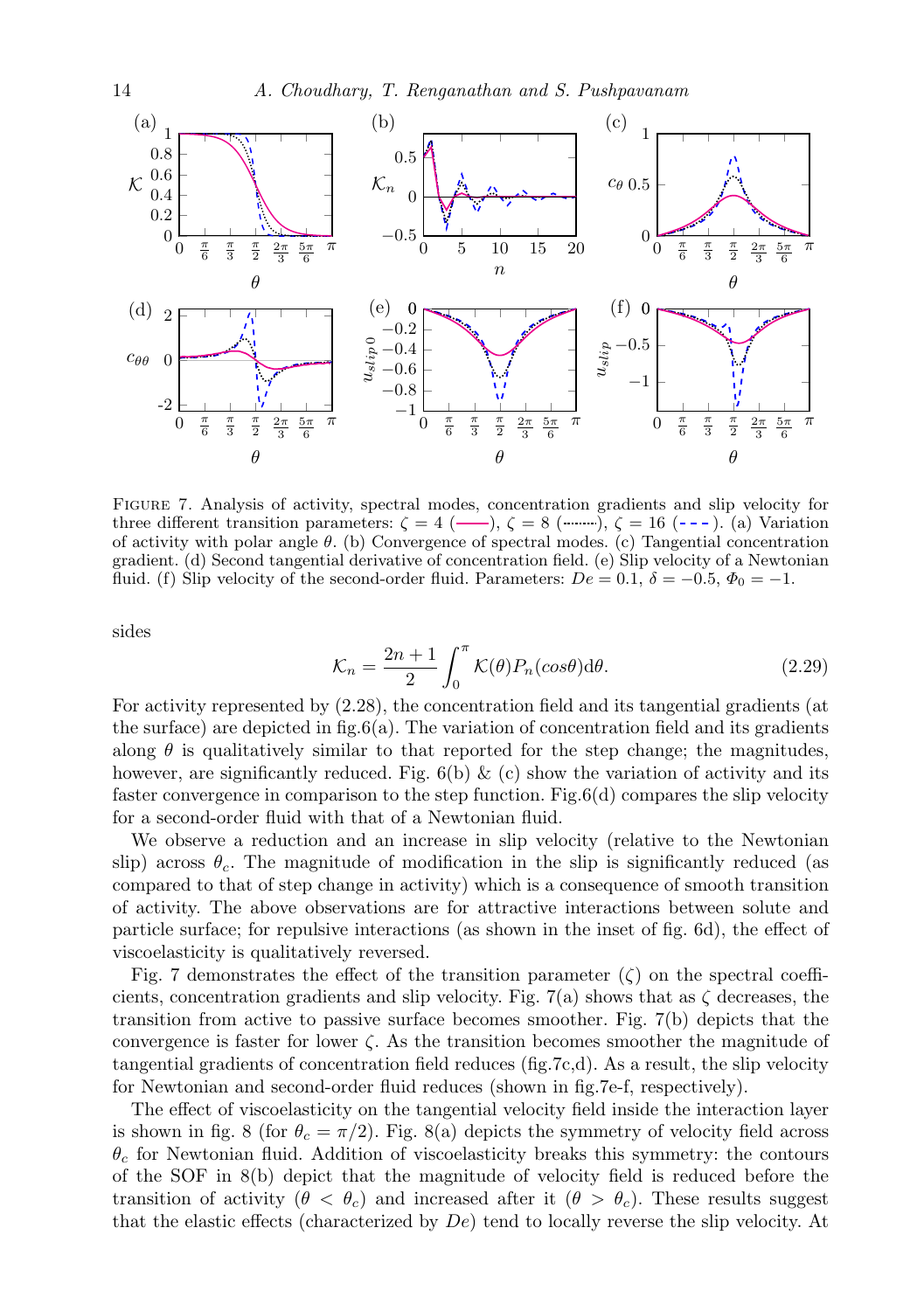

FIGURE 8. (a) Newtonian tangential velocity contours inside the interaction layer for  $\theta_c = \pi/2$ . (b) Tangential velocity contours corresponding to the second-order fluid for  $\hat{\psi}(\xi) = -e^{-\xi}, \zeta = 16$ ,  $\delta = -0.5$ , and  $De = 0.2$ . Arrows depict the velocity vectors  $(\hat{u}_1^{(0)})$ .

higher Deborah numbers, a reversal in slip velocity can generate a local extensional flow near the transition of activity (as shown by Natale et al. (2017)), resembling a puller or pusher-type flow field. Interestingly, there have been similar observations in the context of electrophoresis. Recently, Li & Koch  $(2020)$  reported that, in weakly viscoelastic fluids, polymer elasticity in the inner region changes the electrophoretic particle into a puller-type squirmer: the strong shear flow in the double layer causes the polymers to be stretched tangentially, resulting in a pulling-flow at the front & rear end, and a pushing-flow from the sides. Since electrophoretic and diffusiophoretic mechanisms share qualitative similarities (such as strong shear inside the thin layer), it is plausible that the effects of elasticity, observed in electrophoresis, emerge in diffusiophoresis as well.

# 2.4. Swimming velocity

The motion of the Janus sphere is found by using the reciprocal theorem. Following Stone & Samuel (1996) and Ho & Leal (1976), we obtain the swimming velocity as

$$
U = \frac{-1}{4\pi} \int_{S_p} \left( \boldsymbol{u}_0 + De \, \boldsymbol{u}_1 \right)|_{r=1} \cdot \boldsymbol{e}_z \, \mathrm{d}S \ - \ \frac{1}{6\pi} De \int_{V_f} \mathbf{S}_0 : \nabla \boldsymbol{u}^t \mathrm{d}V. \tag{2.30}
$$

Here,  $u_0$  is the Newtonian slip velocity  $(M_0 c_{\theta}(1, \theta) e_{\theta})$ ; De  $u_1$  is the modification to slip due to viscoelasticity  $(De\,M_1\delta\,c_\theta(1,\theta)\,c_{\theta\theta}(1,\theta)\,\bm{e}_\theta)$  ;  $\bm{u}^t$  is the test flow field which governs the motion of a rigid sphere in z-direction with unit velocity in a quiescent Newtonian medium (Michelin & Lauga 2014; Datt et al. 2015), and *S*<sup>0</sup> is the polymeric stress. The first integral  $(U_\lambda)$  denotes the contribution to swimming velocity arising from the slip, which contains a Newtonian  $(U_{\lambda_0})$  and a non-Newtonian  $(U_{\lambda_1})$  component:

$$
U_{\lambda_0} = \frac{M_0}{2} \int_0^{\pi} c_\theta(1,\theta) \sin^2 \theta \, d\theta; \quad U_{\lambda_1} = \frac{De \,\delta M_1}{2} \int_0^{\pi} c_\theta(1,\theta) c_{\theta\theta}(1,\theta) \sin^2 \theta \, d\theta. \quad (2.31)
$$

We evaluate the above components and compare them in fig. 9 for different surface coverages. For attractive interactions between the solute molecules and particle, the Newtonian swimming velocity is in the negative z-direction (see fig.  $9(a)$ ). Figure(s). 9(b,c) show that the modification to the swimming velocity is relatively small and changes sign with the surface coverage: the swimming velocity increases for  $\theta_c < \pi/2$  and reduces for  $\theta_c > \pi/2$ .

For a repulsive interaction,  $U_{\lambda_0}$  changes sign (depicting swimming in the opposite direction) as also reported by earlier studies (Sharifi-Mood *et al.* 2013; Michelin  $\&$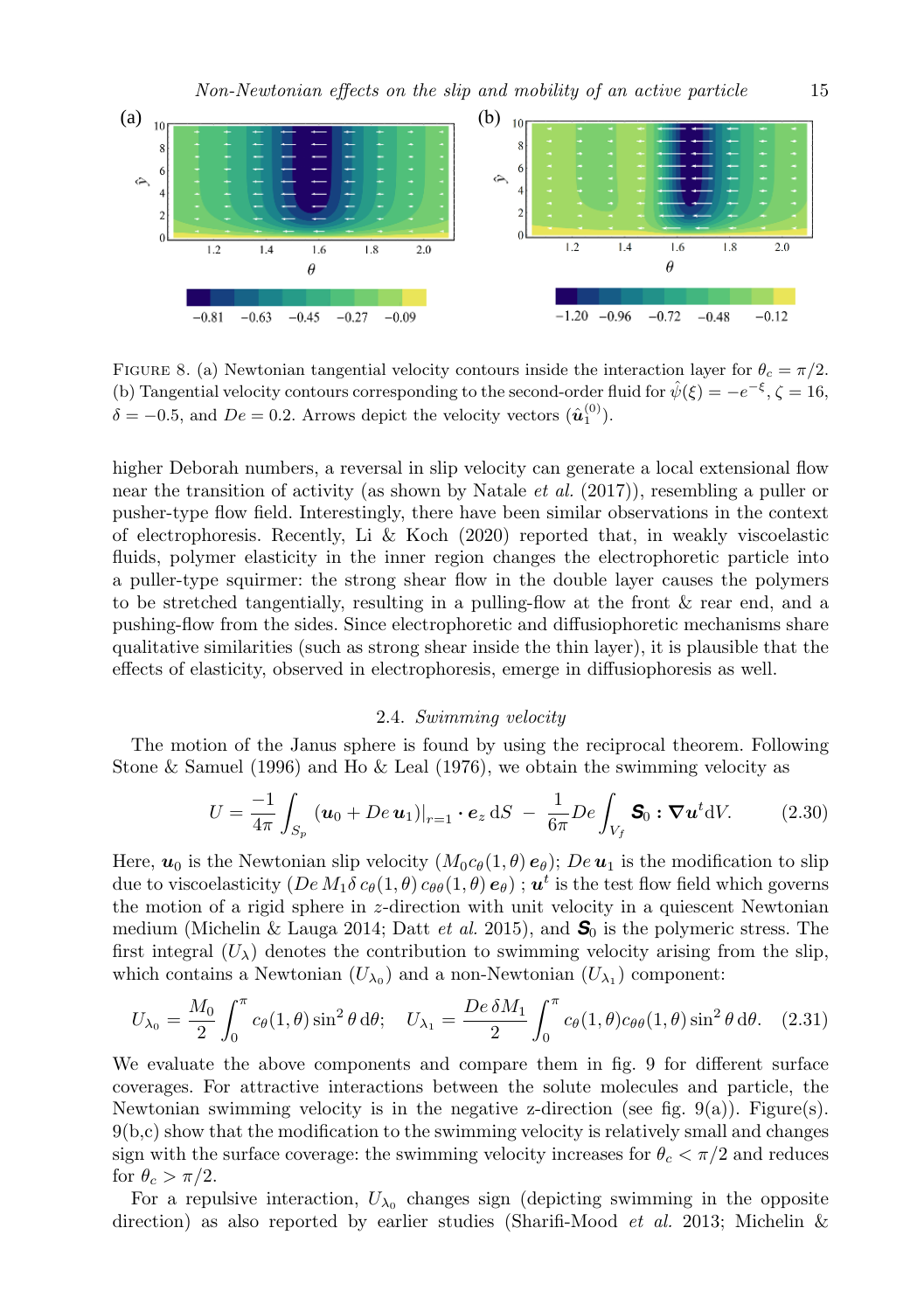

FIGURE 9. (a) Variation of swimming velocity due to Newtonian surface slip  $(U_{\lambda_0})$  for various surface coverages. (b) Perturbation to swimming velocity due to modification in the slip  $(U_{\lambda_1})$ . (c) Ratio of the swimming velocity components i.e. (b) and (a). (d) Variation of modification to the swimming velocity due to bulk polymeric stresses  $(U_B)$ . (e) Ratio of (d) and (c): comparison of two components arising due to viscoelasticity. Parameters:  $De = 0.1, \delta = -0.5, \zeta = 16$ ,  $\Phi_0 = -1$  (attractive; - - - ), and  $\Phi_0 = +1$  (repulsive; ......).

Lauga 2014; Natale *et al.* 2017). However,  $U_{\lambda_1}$  for a repulsive interaction is in the same direction as that for attractive interaction. In this case, the contribution of  $U_{\lambda_1}$  is such that the swimming velocity is reduced for  $\theta_c < \pi/2$  and enhanced for  $\theta_c > \pi/2$ . This outcome can be understood by comparing the flow field inside the interaction layer for attractive and repulsive cases i.e. fig.2 and fig.3(a), respectively. In comparison to the attractive interaction, Newtonian velocity field was reversed for repulsive interactions, whereas the modification (arising from viscoelasticity) was found to be in the same direction. It is also interesting to note that, contrary to  $U_{\lambda_0}$ ,  $U_{\lambda_1}$  is an odd function (antisymmetric about  $\pi/2$ ) which is due to the proportionality to double tangential derivative of surface concentration, whereas the former is solely proportional to the single tangential derivative.

The second integral  $(U_B)$  accounts for the contribution from polymeric stresses in the bulk. In their evaluation of swimming velocity, Datt *et al.* (2017) accounted for the bulk viscoelastic effects  $(U_B)$ , and provided the following analytical expression (re-expressed here using the scales in eq. 2.5):

$$
\frac{U_B}{U_{\lambda_0}} = -De(1+\delta) \sum_{n=1}^{\infty} \frac{6n}{(n+1)^2(n+2)} \frac{\alpha_n \alpha_{n+1}}{\alpha_1^2},
$$
\n(2.32)

where  $\alpha_n = n\mathcal{K}_n/(2n+1)$  and  $\mathcal{K}_n$  is determined using (2.28) and (2.29). The modification due to the bulk stresses  $(U_B/U_{\lambda_0})$  is plotted in fig.9(d) for smooth activity. The figure shows that  $U_B$  can significantly enhance (or impede) the active swimming, depending upon the surface coverage  $(\theta_c)$  being more (or less) than  $\pi/2$ . This was also reported by Datt *et al.* (2017) for step activity. A comparison of the two effects of viscoelasticity,  $U_B$ and  $U_{\lambda_1}$  (shown in fig.9(e)), reveals that the contribution to the swimming velocity from the modification in slip  $(U_{\lambda_1})$  is comparable to that from  $U_B$  for  $5\pi/6 < \theta_c < \pi/6$ .

Fig. 10 shows the effect of transition parameter  $(\zeta)$  on the components of swimming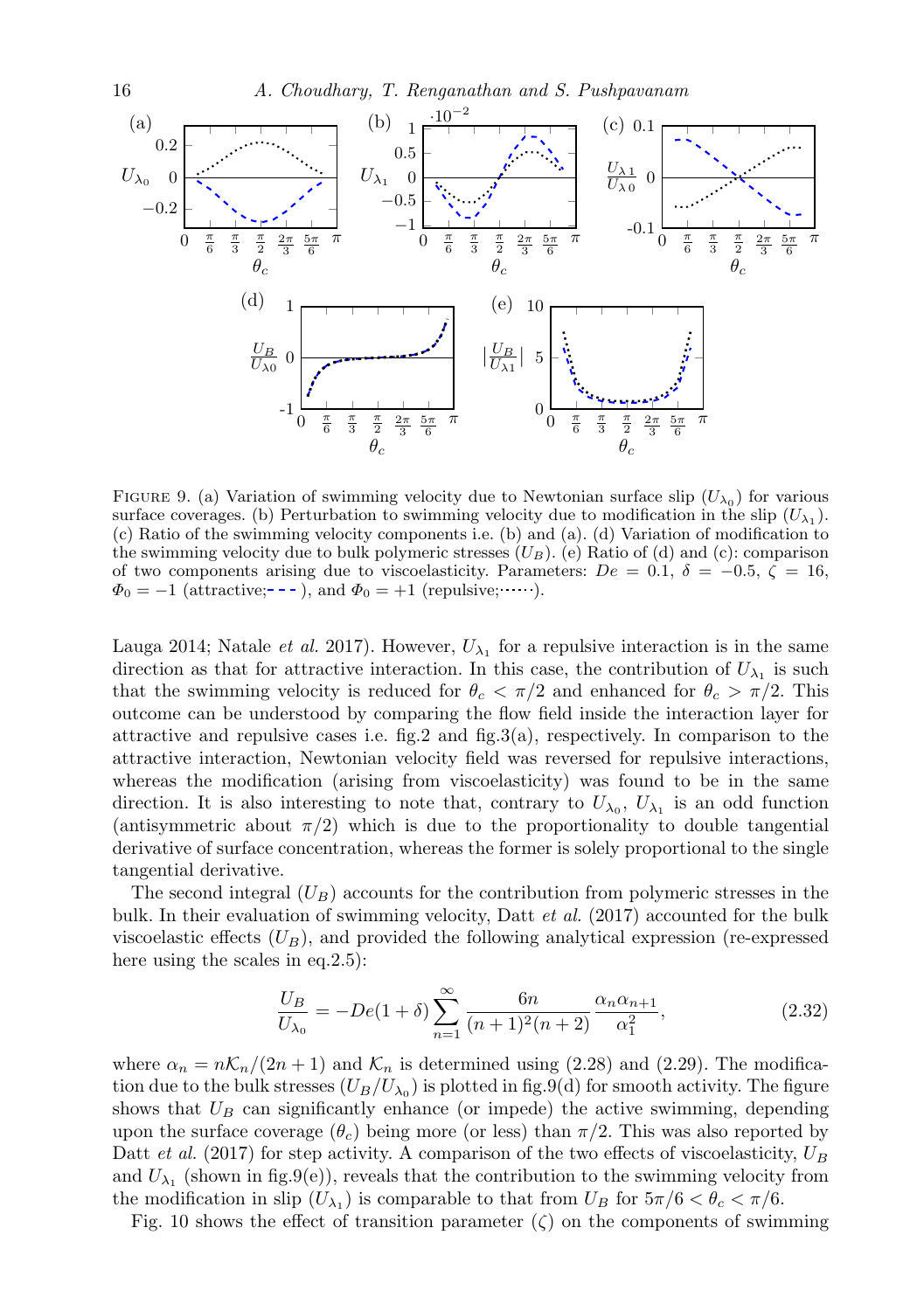Non-Newtonian effects on the slip and mobility of an active particle 17



Figure 10. Analysis of different components of swimming velocity for three different transition parameters:  $\zeta = 4$  (--),  $\zeta = 8$  ( ---), (a) Variation of  $U_{\lambda_0}$  with different surface coverages. (b) Variation of activity K with polar angle  $\theta$ . (c) Variation of  $U_{\lambda_1}$  for different surface coverages. (d) Contribution from the slip modification to the swimming velocity for different surface coverages. (e) Bulk stress contribution to the swimming velocity for different surface coverages. (f) Comparison of (e) with (d) (i.e.  $U_B$  with  $U_{\lambda_1}$ ) for different surface coverages. Parameters:  $De = 0.1, \delta = -0.5, \Phi_0 = -1.$ 

velocity for various surface coverages. As  $\zeta$  decreases the Newtonian swimming velocity reduces (fig.10a) because the slip velocity decreases (shown in fig.7). However, for  $\theta_c$  <  $\pi/4 \& \theta_c > 3\pi/4$ ,  $U_{\lambda_0}$  is greatest for  $\zeta = 4$ . This is because, for such coverages, the total area of catalytic activity is more for  $\zeta = 4$  than steeper activity transitions ( $\zeta = 8, 16$ ). Fig.10(b) shows the area under the  $K - \theta$  curve for  $\zeta = 4, 8, 16$ , representing the total area of activity for  $\theta_c = \pi/6$ . For  $\pi/4 < \theta_c < 3\pi/4$ , the area of catalytic activity is independent of  $\zeta$  and thus a direct comparison can be made. Fig.10(c),(d) show that the contribution from  $U_{\lambda_1}$  reduces as  $\zeta$  decreases due to significant reduction in slip velocity. Similarly, the contribution from bulk polymeric stresses reduces as  $\zeta$  decreases, as shown in fig.  $10(e)$ , (f).

## 3. Active particle in a shear-thinning fluid

The equations governing a weak shear-thinning flow are described by

$$
\nabla^* \cdot \boldsymbol{u}^* = 0, \quad -\nabla^* p^* + \nabla^* \cdot (\mu^* \mathbf{A}^*) - C^* \nabla^* \mathcal{P}^* = \mathbf{0}.
$$
 (3.1)

The viscosity follows a general non-linear relation with respect to Newtonian shear-rate ( $\gamma_0$ ) (Khair *et al.* 2012):  $\mu^*(\gamma_0) = \mu_0^*(1 + \chi \mu_1(\gamma_0))$ . Here,  $\chi$  is a small parameter which represents the viscosity ratio:  $(\mu_0^* - \mu_\infty^*)/\mu_\infty^*$ ;  $\mu_0^*$  is the zero shear rate viscosity and  $\mu_\infty^*$ is the infinite shear rate viscosity. The variables are non-dimensionalized as in §2. Since the concentration field is decoupled from the hydrodynamics (provided  $\epsilon^2 Pe \ll 1$ ), the solution to concentration field is unchanged and is given by (2.14a).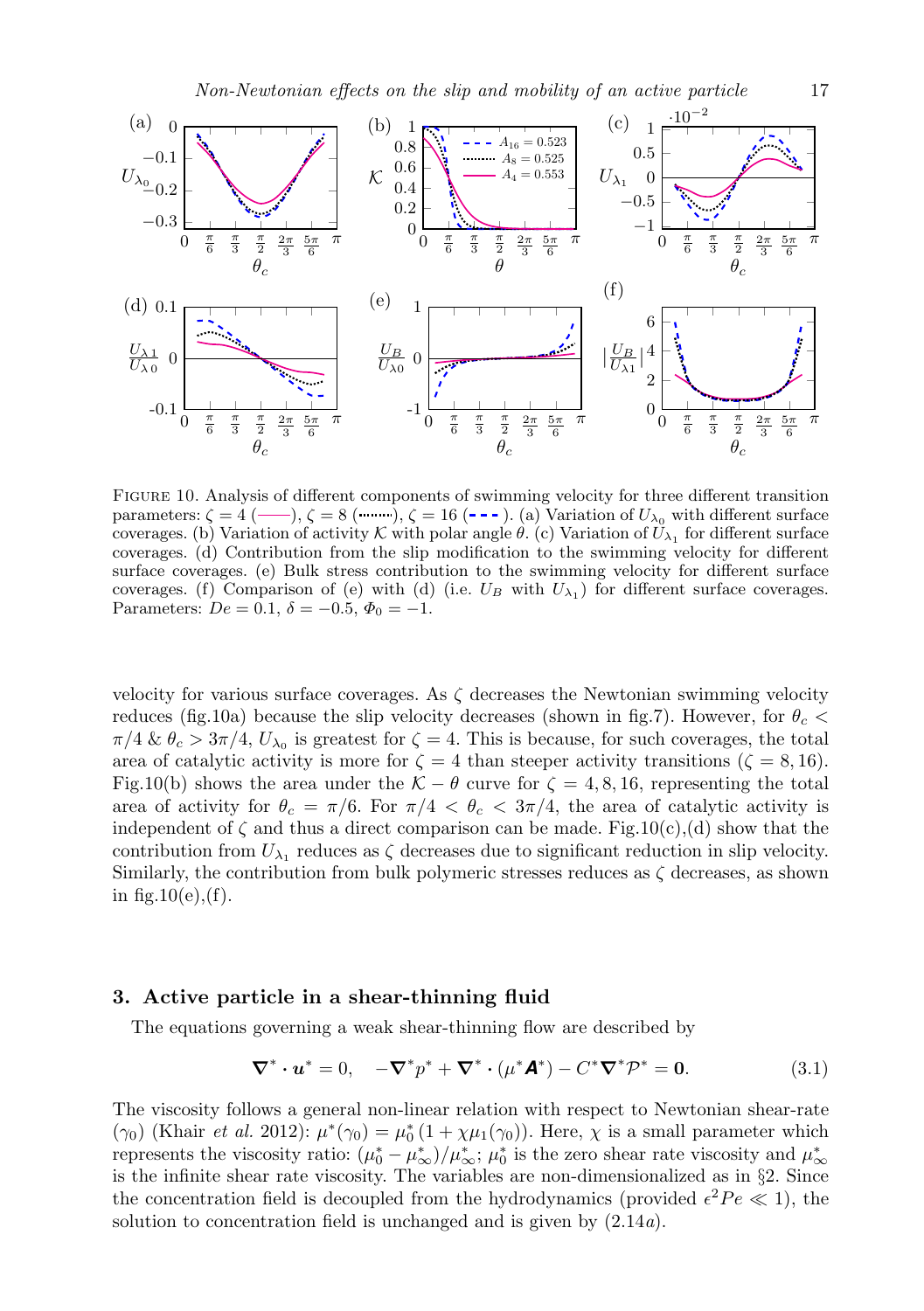# 3.1. Evaluation of the diffusio-osmotic slip

Similar to §2.1, we use matched asymptotic expansion (assuming  $Pe \ll \epsilon^{-2}$  and  $\epsilon \ll 1$ ) and perturbation expansion (in  $\epsilon$ ) to obtain the leading order slip for a generalized weakly shear-thinning fluid.

#### 3.1.1. Outer region

At the leading order, the equations in the outer region are:

$$
\nabla \cdot \boldsymbol{u}^{(0)} = 0, \quad -\nabla p^{(0)} + \mu(\gamma_0) \nabla^2 \boldsymbol{u}^{(0)} + \nabla \mu(\gamma_0) \cdot \boldsymbol{A} = 0,
$$
 (3.2*a*)

subject to the following boundary conditions

$$
u^{(0)} \to 0, \ p^{(0)} \to 0 \quad \text{as } y \to \infty. \tag{3.3}
$$

Here  $\mu(\gamma_0) = \mu^* / \mu_0^* = 1 + \chi \mu_1(\gamma_0)$ .

#### 3.1.2. Inner region

We rescale the variables (similar to  $\S2.1.2$ ) and obtain the governing equations in the inner region (at the leading order) as:

$$
\frac{\partial \hat{u}^{(0)}}{\partial \hat{x}} + \frac{\partial \hat{v}^{(0)}}{\partial \hat{y}} = 0, \tag{3.4a}
$$

$$
-\frac{\partial \hat{p}^{(0)}}{\partial \hat{x}} + \mu(\gamma_0) \frac{\partial^2 \hat{u}^{(0)}}{\partial \hat{y}^2} + \frac{\partial \mu(\gamma_0)}{\partial \hat{y}} \frac{\partial \hat{u}^{(0)}}{\partial \hat{y}} = (\hat{c}^{(0)} + C_{\infty}) \frac{\partial \hat{\psi}^{(0)}}{\partial \hat{x}},\tag{3.4b}
$$

$$
-\frac{\partial \hat{p}^{(0)}}{\partial \hat{y}} = (\hat{c}^{(0)} + C_{\infty}) \frac{\partial \hat{\psi}^{(0)}}{\partial \hat{y}},
$$
\n(3.4*c*)

subject to the pressure decay and no-slip boundary condition

$$
\hat{p} \to 0 \text{ as } \hat{y} \to 0; \quad \hat{u}^{(0)}\Big|_{\hat{y}=0} = 0.
$$
\n(3.5)

Assuming that the difference between zero shear and infinite shear viscosity is small (i.e.  $\chi \ll 1$ ), we perform a regular perturbation expansion in  $\chi$  and represent the velocity and pressure fields as

$$
f^{(i)}(x,y) = f_0^{(i)}(x,y) + \chi f_1^{(i)}(x,y) + \cdots
$$
 (3.6)

Substituting the perturbed field variables in (3.4-3.5) gives the equations governing the system at  $O(1)$  and  $O(\chi)$ .

At  $O(1)$ , the equations and their solutions are identical to  $(2.14)$ . The hydrodynamics at  $O(\chi)$  is governed by

$$
\frac{\partial \hat{u}_1^{(0)}}{\partial \hat{x}} + \frac{\partial \hat{v}_1^{(0)}}{\partial \hat{y}} = 0, \tag{3.7a}
$$

$$
-\frac{\partial \hat{p}_1^{(0)}}{\partial \hat{x}} + \frac{\partial^2 \hat{u}_1^{(0)}}{\partial \hat{y}^2} + \mu_1(\gamma_0) \frac{\partial^2 \hat{u}_0^{(0)}}{\partial \hat{y}^2} + \frac{\partial \mu_1(\gamma_0)}{\partial \hat{y}} \frac{\partial \hat{u}_0^{(0)}}{\partial \hat{y}} = 0, \tag{3.7b}
$$

$$
-\frac{\partial \hat{p}_1^{(0)}}{\partial \hat{y}} = 0. \tag{3.7c}
$$

Integrating (3.7c) and using the pressure decay condition, we get  $\hat{p}_1^{(0)} = 0$ . (3.7b) thus yields

$$
\frac{\partial^2 \hat{u}_1^{(0)}}{\partial \hat{y}^2} = -\frac{\partial}{\partial \hat{y}} \left( \mu_1(\gamma_0) \frac{\partial \hat{u}_0^{(0)}}{\partial \hat{y}} \right)
$$
(3.8)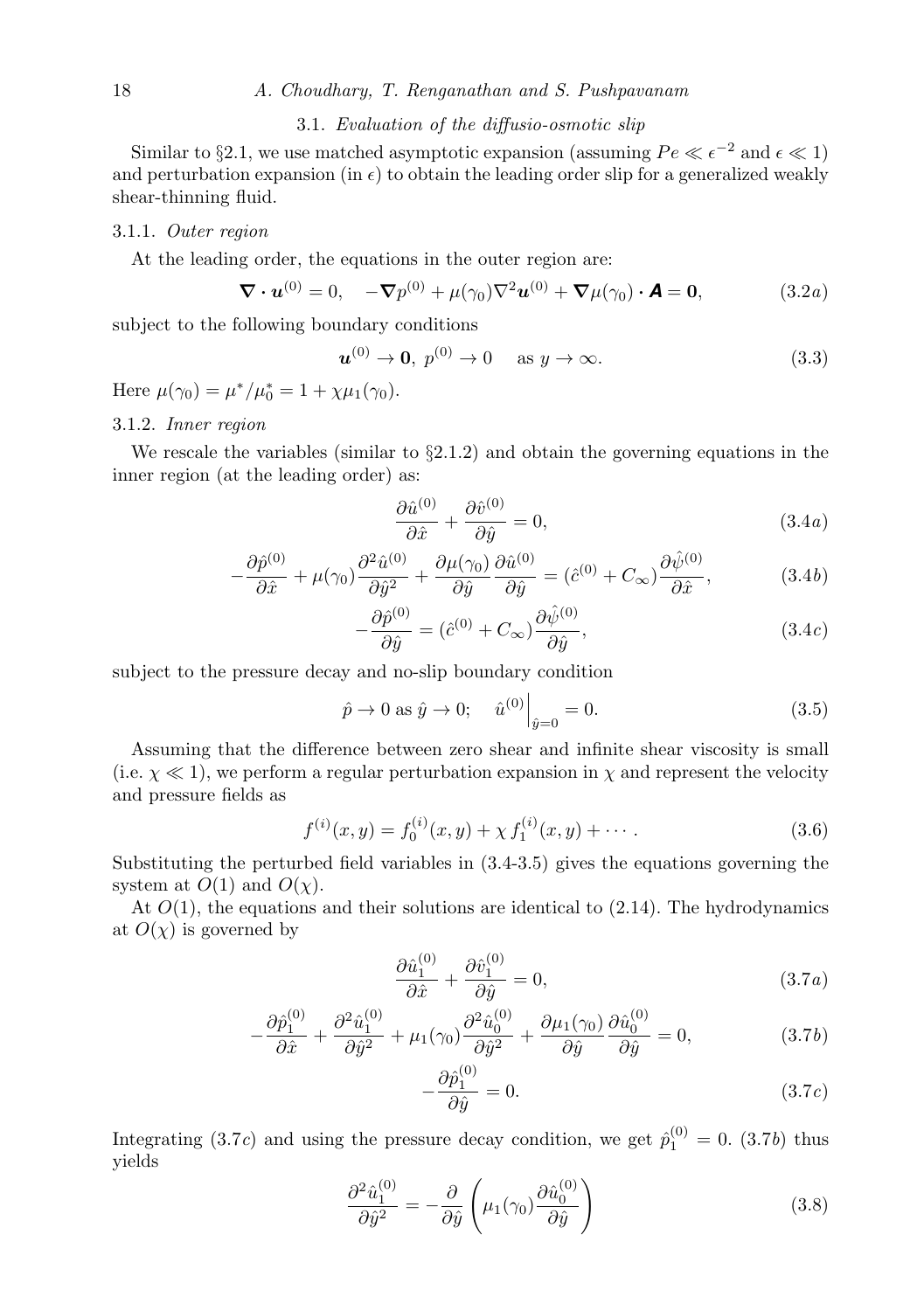

FIGURE 11. Non-Newtonian mobility  $(M_1)$  at  $\theta = \pi/2$  for two interaction potentials (a) exponential-type and (b) van der Waals-type. Other parameters:  $n = 0.25$ ,  $Cu<sub>\lambda</sub> = 10<sup>2</sup>$ ,  $\theta_c = \pi/2.$ 

Integrating the above equation twice gives

$$
\hat{u}_1^{(0)} = \mathcal{I}'(x) \int_0^{\hat{y}} \mu_1(\gamma_0) \int_t^{\infty} \mathcal{F}(s) \, \mathrm{d}s \, \mathrm{d}t - \mathcal{J}_0(\hat{x}) \int_0^{\hat{y}} \mu_1(\gamma_0) \, \mathrm{d}s + \mathcal{J}_1(\hat{x})\hat{y},\tag{3.9}
$$

where  $\mathcal{F}(s) = -1 + e^{-\hat{\psi}(s)}$ .

#### 3.1.3. Matching

As in §2.1.3, upon matching the inner and outer solutions, we find that  $\mathcal{J}_0 = \mathcal{J}_1 = 0$ and obtain:

$$
u^{(0)}\Big|_{y=0} = c_x^{(0)}\Big|_{y=0} (M_0 + \chi M_1), \qquad (3.10)
$$

where  $M_0$  is the mobility coefficient representing the Newtonian contribution and is expressed in  $(2.20)$ . The expression for  $M_1$  is

$$
M_1 = \int_0^\infty \mu_1\left(\gamma_0^{(0)}\right) \int_t^\infty \mathcal{F}(s) \, \mathrm{d}s \, \mathrm{d}t. \tag{3.11}
$$

Since the power-law model diverges for asymptotically small shear-rates (Bird et al. 1987), we choose the Carreau model to capture viscosity variation:  $\mu_1 = \left(1 + \tau^{*2}|\gamma_0^*|^2\right)^{\frac{n-1}{2}} - 1$ (Bird *et al.* 1987). Here  $\tau^*$  is the fluid relaxation time scale and n characterizes the degree of shear-thinning  $(n < 1)$ . For Carreau fluid, the non-Newtonian mobility coefficient  $(M_1)$ is

$$
M_1 = \int_0^\infty \left\{ \left[ 1 + \left( C u_\lambda \ c_x^{(0)} \Big|_{y=0} \int_t^\infty \mathcal{F}(s) \mathrm{d}s \right)^2 \right]^\frac{n-1}{2} - 1 \right\} \int_t^\infty \mathcal{F}(s) \mathrm{d}s \, \mathrm{d}t, \qquad (3.12)
$$

where  $Cu<sub>\lambda</sub>$  (based on shear in the interaction layer) is the ratio of timescales associated with relaxation  $(\tau^*)$  to that of shear in the flow  $(\lambda_I^*/U_{ch})$ :  $Cu_\lambda = \tau^*/(\lambda_I^*/U_{ch})$ . This is different than the Carreau number corresponding to shear in the bulk fluid (i.e. outer region):  $Cu_B = \tau^*/(a^*/U_{ch})$ . The ratio of the two Carreau numbers  $(Cu_\lambda/Cu_B = a^*/\lambda_I^*)$ provides the comparison of shear rate inside to that outside the interaction layer i.e.  $\sim O(\epsilon^{-1}).$ 

## 3.2. Diffusio-osmotic slip on an active particle

As in §2.3, we now apply the above results to an axi-symmetric Janus sphere. Since the shear in the thin interaction layer is generally high (i.e.  $U_{ch}/\lambda_I^* \sim 10^2 s^{-1}$ ) and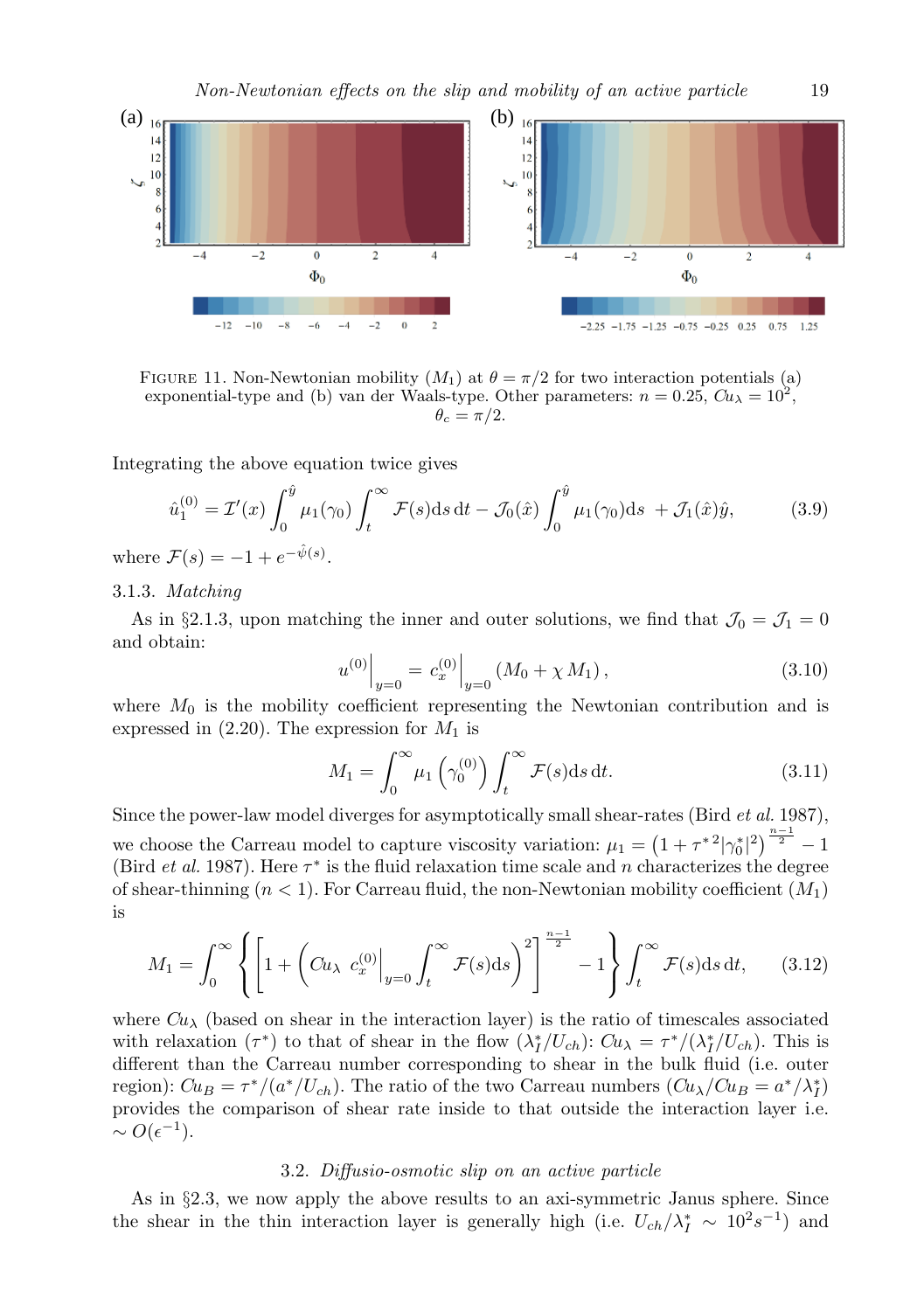

Figure 12. (a) The dashed black line represents the Newtonian slip velocity. The solid green line represents the variation of total slip velocity for a shear thinning fluid along the polar angle for  $\hat{\psi}(\xi) = -e^{-\xi}$  and  $Cu_{\lambda} = 100$ . (b) Variation of non-Newtonian contribution to the swimming velocity (arising from the surface slip) with  $Cu<sub>\lambda</sub>$ , for three different surface coverage  $(\theta_c)$  and  $\hat{\psi}(\xi) = -e^{-\xi}$ . Solid (--) and dashed lines (---) correspond to  $\theta_c = \pi/2$  and  $\theta_c = \pi/4$ or  $3\pi/4$ , respectively. Inset showing the variation in non-dimensional viscosity  $\mu$  with  $Cu_{\lambda}$  at  $y = 0$  and  $\theta = \theta_c = \pi/2$ . (c) Variation of non-Newtonian contribution to the swimming velocity (arising from the bulk stresses) with  $Cu_B$ . The convergence was obtained by accounting for first 15 modes. (d) Comparison between the two non-Newtonian components of swimming velocity for  $Cu_{\lambda} = 10^{2}$ . Other parameters:  $\chi = 0.1$ ,  $n = 0.25$ ,  $\zeta = 16$ .

relaxation time scales of the biological fluids are  $\sim 1s$  (Zare *et al.* 2019), large Carreau numbers are possible  $(Cu_{\lambda} \sim 10^2)$ . Contrary to the second-order fluid,  $M_1$  for Carreau fluid depends both on the magnitude of interaction  $(\Phi_0)$  as well as the concentration gradient (determined by the activity transition parameter  $\zeta$ ). Since the concentration field varies in tangential direction,  $M_1$  varies tangentially. Thus, we analyze the effect of  $\Phi_0$  and  $\zeta$  on  $M_1$  for  $\theta = \theta_c = \pi/2$  in fig.11. For both short-range exponential and longrange van der Waals interactions,  $M_1$  is a weak function of  $\zeta$ .  $M_1$  for Carreau fluid is of different signs for attractive ( $\Phi_0 < 0$ ) and repulsive interactions ( $\Phi_0 > 0$ ), as opposed to the case of second-order fluid (fig.4b).

Using  $(2.24)$ ,  $(2.28)$ ,  $(3.10)$ , and  $(3.12)$ , we numerically evaluate the slip for shearthinning fluid  $(n = 0.25)$  and depict its variation along the surface of Janus particle in fig. 12 (a). For large Carreau numbers  $(Cu<sub>\lambda</sub> \sim 10<sup>2</sup>)$  and attractive interactions, we find a marginal increase in the total slip velocity. For repulsive interactions, the enhancement in slip velocity is qualitatively similar (see Appendix  $A$ ). The modification in slip (in both attractive and repulsive cases) is maximum at the transition of activity, depicting a local symmetry about  $\theta_c$ .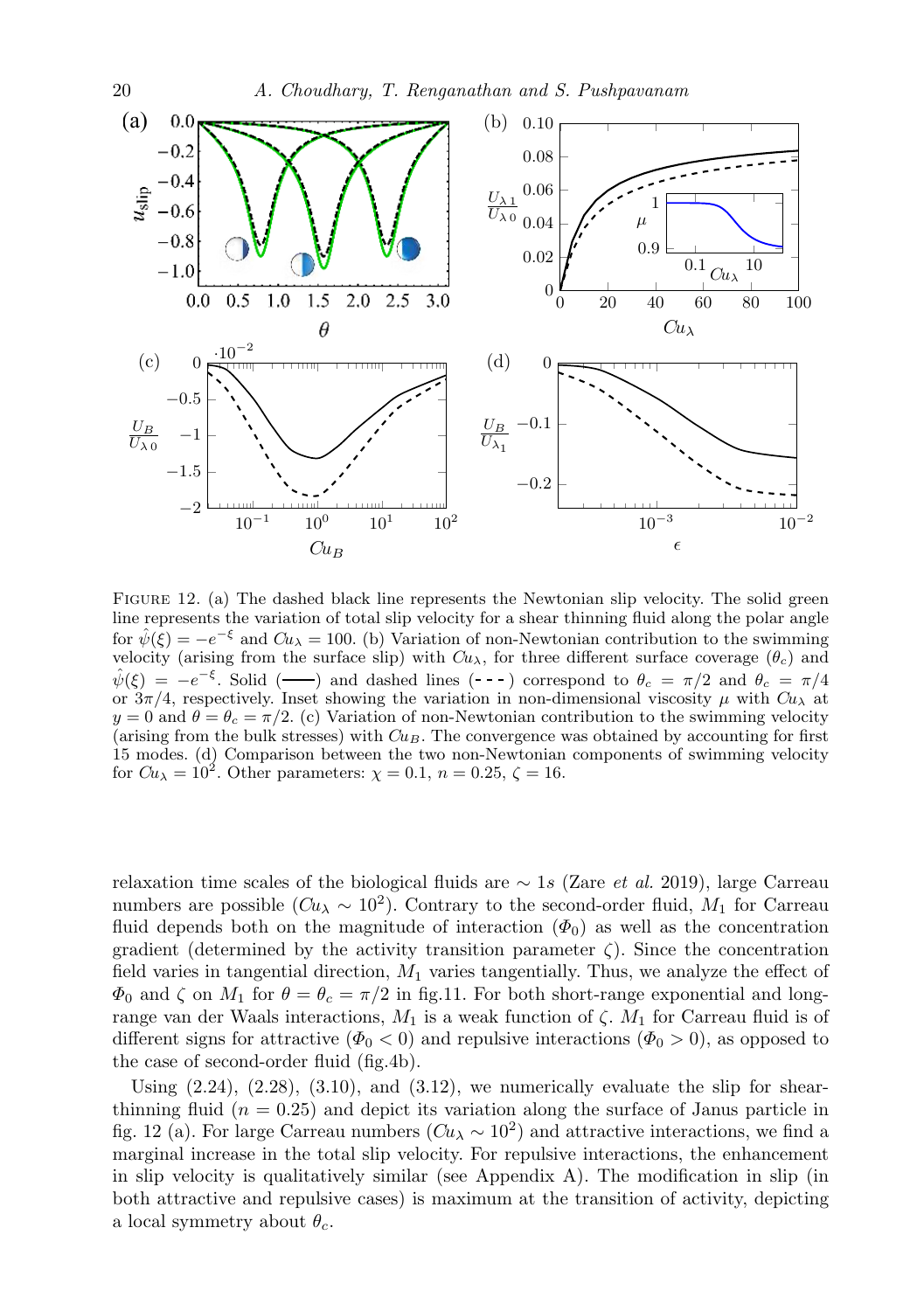#### 3.3. Swimming velocity

We now evaluate the swimming velocity using the reciprocal theorem (Stone & Samuel 1996; Khair et al. 2012):

$$
U = \frac{-1}{4\pi} \int_{S_p} \left( \boldsymbol{u}_0 + \chi \, \boldsymbol{u}_1 \right)|_{r=1} \cdot \boldsymbol{e}_z \, \mathrm{d}S \ - \ \frac{1}{6\pi} \chi \int_{V_f} \mu_1 \left( \gamma_0 \right) \boldsymbol{A}_0 : \nabla \boldsymbol{u}^t \mathrm{d}V. \tag{3.13}
$$

As in §2.4, the first integral contains the Newtonian component  $U_{\lambda_0}$  (given by eq.2.31) and non-Newtonian component  $U_{\lambda_1}$ :

$$
U_{\lambda_1} = \frac{\chi}{2} \int_0^{\pi} M_1(\theta) c_{\theta}(1,\theta) \sin^2 \theta d\theta.
$$
 (3.14)

Substituting (3.12) in (3.13) and integrating numerically, we find that the contribution from  $U_{\lambda_1}$  modestly affects the swimming of a Janus particle. This is shown in figure 12(b) for three different surface coverages. The positive sign of the ratio shows that  $U_{\lambda_1}$  adds to the contribution arising from the Newtonian slip  $(U_{\lambda_0})$ . As  $Cu_{\lambda}$  increases, the viscosity in the interaction layer decreases, which results in a faster diffusio-osmotic flow. However, this enhancement reaches a plateau as the viscosity reduction stagnates at high  $Cu<sub>\lambda</sub>$  (see inset in fig.12b). For repulsive interactions, this enhancement in swimming velocity  $(U_{\lambda_1})$ is qualitatively similar (see Appendix  $A$ ); shear thinning enhances the swimming velocity, irrespective of the interaction between solute molecules and the particle.

The second integral  $(U_B)$  accounts for the bulk stresses arising from viscosity variations. The modification due to bulk non-Newtonian stresses is quantified in fig.12(c) for three different surface coverages†. The negative sign of  $U_B/U_{\lambda_0}$  denotes that the bulk stresses always reduce the swimming velocity, for all surface coverages (also reported by Datt *et al.* (2017) for step activity). The non-monotonic behavior is consistent with the fact that a viscosity, following Carreau model, reduces to a Newtonian fluid of a lower viscosity  $(\mu^*_{\infty})$  as  $Cu_B \to \infty$ . As a result, the bulk non-Newtonian stresses are maximum at intermediate  $Cu_B$  and vanish at high  $Cu_B$  (Khair *et al.* 2012; Datt et al. 2015, 2017). Fig.12(d) compares the contribution from the two non-Newtonian components to swimming velocity i.e.  $U_B$  and  $U_{\lambda_1}$ . We take  $Cu_{\lambda} = 10^2$ , as shear rate in the interaction layer is generally high. This yields  $Cu_B = (\epsilon)10^2$ . Thus, in fig.12(d), we compare the two components, keeping  $\epsilon$  as an independent variable. Since the current analysis is valid for asymptotically thin interaction layers, we vary  $\epsilon$  from  $10^{-4}$  to  $10^{-2}$ . Physically,  $Cu$ <sub> $\lambda$ </sub> $Cu$ <sub> $B$ </sub> =  $\epsilon^{-1}$  corresponds to the disparity in shear rates in the inner and outer regions. For  $\epsilon \sim 10^{-4}$ , the shear rate inside the interaction layer is very high and thus the contribution from  $U_{\lambda_1}$  dominates that from  $U_B$ . As  $\epsilon$  increases (i.e. thickness of interaction layer), the shear in the interaction layer decreases, which increases the magnitude of  $U_B/U_{\lambda_1}$ . This continues until  $U_B$  reaches a plateau.<sup>†</sup>

The contribution from both non-Newtonian components is modest in magnitude. In context of electrophoresis, Khair et al. (2012) also reported a similar enhancement and trends in a shear-thinning medium. Analogous to their study, our result (3.10) also reveals that the shear-thinning modification of the slip does not add a size dependency to the motion induced due to self-diffusiophoresis. On the other hand, the modification due to bulk non-Newtonian stresses adds a size dependency (it enters through the bulk Carreau number).

<sup>†</sup> We follow the approach of Blake (1971); Datt *et al.* (2017) to find  $U_B$  for smooth activity. The details of implementation and reproduced results (for step activity) are provided in the supplementary material.

 $\hat{\mathcal{F}}$  The above results are for  $\zeta = 16$ . Appendix A shows the effect  $\zeta$  on the swimming velocity.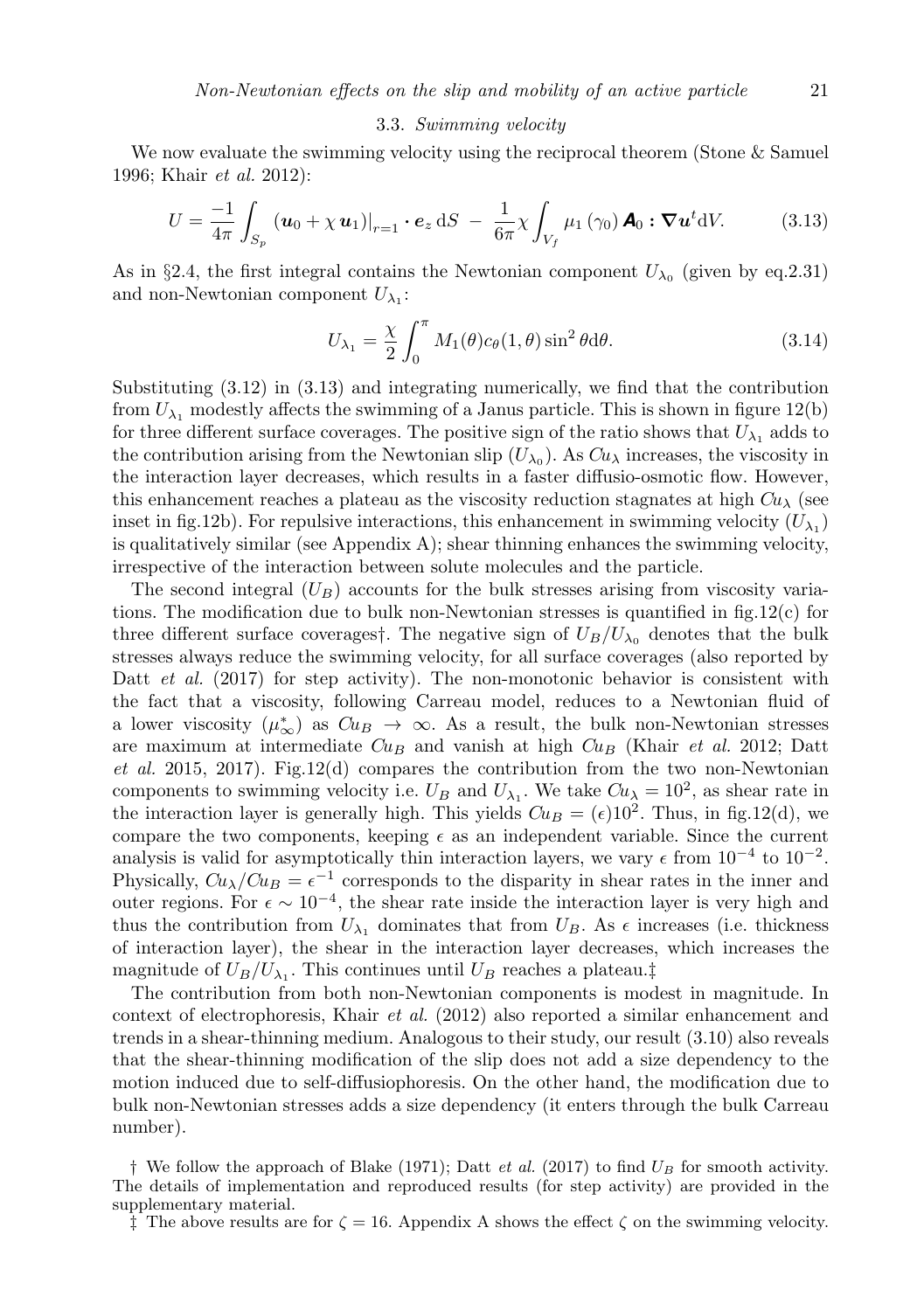# 4. Conclusions

The results of the current study reveal the effects of fluid rheology on the diffusioosmotic slip over an active surface and its consequence on the mobility of a Janus particle. Using matched asymptotic expansions in conjunction with perturbation theory, we derived the modification to slip velocity for a second-order fluid. Our result (eq.2.19), for an axisymmetrically active Janus particle, shows that the polymeric stress significantly alters the slip velocity, and is valid for low to moderate advective effects. The proportionality to second tangential gradients results in a sharp reversal of the surface slip, triggered by large gradient in polymeric stress across the discontinuity of surface activity. This explains the generation of extensional flow across a step change in activity observed by Natale et al. (2017). An examination of characteristic scales reveals that the localized reversal of slip velocity is a result of mathematical inconsistency: a consequence of employing the activity as a step function, which can be overcome by choosing a smooth (sigmoidal) function. The results reveal that the polymer elasticity tends to generate local elongational flows across the transition of surface activity. We also explored the effects of attractive and repulsive interaction between the solute molecules and Janus particle. Using the reciprocal theorem, we found that the modification in the slip has an effect on the swimming velocity which is comparable to that arising from bulk viscoelastic stresses (Datt et al. 2017).

We further applied the framework to a generalized weakly shear-thinning fluid and obtained the modification to slip velocity (eq.3.10). Employing a Carreau-fluid model, we showed that the shear-thinning effects marginally increase the slip velocity, provided the time scale associated with the shear in the interaction layer is asymptotically smaller than the fluid relaxation time. Using the reciprocal theorem, we showed an enhancement in the swimming velocity due to modification in slip. For an asymptotically thin interaction layer, this enhancement dominates the retardation caused by the bulk non-Newtonian stress.

Another key implication of our results is that the modification in slip provides an estimate of the hydrodynamic disturbance around an active particle for weak non-Newtonian effects. This can be a significant contribution towards accurate modeling of the interaction of two or more active particles in polymeric fluids (Rallabandi et al. 2019; Stark 2018). Recently, Michelin et al. (2015); Michelin & Lauga (2019) have designed 'phoretic pumps' which can transport fluids without the need of applying pressure difference across the channel. This can be helpful in transportation of biological fluids through narrow channels. The flow in such systems occurs due to local concentration gradients, arising either from geometric variation (Lisicki et al. 2016; Michelin et al. 2015) or variation in surface activity (Michelin & Lauga 2019). Since our results are applicable to a general diffusio-osmotic slip, they should be useful to model the flow of complex fluids through such pumps.

The current work and previous investigations corresponding to the active motion in complex fluids (Datt et al. 2017; Natale et al. 2017) have assumed the diffusivity of solute molecules to be constant. This might be reasonable in the limit of weak non-Newtonian effects, but may lead to imprecise conclusions for fluid mediums exhibiting strong non-Newtonian behavior, as the Stokes-Einstein equation fails in describing diffusion in complex media. Recently, Makuch et al. (2020) devised a relationship between translational and rotational diffusion coefficients which depends on the size of solute. Such theoretical formulation can provide a database for precise description of diffusion in various complex fluids. Such data can be employed in a theoretical framework similar to that devised by Vrentas & Vrentas (2003) and Tiefenbruck & Leal (1980) who studied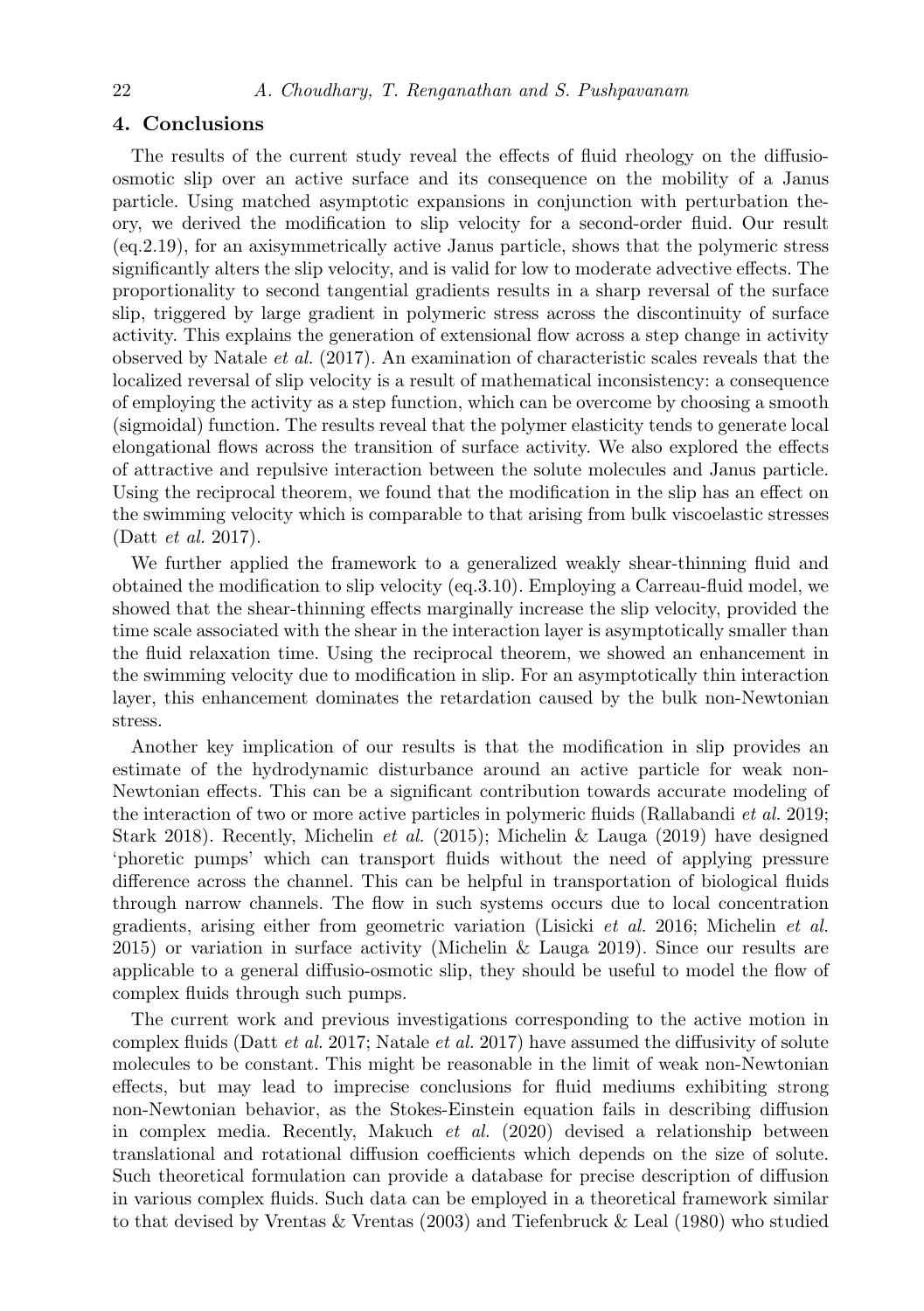the effect of diffusion in non-Newtonian flows. Further research in this direction can help in a better understanding of self-propulsion through the mediums which exhibit significant deviations from the Newtonian behavior.

The financial support from Indian Ministry of Human Resource Development is gratefully acknowledged. The authors would like to thank anonymous referees of this work for their valuable comments and suggesting us to directly compare the two non-Newtonain components of swimming velocity. A.C thanks Sebastian Michelin for pointing out the importance of transition length for sigmoidal activity. The authors also thank Marco De Corato and Dipin Pillai for their useful suggestions.

#### Declaration of Interests

The authors report no conflict of interest.

# Appendix A. Additional results for the shear-thinning fluid

Fig.13(a) shows the velocity field inside the thin interaction layer for Carreau fluid and a sigmoidal activity transition (2.28). The contours bear close resemblance to that for Newtonian fluids 8(a). Thus, we plot the difference between the two in fig.13(b). The local viscosity reduction due to shear-thinning increases the velocity inside the inner region and consequently the slip (as observed in  $fig.12(a)$ ). This enhancement is symmetric about  $\theta_c$ .

Fig.14 shows the results for repulsive exponential interactions between the solute molecules and active surface. Fig.14(a) depicts the slip velocity, which is qualitatively reversed in comparison to that depicted for the attractive interactions (see fig.  $12(a)$ ). The magnitude is lower in this case because the adsorption coefficient is reduced in repulsive interactions (Anderson *et al.* 1982). Figure 14(b) shows that the enhancement caused by  $U_{\lambda_I}$  is qualitatively similar to that observed in the case of attractive interactions. As the ratio  $U_B/U_{\lambda_0}$  is independent of mobility, its profile is identical to fig.12(c).

As in §2.4, we now analyze the effect of transition parameter  $(\zeta)$  on the non-Newtonian components of the swimming velocity.  $\zeta$  determines the magnitude of shear inside the interaction layer and slip velocity. Fig.15(a) shows that the transition parameter has a small effect on the contribution due to slip modification. This is because,  $M_1$  has a weak dependency on  $\zeta$  (see fig.11), which endows  $U_{\lambda_1}$  to have a  $\zeta$  dependency similar to that of  $U_{\lambda_0}$  (c.f eq.3.14 & eq.2.31). Thus, the ratio  $(U_{\lambda_1}/U_{\lambda_0})$  does not change substantially with  $\zeta$ . Fig.15(b) depicts that, at low to moderate  $Cu_B$ , the contribution due to bulk stresses decreases significantly with decrease in  $\zeta$  (as the shear rate  $|\gamma_0|$  reduces). As  $Cu<sub>B</sub>$  increases, the bulk non-Newtonian stresses reduce because the flow approaches a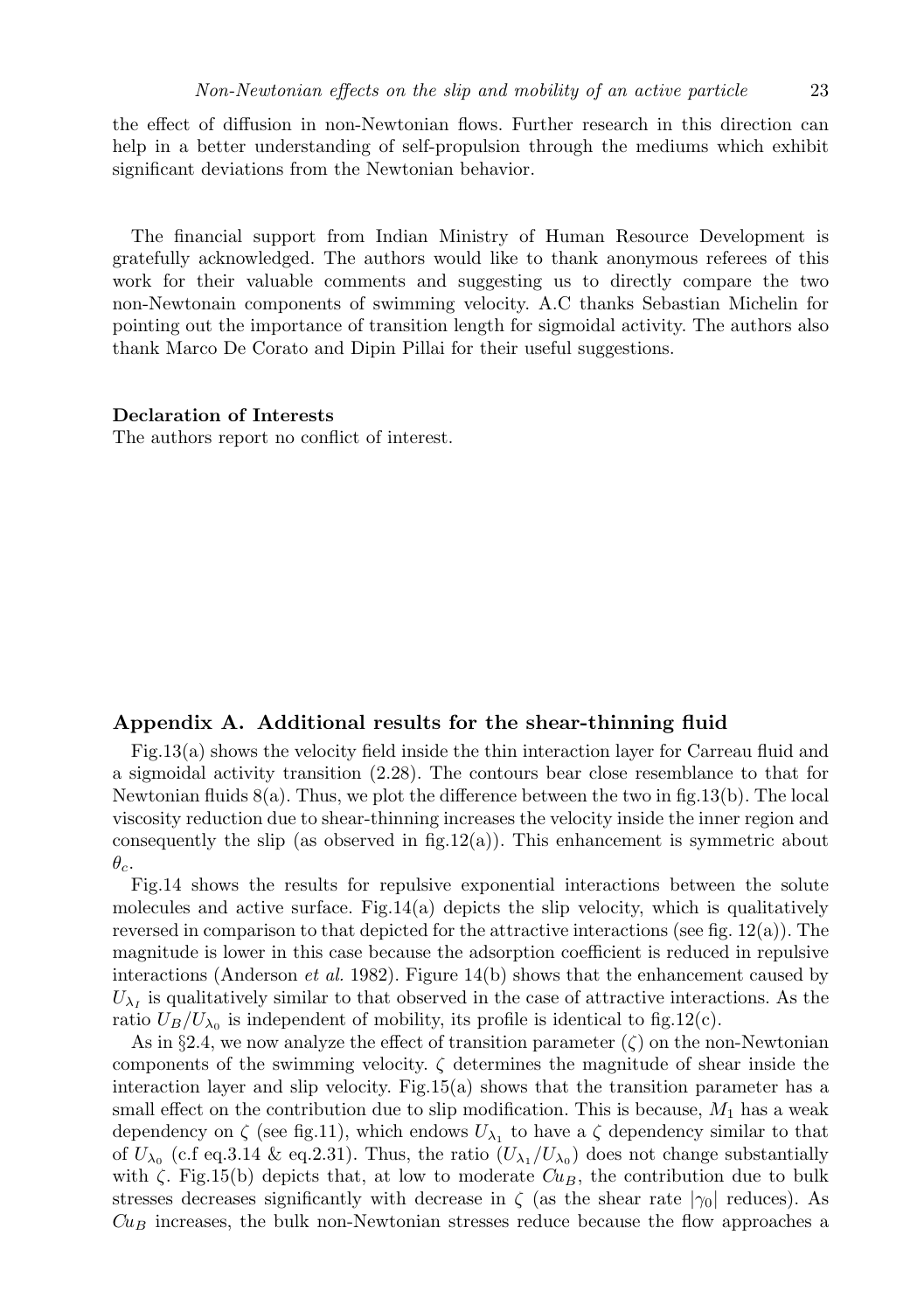

FIGURE 13. Tangential velocity contours inside the interaction layer for: (a)Newtonian fluid; (b) a weakly shear-thinning fluid. The arrows depict the velocity field vector  $\hat{u}_1^{(0)}$ . Other parameters:  $\chi = 0.1, n = 1/4, \zeta = 16, \hat{\psi}(\xi) = -e^{-\xi}.$ 



Figure 14. (a) The dashed line represents the Newtonian slip velocity. The solid line represents the variation of total slip velocity along the polar angle for  $\hat{\psi}(\xi) = +e^{-\xi}$  and  $Cu_{\lambda} = 100$ . (b) Variation of swimming velocity (arising from the surface slip) with  $Cu<sub>\lambda</sub>$ , for three different surface coverage  $(\theta_c)$ . Other parameters:  $\chi = 0.1$ ,  $n = 1/4$ ,  $\zeta = 16$ .



Figure 15. Analysis of different components of swimming velocity for three different transition parameters:  $\zeta = 4$  (--),  $\zeta = 8$  (  $\ldots$ ,  $\zeta = 16$  (---). (a) Contribution from the slip modification to the swimming velocity for different surface coverages and  $\hat{\psi}(\xi) = -e^{-\xi}$ . (b) Bulk stress contribution to the swimming velocity for different surface coverages. (c) Comparison of two non-Newtonian contributions to the swimming for  $Cu$ <sub> $\lambda$ </sub> = 10<sup>2</sup>. Other parameters:  $\chi$  = 0.1,  $n = 0.25, \theta_c = \pi/2.$ 

Newtonian state i.e.  $\mu^* \to \mu^*_{\infty}$ . For a lower  $\zeta$ , the shear  $(|\gamma_0|)$  is reduced and thus, the reduction in non-Newtonian stresses occurs at a higher  $Cu<sub>B</sub>$ . As a result, the trend reverses for  $Cu_B > 10$  in fig.15(b):  $\zeta = 4$  is greater than  $\zeta = 8, 16$ . Fig.15(c) compares the two components over the range of interaction layer thickness.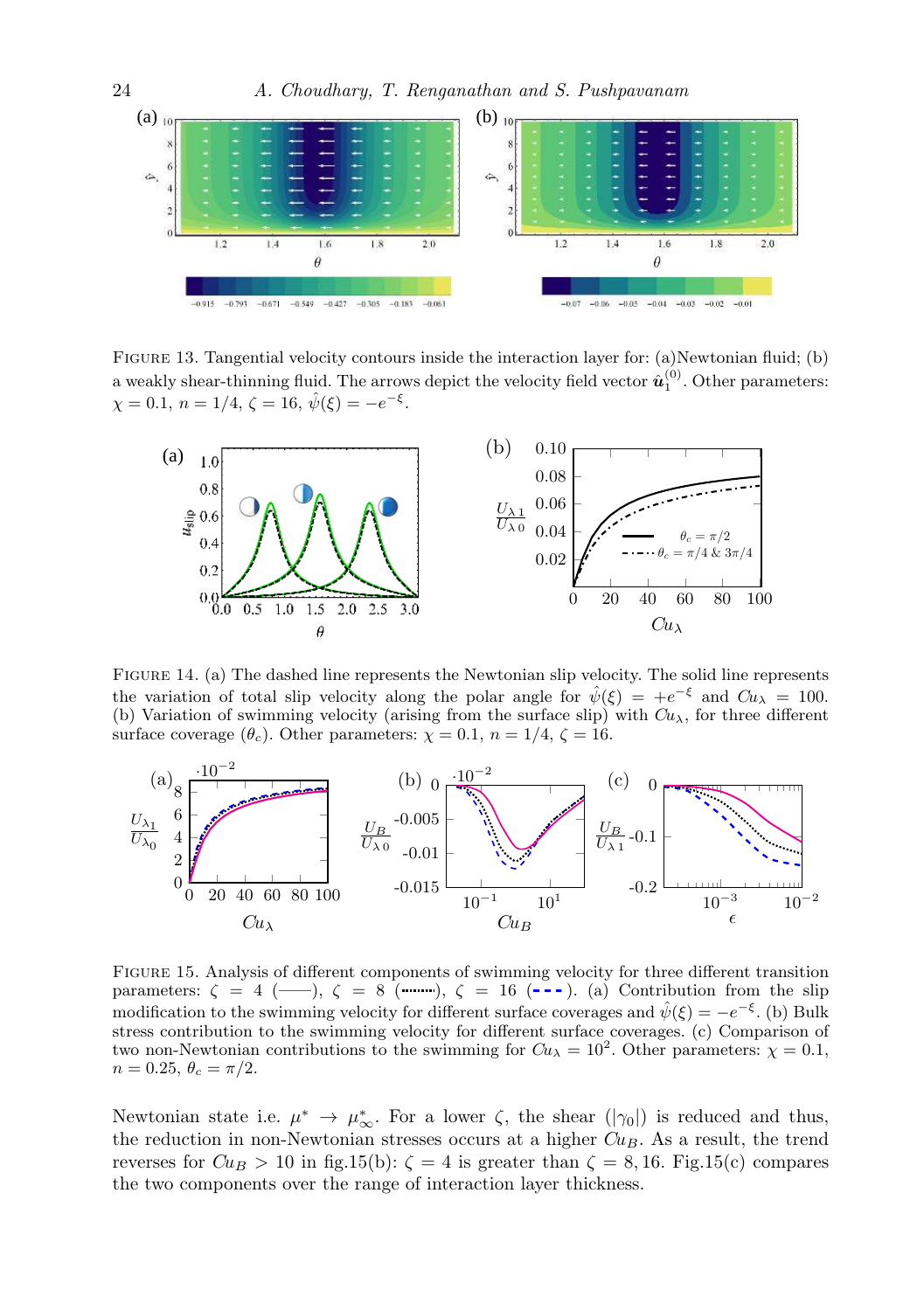## Supplementary Material

Akash Choudhary,<sup>1</sup>, T. Renganathan<sup>1</sup>, and S. Pushpavanam<sup>1,†</sup>

<sup>1</sup>Department of Chemical Engineering, Indian Institute of Technology Madras, Chennai, 600036 TN, India

In this Supplementary Material we provide details of the derivation of slip velocity in a second-order fluid.

# S.1 Evaluation of  $O(De)$  solution in the inner region

The flow field at  $\mathcal{O}(De)$  is governed by

$$
\frac{\partial \hat{u}_1}{\partial \hat{x}} + \frac{\partial \hat{v}_1}{\partial \hat{y}} = 0, \tag{S1a}
$$

$$
-\frac{\partial \hat{p}_1}{\partial \hat{x}} + \frac{\partial^2 \hat{u}_1}{\partial \hat{y}^2} + \frac{\partial \hat{S}_{xx0}}{\partial \hat{x}} + \frac{\partial \hat{S}_{xy0}}{\partial \hat{y}} = 0,
$$
 (S1*b*)

$$
-\frac{\partial \hat{p}_1}{\partial \hat{y}} + \frac{\partial \hat{S}_{yy}}{\partial \hat{y}} = 0.
$$
 (S1*c*)

Here the subscripts on  $S$  denote the components of polymeric stress tensor. The components of the polymeric stress tensor (*S*) are:

$$
\hat{S}_{xx} = \left(\frac{\partial \hat{u}}{\partial \hat{y}}\right)^2, \quad \hat{S}_{yy} = (1+2\delta) \left(\frac{\partial \hat{u}}{\partial \hat{y}}\right)^2, \tag{S2a}
$$

$$
\hat{S}_{xy} = \hat{S}_{yx} = 2\delta \left( \frac{\partial \hat{u}}{\partial \hat{y}} \frac{\partial \hat{u}}{\partial \hat{x}} + \frac{\hat{v}\frac{\partial^2 \hat{u}}{\partial \hat{y}^2} + \hat{u}\frac{\partial^2 \hat{u}}{\partial \hat{y}\partial \hat{x}}}{2} \right).
$$
 (S2*b*)

Using the pressure decay condition:  $\hat{p} \to 0$  as  $\hat{y} \to \infty$  (Michelin & Lauga 2014, pg.579), the solution to (S1c) yields  $\hat{p}_1 = \hat{S}_{yy\,0} - \mathcal{J}_0(\hat{x})^2(1+2\delta)$ , where  $\mathcal{J}_0$  is later shown to be zero through matching. Substituting  $\hat{p}_1$  in (S1b), we obtain

$$
\frac{\partial^2 \hat{u}_1}{\partial \hat{y}^2} + 2\mathcal{J}_0(\hat{x})\mathcal{J}'_0(\hat{x})(1+2\delta) = \frac{\partial \hat{S}_{yy0}}{\partial \hat{x}} - \left[\frac{\partial \hat{S}_{xx0}}{\partial \hat{x}} + \frac{\partial \hat{S}_{xy0}}{\partial \hat{y}}\right],\tag{S3a}
$$
\n
$$
= 2(1+2\delta)u_yu_{yx} - \left[2u_yu_{yx} + 2\delta\left(u_{yy}u_x + u_yu_{yx} + \frac{v_yu_{yy} + vu_{yyy} + u_yu_{yx} + uu_{yyx}}{2}\right)\right].\tag{S3b}
$$

Here we have substituted  $(S2a)$  in  $(S3a)$  to obtain  $(S3b)$ . The subscripts in above equation (and the next) denote the derivative of u and v with respect to x or y. We also have temporarily dropped the hat symbol and subscript 0 in the right hand side. The coloured terms (blue) get canceled out and using the continuity equation  $(v_y = -u_x)$ , we simplify the equation as:

$$
\frac{\partial^2 \hat{u}_1}{\partial \hat{y}^2} + 2\mathcal{J}_0(\hat{x})\mathcal{J}_0'(\hat{x})(1+2\delta) = 2\delta \left\{ 2u_y u_{yx} - \left[ u_{yy} u_x + u_y u_{yx} + \frac{-u_x u_{yy} + v u_{yyy} + u_y u_{yx} + u u_{yyy} + u_{yy} u_{yy} + u_{yy} u_{yy} + u_{yy} u_{yy} \right] \right\},\tag{S4a}
$$

$$
=2\delta\left\{2u_yu_{yx}-\left[\frac{u_{yy}u_x}{2}+\frac{3u_yu_{yx}}{2}+\frac{vu_{yyy}+uu_{yyy}}{2}\right]\right\},\qquad (S4b)
$$

$$
=2\delta\left\{\frac{u_yu_{yx}}{2}-\left[\frac{u_{yy}u_x}{2}+\frac{vu_{yyy}+uu_{yyy}}{2}\right]\right\},\tag{S4c}
$$

$$
= -\delta \left\{-u_y u_{yx} + u_{yy} u_x + v u_{yyy} + u u_{yyy}\right\}.
$$
 (S4*d*)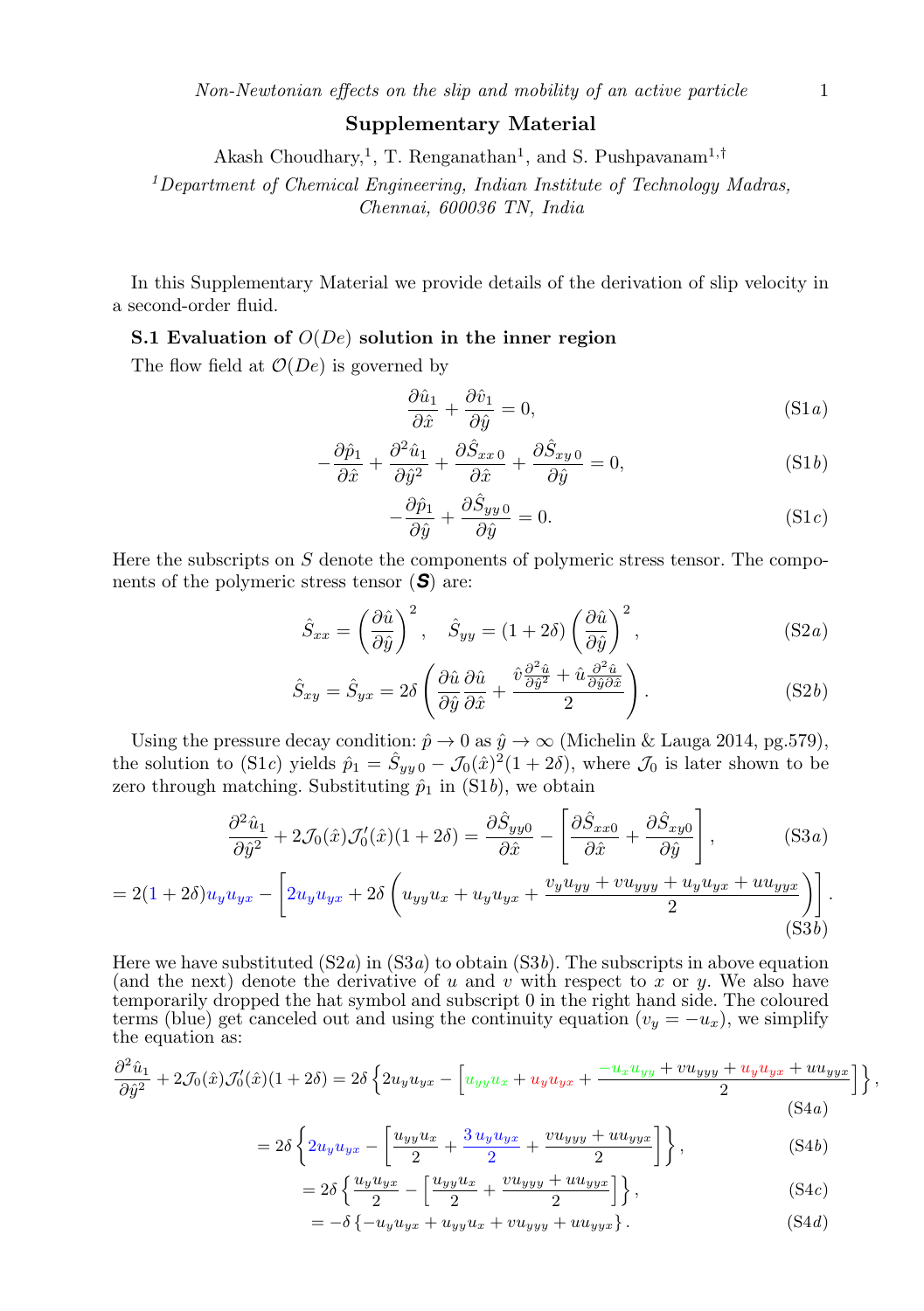Dropping the subscript notation (for derivative), we obtain the differential equation for  $\hat{u}_1$  as:

$$
\frac{\partial^2 \hat{u}_1}{\partial \hat{y}^2} = -\delta \left\{ -\frac{\partial \hat{u}_0}{\partial \hat{y}} \frac{\partial^2 \hat{u}_0}{\partial \hat{y} \partial \hat{x}} + \frac{\partial \hat{u}_0}{\partial \hat{x}} \frac{\partial^2 \hat{u}_0}{\partial \hat{y}^2} + \hat{v}_0 \frac{\partial^3 \hat{u}_0}{\partial \hat{y}^3} + \hat{u}_0 \frac{\partial^3 \hat{u}_0}{\partial \hat{x} \partial \hat{y}^2} \right\} - 2\mathcal{J}_0(\hat{x}) \mathcal{J}_0'(\hat{x}) (1 + 2\delta). \tag{S5}
$$

We will now substitute the  $O(De^0)$  solution in the above equation.  $\hat{u}_0$  and its derivatives, and  $\hat{v}_0$  (obtained from the continuity equation) are:

$$
\hat{u}_0 = -\mathcal{I}'(\hat{x}) \int_0^{\hat{y}} \int_t^{\infty} \mathcal{F}(s) ds dt + \mathcal{J}_0(x)\hat{y},
$$
\n(S6*a*)

$$
\frac{\partial \hat{u}_0}{\partial \hat{y}} = -\mathcal{I}'(\hat{x}) \int_{\hat{y}}^{\infty} \mathcal{F}(s) ds + \mathcal{J}_0(x), \tag{S6b}
$$

$$
\frac{\partial^2 \hat{u}_0}{\partial \hat{y}^2} = \mathcal{I}'(\hat{x}) \mathcal{F}(\hat{y}),\tag{S6c}
$$

$$
\hat{v}_0 = -\int_0^{\hat{y}} \frac{\partial \hat{u}_0}{\partial \hat{x}} dy + \mathcal{C}(\hat{x}) = +\mathcal{I}''(\hat{x}) \int_0^{\hat{y}} \int_0^r \int_t^\infty \mathcal{F}(s) \, ds dt dr - \frac{\mathcal{J}_0'(\hat{x}) \hat{y}^2}{2} + \mathcal{C}(\hat{x}). \tag{S6d}
$$

Using the no-penetration condition at the surface, we find that  $\mathcal{C}(\hat{x}) = 0$ .

Substituting (S6) in the bracket terms of (S5), we obtain the four terms  $\{A + B + C + D\}$ as:

$$
A = -\left[ \left( -\mathcal{I}'(\hat{x}) \int_{\hat{y}}^{\infty} \mathcal{F}(s) ds + \mathcal{J}_0(x) \right) \left( -\mathcal{I}''(\hat{x}) \int_{\hat{y}}^{\infty} \mathcal{F}(s) ds + \mathcal{J}'_0(\hat{x}) \right) \right], \quad (S7a)
$$

$$
B = \left(-\mathcal{I}''(\hat{x})\int_0^{\hat{y}}\int_t^{\infty}\mathcal{F}(s)dsdt + \mathcal{J}'_0(x)\hat{y}\right)\left(\mathcal{I}'(\hat{x})\mathcal{F}(\hat{y})\right),\tag{S7b}
$$

$$
C = \left(\mathcal{I}''(\hat{x}) \int_0^{\hat{y}} \int_0^r \int_t^\infty \mathcal{F}(s) \, ds dt dr - \frac{\mathcal{J}'_0(\hat{x}) \hat{y}^2}{2}\right) \left(\mathcal{I}'(\hat{x}) \mathcal{F}'(\hat{y})\right),\tag{S7c}
$$

$$
D = \left(-\mathcal{I}'(\hat{x})\int_0^{\hat{y}}\int_t^{\infty}\mathcal{F}(s)dsdt + \mathcal{J}_0(\hat{x})\hat{y}\right)\left(\mathcal{I}''(\hat{x})\mathcal{F}(\hat{y})\right). \tag{S7d}
$$

These terms can be further simplified as

$$
A = -\left[ +\mathcal{I}'(\hat{x})\mathcal{I}''(\hat{x})\left(\int_{\hat{y}}^{\infty} \mathcal{F}(s)ds\right)^{2} - \mathcal{J}_{0}(\hat{x})\mathcal{I}''(\hat{x})\left(\int_{\hat{y}}^{\infty} \mathcal{F}(s)ds\right) - \mathcal{I}'(\hat{x})\mathcal{J}'_{0}(\hat{x})\left(\int_{\hat{y}}^{\infty} \mathcal{F}(s)ds\right) + \mathcal{J}_{0}(\hat{x})\mathcal{J}'_{0}(\hat{x})\right],
$$
\n(S8a)

$$
B = -\mathcal{I}'(\hat{x})\mathcal{I}''(\hat{x})\mathcal{F}(\hat{y})\left(\int_0^{\hat{y}} \int_t^{\infty} \mathcal{F}(s)dsdt\right) + \mathcal{I}'(\hat{x})\mathcal{J}'_0(\hat{x})\hat{y}\mathcal{F}(\hat{y}),\tag{S8b}
$$

$$
C = \mathcal{I}'(\hat{x})\mathcal{I}''(\hat{x})\mathcal{F}'(\hat{y})\left(\int_0^{\hat{y}} \int_0^r \int_t^\infty \mathcal{F}(s)dsdt dr\right) - \mathcal{J}'_0(\hat{x})\mathcal{I}'(\hat{x})\mathcal{F}'(\hat{y})\frac{\hat{y}^2}{2},\qquad (S8c)
$$

$$
D = -\mathcal{I}'(\hat{x})\mathcal{I}''(\hat{x})\mathcal{F}(\hat{y})\left(\int_0^{\hat{y}} \int_t^{\infty} \mathcal{F}(s)dsdt\right) + \mathcal{J}_0(\hat{x})\mathcal{I}''(\hat{x})\hat{y}\mathcal{F}(\hat{y}).
$$
 (S8*d*)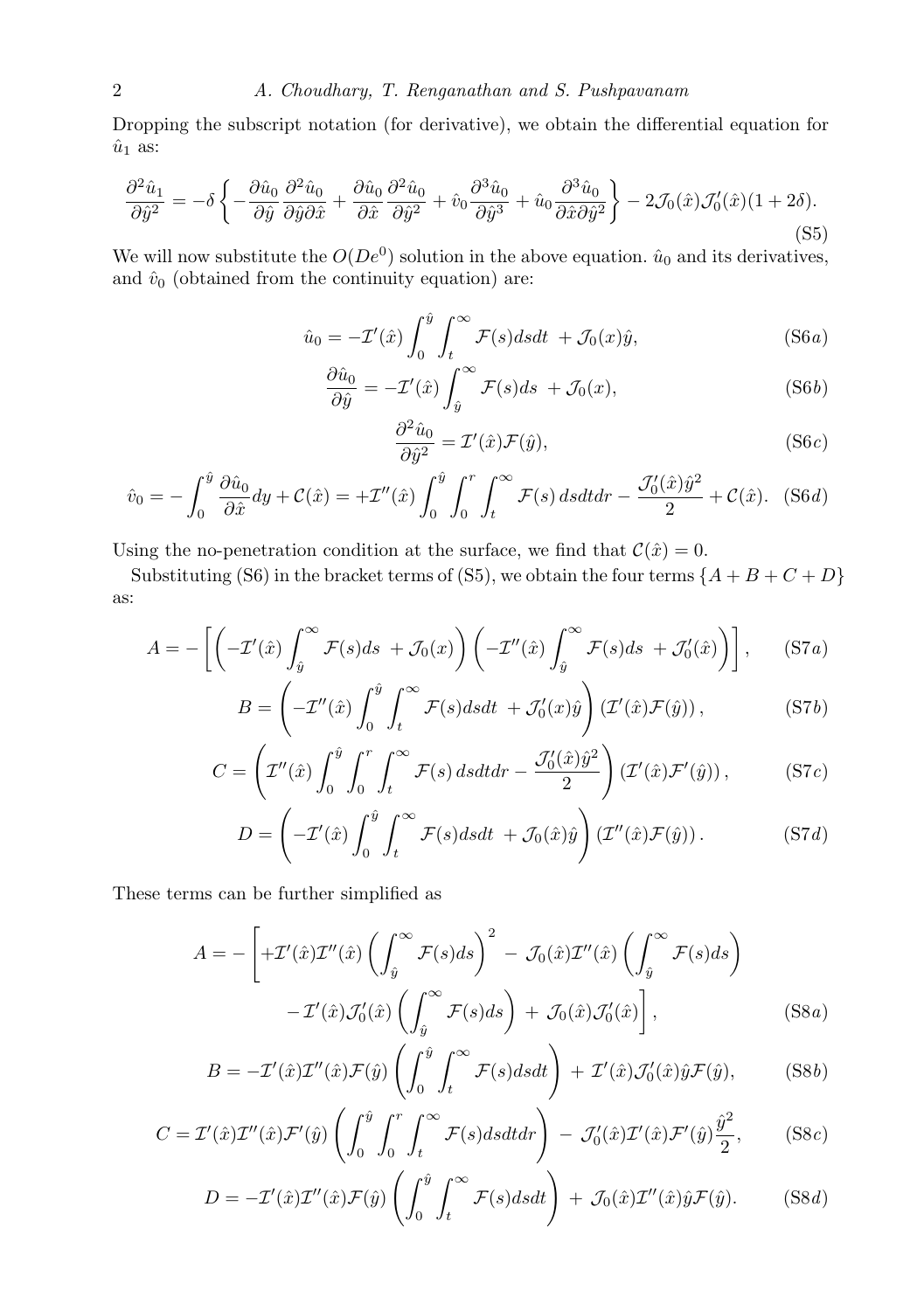Substituting the above four terms in (S5) and simplifying we get:

$$
\frac{\partial^2 \hat{u}_1}{\partial y^2} = -\delta \mathcal{I}'(\hat{x}) \mathcal{I}''(\hat{x}) \left\{ -\left( \int_{\hat{y}}^{\infty} \mathcal{F}(s) \, ds \right)^2 - 2 \mathcal{F}(\hat{y}) \left( \int_{0}^{\hat{y}} \int_{t}^{\infty} \mathcal{F}(s) ds dt \right) \right.\left. + \mathcal{F}'(\hat{y}) \left( \int_{0}^{r} \int_{0}^{\infty} \int_{t}^{\infty} \mathcal{F}(s) ds dt d\omega \right) + \left( \frac{\mathcal{J}_0(\hat{x})}{\mathcal{I}'(\hat{x})} + \frac{\mathcal{J}'_0(\hat{x})}{\mathcal{I}''(\hat{x})} \right) \left( \hat{y} \mathcal{F}(\hat{y}) + \int_{\hat{y}}^{\infty} \mathcal{F}(s) ds \right) \right.\left. - \frac{\mathcal{J}_0(\hat{x})}{\mathcal{I}''(\hat{x})} \mathcal{F}'(\hat{y}) \frac{\hat{y}^2}{2} - \frac{\mathcal{J}_0(\hat{x}) \mathcal{J}'_{(0)}(\hat{x})}{\mathcal{I}'(\hat{x}) \mathcal{I}''(\hat{x})} + \frac{2 \mathcal{J}_0(\hat{x}) \mathcal{J}'_0(\hat{x}) (1 + 2\delta)}{\delta \mathcal{I}'(\hat{x}) \mathcal{I}''(\hat{x})} \right\}.
$$
 (S9)

Integrating the above equation once, we obtain

$$
\frac{\partial \hat{u}_1}{\partial y} = C_1 - \delta \mathcal{I}'(\hat{x}) \mathcal{I}''(\hat{x}) \int_0^{\hat{y}} \left\{ -\left( \int_r^{\infty} \mathcal{F}(s) \, ds \right)^2 - 2 \mathcal{F}(r) \left( \int_0^r \int_t^{\infty} \mathcal{F}(s) ds dt \right) \right.\left. + \mathcal{F}'(r) \left( \int_0^r \int_0^{\omega} \int_t^{\infty} \mathcal{F}(s) ds dt d\omega \right) \right.\left. + \left( \frac{\mathcal{J}_0(\hat{x})}{\mathcal{I}'(\hat{x})} + \frac{\mathcal{J}'_0(\hat{x})}{\mathcal{I}''(\hat{x})} \right) \left( r \mathcal{F}(r) + \int_r^{\infty} \mathcal{F}(s) ds \right) \right.\left. - \frac{\mathcal{J}_0(\hat{x})}{\mathcal{I}''(\hat{x})} \mathcal{F}'(r) \frac{r^2}{2} - \frac{\mathcal{J}_0(\hat{x}) \mathcal{J}'_0(\hat{x})}{\mathcal{I}'(\hat{x}) \mathcal{I}''(\hat{x})} + \frac{2 \mathcal{J}_0(\hat{x}) \mathcal{J}'_0(\hat{x}) (1 + 2\delta)}{\delta \mathcal{I}'(\hat{x}) \mathcal{I}''(\hat{x})} \right\} dr.
$$
\n(S10)

As  $\hat{y} \to \infty$ ,  $\frac{\partial \hat{u}_1}{\partial y} = \mathcal{J}_1(\hat{x})$  which is to be determined through matching. Simplifying the above equation (replacing  $C_1 = \mathcal{J}_1 + \delta \mathcal{I}' \mathcal{I}'' \int_0^\infty \cdots dr$ ), we get:

$$
\frac{\partial \hat{u}_1}{\partial y} = \mathcal{J}_1(\hat{x}) + \delta \mathcal{I}'(\hat{x}) \mathcal{I}''(\hat{x}) \int_{\hat{y}}^{\infty} \left\{ -\left( \int_r^{\infty} \mathcal{F}(s) ds \right)^2 - 2\mathcal{F}(r) \left( \int_0^r \int_t^{\infty} \mathcal{F}(s) ds dt \right) \right.\left. + \mathcal{F}'(r) \left( \int_0^r \int_0^{\infty} \int_t^{\infty} \mathcal{F}(s) ds dt d\omega \right) \right.\left. + \left( \frac{\mathcal{J}_0(\hat{x})}{\mathcal{I}'(\hat{x})} + \frac{\mathcal{J}_0'(\hat{x})}{\mathcal{I}'(\hat{x})} \right) \left( r \mathcal{F}(r) + \int_r^{\infty} \mathcal{F}(s) ds \right) - \frac{\mathcal{J}_0(\hat{x})}{\mathcal{I}'(\hat{x})} \mathcal{F}'(r) \frac{r^2}{2}- \frac{\mathcal{J}_0(\hat{x}) \mathcal{J}'(0)(\hat{x})}{\mathcal{I}'(\hat{x}) \mathcal{I}''(\hat{x})} + \frac{2\mathcal{J}_0(\hat{x}) \mathcal{J}_0'(\hat{x})(1+2\delta)}{\delta \mathcal{I}'(\hat{x}) \mathcal{I}''(\hat{x})} \right\} dr.
$$
\n(S11)

Integrating once more and using the no-slip condition (renders the constant  $C_2$  zero), we get:

$$
\hat{u}_1 = \mathcal{J}_1(\hat{x})\hat{y} - \delta \mathcal{I}'(\hat{x})\mathcal{I}''(\hat{x}) \int_0^{\hat{y}} dp \int_p^{\infty} \left\{ \left( \int_r^{\infty} \mathcal{F}(s) ds \right)^2 + 2 \mathcal{F}(r) \left( \int_0^r \int_t^{\infty} \mathcal{F}(s) ds dt \right) - \mathcal{F}'(r) \left( \int_0^r \int_0^{\infty} \int_t^{\infty} \mathcal{F}(s) ds dt d\omega \right) - \left( \frac{\mathcal{J}_0(\hat{x})}{\mathcal{I}'(\hat{x})} + \frac{\mathcal{J}'_0(\hat{x})}{\mathcal{I}'(\hat{x})} \right) \left( r \mathcal{F}(r) + \int_r^{\infty} \mathcal{F}(s) ds \right) + \frac{\mathcal{J}_0(\hat{x})}{\mathcal{I}'(\hat{x})} \mathcal{F}'(r) \frac{r^2}{2} + \frac{\mathcal{J}_0(\hat{x})\mathcal{J}'_0(\hat{x})}{\mathcal{I}'(\hat{x})\mathcal{I}''(\hat{x})} - \frac{2 \mathcal{J}_0(\hat{x})\mathcal{J}'_0(\hat{x})(1+2\delta)}{\delta \mathcal{I}'(\hat{x})\mathcal{I}''(\hat{x})} \right\} dr.
$$
\n(S12)

Here  $\mathcal{F}(r) = -1 + e^{-\hat{\psi}(r)}$  and  $\mathcal{F}'(r) = -\hat{\psi}'(r)e^{-\hat{\psi}(r)}$ .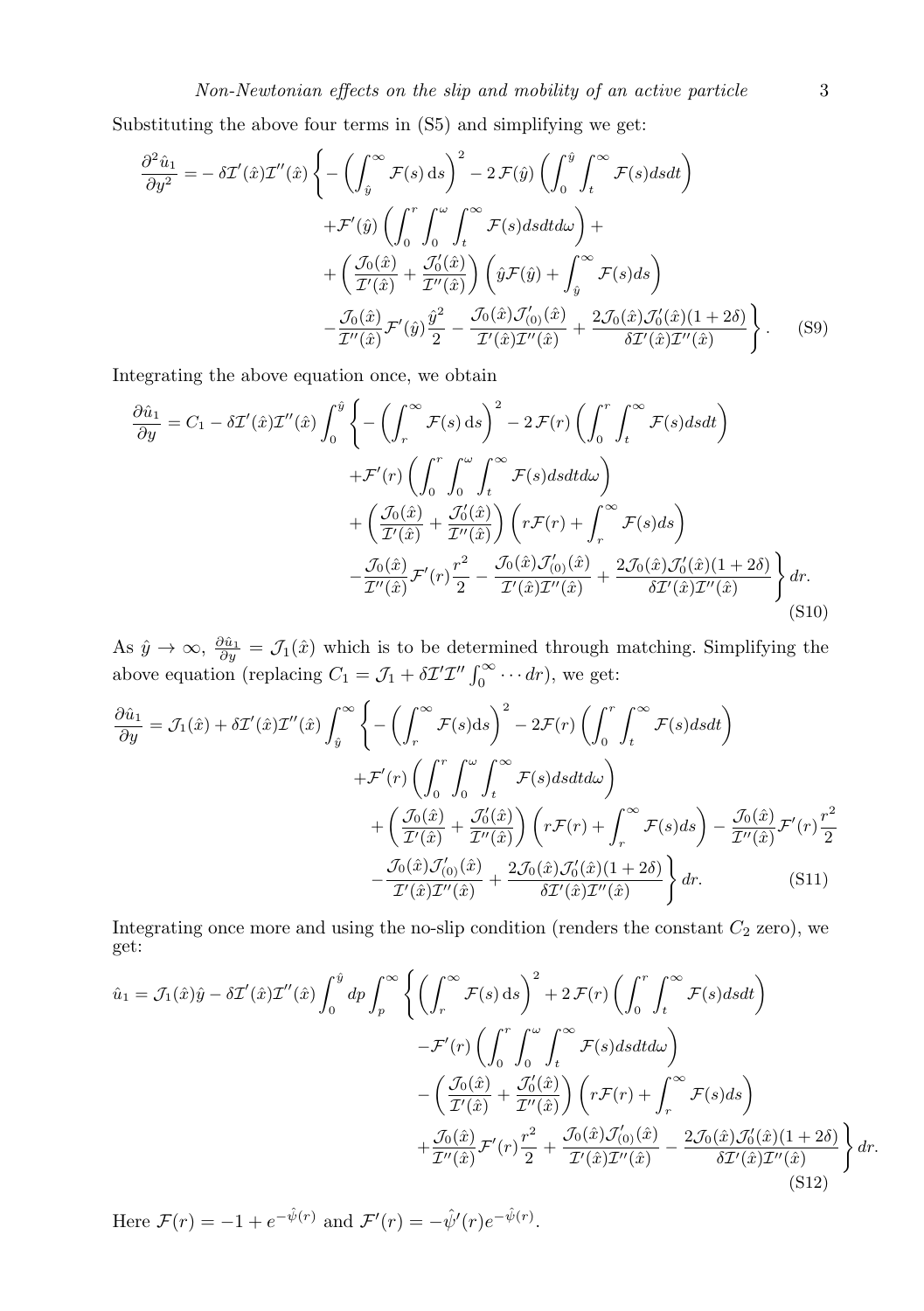4 A. Choudhary, T. Renganathan and S. Pushpavanam

We now reduce the integrals (inside the bracket) by changing the order of integration:

$$
2\mathcal{F}(r)\left(\int_0^r \int_t^\infty \mathcal{F}(s)ds\,dt\right)dr = 2\mathcal{F}(r)\left(\int_0^r s\mathcal{F}(s)ds + r\int_r^\infty \mathcal{F}(s)ds\right)dr \text{ and}
$$

$$
\int_0^r \int_0^\infty \int_t^\infty \mathcal{F}(s)ds\,dt\,d\omega = \int_0^r \left(r - \frac{s}{2}\right)s\mathcal{F}(s)ds + \frac{r^2}{2}\int_r^\infty \mathcal{F}(s)ds. \tag{S13}
$$

Substituting the above simplification in (S12), we obtain

$$
\hat{u}_1 = \mathcal{J}_1(\hat{x})\hat{y} - \delta \mathcal{I}'(\hat{x})\mathcal{I}''(\hat{x}) \int_0^{\hat{y}} dp \int_p^{\infty} \left\{ \left( \int_r^{\infty} \mathcal{F}(s) ds \right)^2 + 2\mathcal{F}(r) \left( \int_0^r s\mathcal{F}(s) ds + r \int_r^{\infty} \mathcal{F}(s) ds \right) dr \n+ \hat{\psi}'(r)e^{-\hat{\psi}(r)} \left( \int_0^r \left( r - \frac{s}{2} \right) s\mathcal{F}(s) ds + \frac{r^2}{2} \int_r^{\infty} \mathcal{F}(s) ds \right) \n- \left( \frac{\mathcal{J}_0(\hat{x})}{\mathcal{I}'(\hat{x})} + \frac{\mathcal{J}'_0(\hat{x})}{\mathcal{I}''(\hat{x})} \right) \left( r\mathcal{F}(r) + \int_r^{\infty} \mathcal{F}(s) ds \right) + \frac{\mathcal{J}_0(\hat{x})}{\mathcal{I}''(\hat{x})} \mathcal{F}'(r) \frac{r^2}{2} \n+ \frac{\mathcal{J}_0(\hat{x})\mathcal{J}'_{(0)}(\hat{x})}{\mathcal{I}'(\hat{x})\mathcal{I}''(\hat{x})} - \frac{2\mathcal{J}_0(\hat{x})\mathcal{J}'_0(\hat{x})(1+2\delta)}{\delta \mathcal{I}'(\hat{x})\mathcal{I}''(\hat{x})} dr.
$$
\n(S14)

# S.2 Matching inner and outer solutions

For any field variable  $f$  (representing concentration and velocity), the matching condition at  $\mathcal{O}(\epsilon^0)$  is

$$
\lim_{y \to 0} (f_0^{(0)} + Def_1^{(0)} + \cdots) = \lim_{\hat{y} \to \infty} (\hat{f}_0^{(0)} + Def_1^{(0)} + \cdots).
$$
 (S15)

The matching condition for the concentration field ( $\hat{c}$ ) yields:  $\mathcal{I} = \lim_{y \to 0} c^{(0)}(x, y) + C_{\infty}$ . At  $O(1)$ , the matching condition for velocity yields:

$$
u_0^{(0)}\Big|_{y=0} = \lim_{\hat{y}\to\infty} \hat{u}_0^{(0)}.
$$

We substitute (S6a) in the above equation, which yields

$$
u_0^{(0)}\Big|_{y=0} = -\left(\frac{\partial c}{\partial x}\Big|_{y=0}\right) \int_0^\infty \int_t^\infty \left(e^{-\hat{\psi}(s)} - 1\right) \mathrm{d}s \,\mathrm{d}t + \lim_{\hat{y}\to\infty} \mathcal{J}_0 \,\hat{y}.\tag{S16}
$$

For a bounded solution,  $\mathcal{J}_0 = 0$ . We thus obtain the solution reported previously in the literature Derjaguin et al. (1947); Anderson et al. (1982); Michelin & Lauga (2014). At  $O(De)$ , we use (S14) and obtain

$$
u_1^{(0)}\Big|_{y=0} = -\delta \left(\left.\frac{\partial c}{\partial x}\right|_{y=0} \left.\frac{\partial^2 c}{\partial x^2}\right|_{y=0}\right) \int_0^\infty dp \int_p^\infty \mathcal{G}(r)dr + \lim_{\hat{y}\to\infty} \mathcal{J}_1\hat{y}.\tag{S17}
$$

Here, 
$$
\mathcal{G}(r) = \left\{ \left( \int_r^{\infty} \mathcal{F}(s) \, ds \right)^2 + 2 \mathcal{F}(r) \left( \int_0^r s \mathcal{F}(s) \, ds + r \int_r^{\infty} \mathcal{F}(s) \, ds \right) + \hat{\psi}'(r) \, e^{-\hat{\psi}(r)} \left( \int_0^r \left( r - \frac{s}{2} \right) s \, \mathcal{F}(s) \, ds + \frac{r^2}{2} \int_r^{\infty} \mathcal{F}(s) \, ds \right) \right\}.
$$
 (S18)

Similar to the  $O(1)$  solution, we obtain  $\mathcal{J}_1 = 0$ .

2.1 Intermediate matching

The above results for velocity can also be obtained using intermediate matching Hinch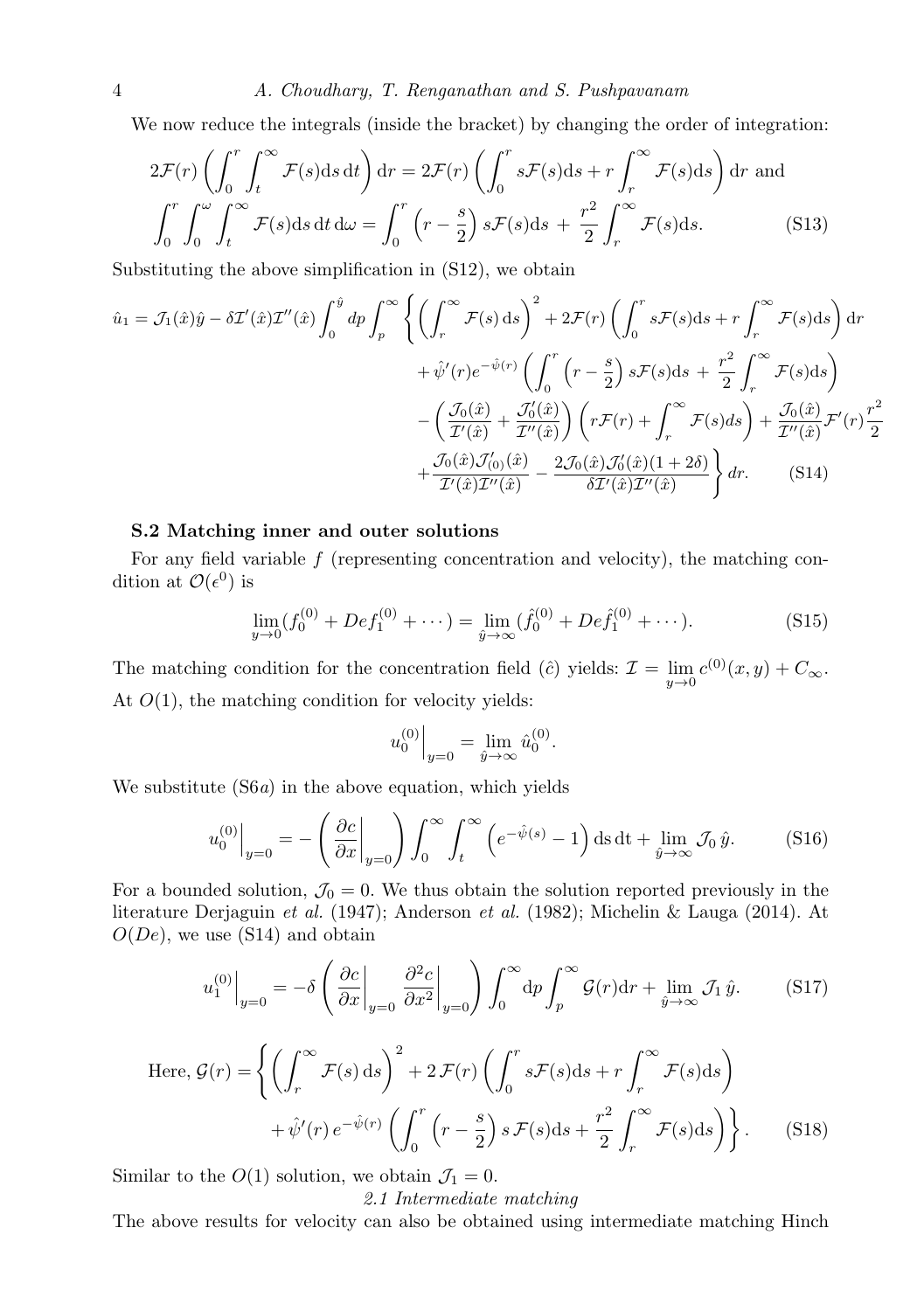(1991). In an arbitrary intermediate region ( $y \sim \epsilon^{\alpha}$ , where  $0 < \alpha < 1$ ), the matching condition for both outer and inner region is

$$
\lim_{\epsilon \to 0} (u_0^{(0)} + Deu_1^{(0)} + \cdots) = \lim_{\epsilon \to 0} (\hat{u}_0^{(0)} + De\hat{u}_1^{(0)} + \cdots). \tag{S19}
$$

Using the Taylor series in the LHS of  $(S19)$ , at  $O(1)$  the matching condition yields

$$
\lim_{\epsilon \to 0} u_0^{(0)} \Big|_{y=0} + y \left( \frac{\partial u_0^{(0)}}{\partial y} \Big|_{y=0} \right) + \dots = \lim_{\epsilon \to 0} \hat{u}_0^{(0)}.
$$
 (S20)

We substitute  $(S6a)$  in the RHS of the above equation and obtain

$$
\lim_{\epsilon \to 0} \left[ u_0^{(0)} \Big|_{y=0} + y \left( \frac{\partial u_0^{(0)}}{\partial y} \Big|_{y=0} \right) + \cdots \right] = \lim_{\epsilon \to 0} \left[ - \left( \frac{\partial c}{\partial x} \Big|_{y=0} \right) \int_0^{\hat{y}} \int_t^{\infty} \mathcal{F}(s) ds dt + \mathcal{J}_0 \hat{y} \right].
$$
\n(S21)

Rescaling y and  $\hat{y}$  in terms of the intermediate coordinate  $(\bar{y})$ :  $y = \bar{y} \epsilon^{\alpha}$  and  $\hat{y} = \bar{y} \epsilon^{-\alpha}$ .

$$
\lim_{\epsilon \to 0} \left[ u_0^{(0)} \Big|_{y=0} + \epsilon^{\alpha} \bar{y} \left( \frac{\partial u_0^{(0)}}{\partial y} \Big|_{y=0} \right) + \cdots \right] = \lim_{\epsilon \to 0} \left[ - \left( \frac{\partial c}{\partial x} \Big|_{y=0} \right) \int_0^{\bar{y} \epsilon^{-\alpha}} \int_t^{\infty} \mathcal{F}(s) ds dt + \mathcal{J}_0 \, \bar{y} \epsilon^{-\alpha} \right]
$$
\n(S22)

Comparing the coefficients of  $\bar{y}$ , we obtain

$$
\mathcal{J}_0 = \epsilon^{2\alpha} \left( \left. \frac{\partial u_0^{(0)}}{\partial y} \right|_{y=0} \right). \tag{S23}
$$

Since the velocity gradient at the surface  $(y = 0)$  is less than or equal to  $O(1)$ ,  $\mathcal{J}_0$  can be neglected at the leading order (as it is  $O(\epsilon^{2\alpha})$ , where  $0 < \alpha < 1$ ). In the limit  $\epsilon \to 0$ , equation (S22) yields

$$
\lim_{\epsilon \to 0} u_0^{(0)} \Big|_{y=0} = -\left( \frac{\partial c}{\partial x} \Big|_{y=0} \right) \int_0^\infty \int_t^\infty \mathcal{F}(s) ds dt. \tag{S24}
$$

## S.3 Validation with literature

## 3.1 Concentration field and Newtonian slip velocity

The slip velocity and concentration field for different surface coverage is shown in fig. S1. For step change in activity, our results agree well with that of Michelin & Lauga (2014) (i.e. Newtonian fluid). To obtain these results, the Newtonian mobility coefficient  $M_0$  is fixed to be -1 (as performed by Michelin & Lauga (2014)). It should be noted that  $M_0$ in the main text is  $-1.1465$  (corresponding to  $\Phi_0 = -1$ ).

.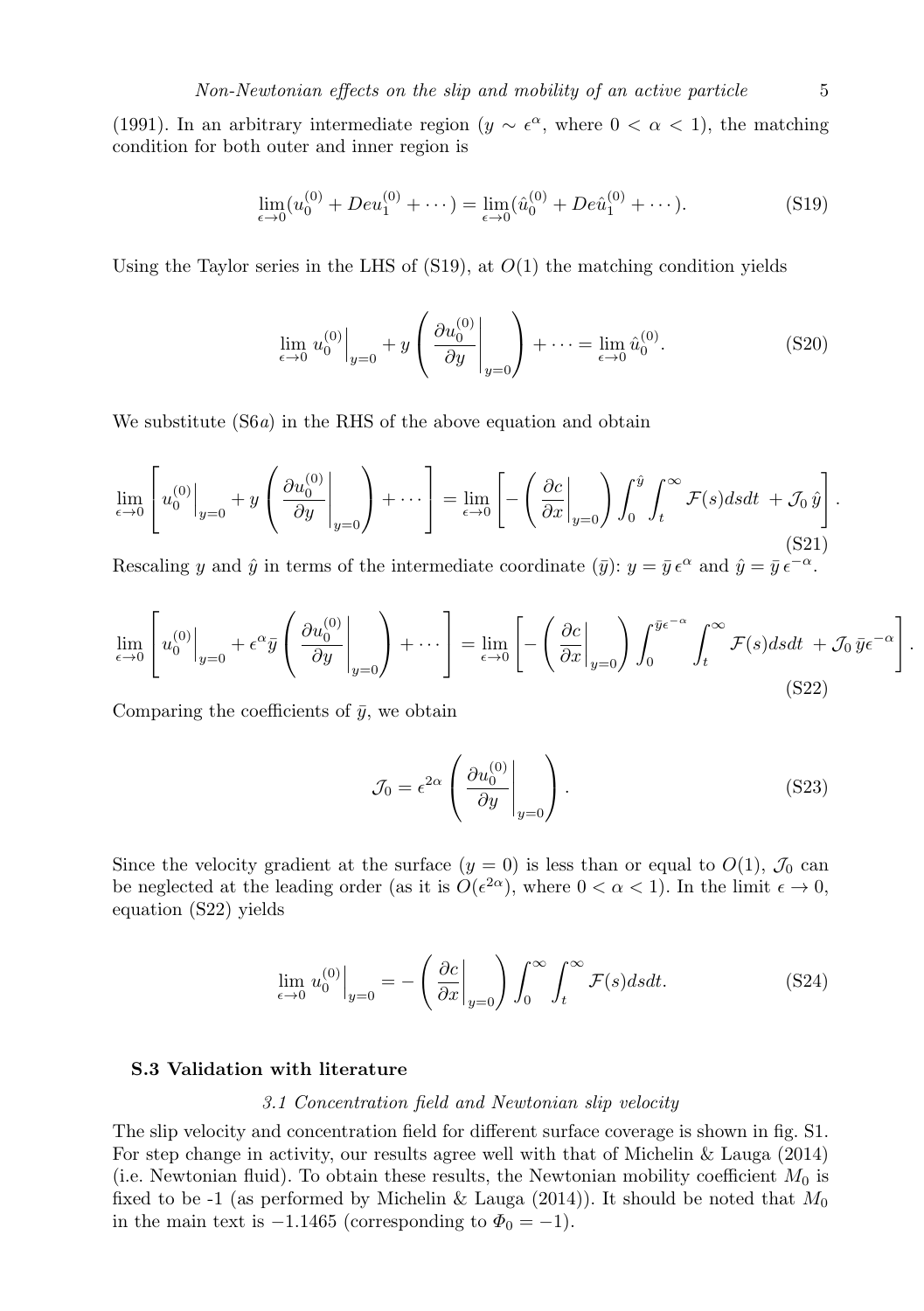

Figure S1. (a) Surface concentration profile and (b) slip velocity profile for  $\cos \theta_c = 0$  and  $-1/\sqrt{3}$ . The filled circles represent the results of Michelin & Lauga (2014).

## 3.2  $U_B$  for shear-thinning fluid

The velocity field around an axisymmetric squirmer was provided by Blake (1971), which was later used by Datt  $et \, al. \, (2017)$  to find the bulk non-Newtonian effects on the swimming of an axisymmetric Janus sphere. The radial component of the outer region disturbance field is

$$
u_r = \alpha_1 \frac{P_1}{r^3} + \sum_{m=2}^{\infty} \left( \frac{1}{r^{m+2}} - \frac{1}{r^m} \right) \left( m + \frac{1}{2} \right) \alpha_n P_m,
$$
 (S25)

and the tangential component is

$$
u_{\theta} = \alpha_1 \frac{V_1}{2r^3} + \sum_{m=2}^{\infty} \left[ \frac{m}{2r^{m+2}} - \left( \frac{n}{2} - 1 \right) \frac{1}{r^n} \right] \left( m + \frac{1}{2} \right) \alpha_m V_m.
$$
 (S26)

Here,  $V_m = \left[-2\sin\theta/(m(m+1))\right] P_m^1(\cos\theta)$ ,  $P_m^1$  is an associated Legendre polynomial of the first kind,  $\alpha_m = m\mathcal{K}_m/(2m+1)$ , and  $\mathcal{K}_m$  is the m<sup>th</sup> spectral mode for the step activity which is given by (2.26) in the main text. We convert the above field in Cartesian coordinates and substitute it in the expression for  $U_B$ :

$$
U_B = -\frac{1}{6\pi} \chi \int_{V_f} \mu_1 \left( \gamma_0 \right) \mathbf{A}_0 : \nabla \mathbf{u}^t \mathrm{d} V. \tag{S27}
$$

Here  $\mu_1 = (1 + Cu_B^2 | \gamma_0 |^2)^{\frac{n-1}{2}} - 1$  and  $|\gamma_0| = (A_0 : A_0/2)^{1/2}$ . We use inbuilt Gauss-Kronrod rule in Mathematica 12 to numerically evaluate  $U_B$ . Fig.S2 shows an agreement with the results reported by Datt *et al.* (2017) for  $\theta_c = \pi/2$ .



FIGURE S2. Comparison of numerical calculation of  $U_B$  (--) with Datt *et al.* (2017) (--) for  $\chi = 0.1, \theta_c = \pi/2, n = 0.25, m = 15.$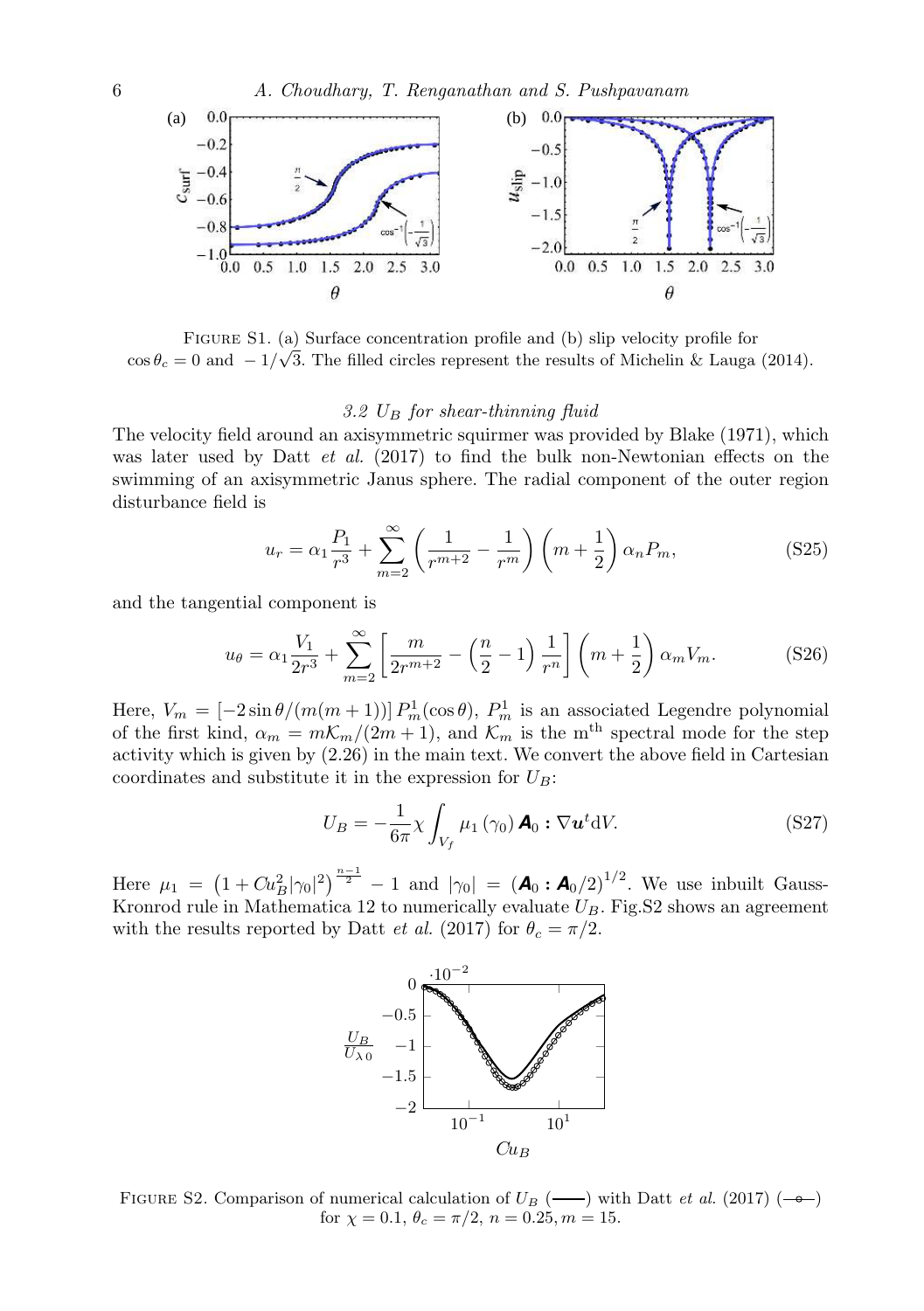## REFERENCES

- ANDERSON, JL, LOWELL, ME  $&$  PRIEVE, DC 1982 Motion of a particle generated by chemical gradients part 1. non-electrolytes. *Journal of Fluid Mechanics* 117, 107–121.
- Anderson, John L 1989 Colloid transport by interfacial forces. *Annual review of fluid mechanics* 21 (1), 61–99.
- Aragones, Juan L, Yazdi, Shahrzad & Alexander-Katz, Alfredo 2018 Diffusion of selfpropelled particles in complex media. *Physical Review Fluids* 3 (8), 083301.
- Baraban, L, Tasinkevych, M, Popescu, MN, Sanchez, S, Dietrich, S & Schmidt, OG 2012 Transport of cargo by catalytic janus micro-motors. *Soft Matter* 8 (1), 48–52.
- Bird, Robert Byron, Armstrong, Robert Calvin & Hassager, Ole 1987 Dynamics of polymeric liquids. vol. 1: Fluid mechanics .
- Blake, John R 1971 A spherical envelope approach to ciliary propulsion. *Journal of Fluid Mechanics* 46 (1), 199–208.
- BRADY, JOHN F 2011 Particle motion driven by solute gradients with application to autonomous motion: continuum and colloidal perspectives. *Journal of Fluid Mechanics* 667, 216–259.
- CÓRDOVA-FIGUEROA, UBALDO M & BRADY, JOHN F  $2008$  Osmotic propulsion: the osmotic motor. *Physical review letters* 100 (15), 158303.
- Datt, Charu, Natale, Giovanniantonio, Hatzikiriakos, Savvas G & Elfring, Gwynn J 2017 An active particle in a complex fluid. *Journal of Fluid Mechanics* 823, 675–688.
- DATT, CHARU, ZHU, LAILAI, ELFRING, GWYNN J & PAK, ON SHUN 2015 Squirming through shear-thinning fluids. *Journal of Fluid Mechanics* 784.
- DE CORATO, M, GRECO, F & MAFFETTONE, PL 2015 Locomotion of a microorganism in weakly viscoelastic liquids. *Physical Review E* 92 (5), 053008.
- Derjaguin, BV, Sidorenkov, GP, Zubashchenkov, EA & Kiseleva, EV 1947 Kinetic phenomena in boundary films of liquids. *Kolloidn. zh* 9, 335–347.
- Ebbens, Stephen J & Howse, Jonathan R 2011 Direct observation of the direction of motion for spherical catalytic swimmers. *Langmuir* 27 (20), 12293–12296.
- Elfring, Gwynn J & Goyal, Gaurav 2016 The effect of gait on swimming in viscoelastic fluids. *Journal of Non-Newtonian Fluid Mechanics* 234, 8–14.
- FOURNIER-BIDOZ, SÉBASTIEN, ARSENAULT, ANDRÉ C, MANNERS, IAN & OZIN, GEOFFREY A 2005 Synthetic self-propelled nanorotors. *Chemical Communications* (4), 441–443.
- Gao, Wei & Wang, Joseph 2014 Synthetic micro/nanomotors in drug delivery. *Nanoscale* 6 (18), 10486–10494.
- Golestanian, R, Liverpool, TB & Ajdari, A 2007 Designing phoretic micro-and nanoswimmers. *New Journal of Physics* 9 (5), 126.
- Golestanian, Ramin, Liverpool, Tanniemola B & Ajdari, Armand 2005 Propulsion of a molecular machine by asymmetric distribution of reaction products. *Physical review letters* 94 (22), 220801.
- Gomez-Solano, Juan Ruben, Blokhuis, Alex & Bechinger, Clemens 2016 Dynamics of self-propelled janus particles in viscoelastic fluids. *Physical review letters* 116 (13), 138301.
- Hinch, E. J. 1991 *Perturbation Methods*. Cambridge University Press.
- Ho, BP & Leal, LG 1976 Migration of rigid spheres in a two-dimensional unidirectional shear flow of a second-order fluid. *Journal of Fluid Mechanics* 76 (4), 783–799.
- Howse, Jonathan R, Jones, Richard AL, Ryan, Anthony J, Gough, Tim, Vafabakhsh, Reza & Golestanian, Ramin 2007 Self-motile colloidal particles: from directed propulsion to random walk. *Physical review letters* 99 (4), 048102.
- JÜLICHER, FRANK & PROST, JACQUES 2009 Generic theory of colloidal transport. *The European Physical Journal E* 29 (1), 27–36.
- Ke, Hua, Ye, Shengrong, Carroll, R Lloyd & Showalter, Kenneth 2010 Motion analysis of self-propelled pt- silica particles in hydrogen peroxide solutions. *The Journal of Physical Chemistry A* 114 (17), 5462–5467.
- Khair, Aditya S, Posluszny, Denise E & Walker, Lynn M 2012 Coupling electrokinetics and rheology: electrophoresis in non-newtonian fluids. *Physical Review E* 85 (1), 016320.
- Li, Gaojin & Koch, Donald L 2020 Electrophoresis in dilute polymer solutions. *Journal of Fluid Mechanics* 884.